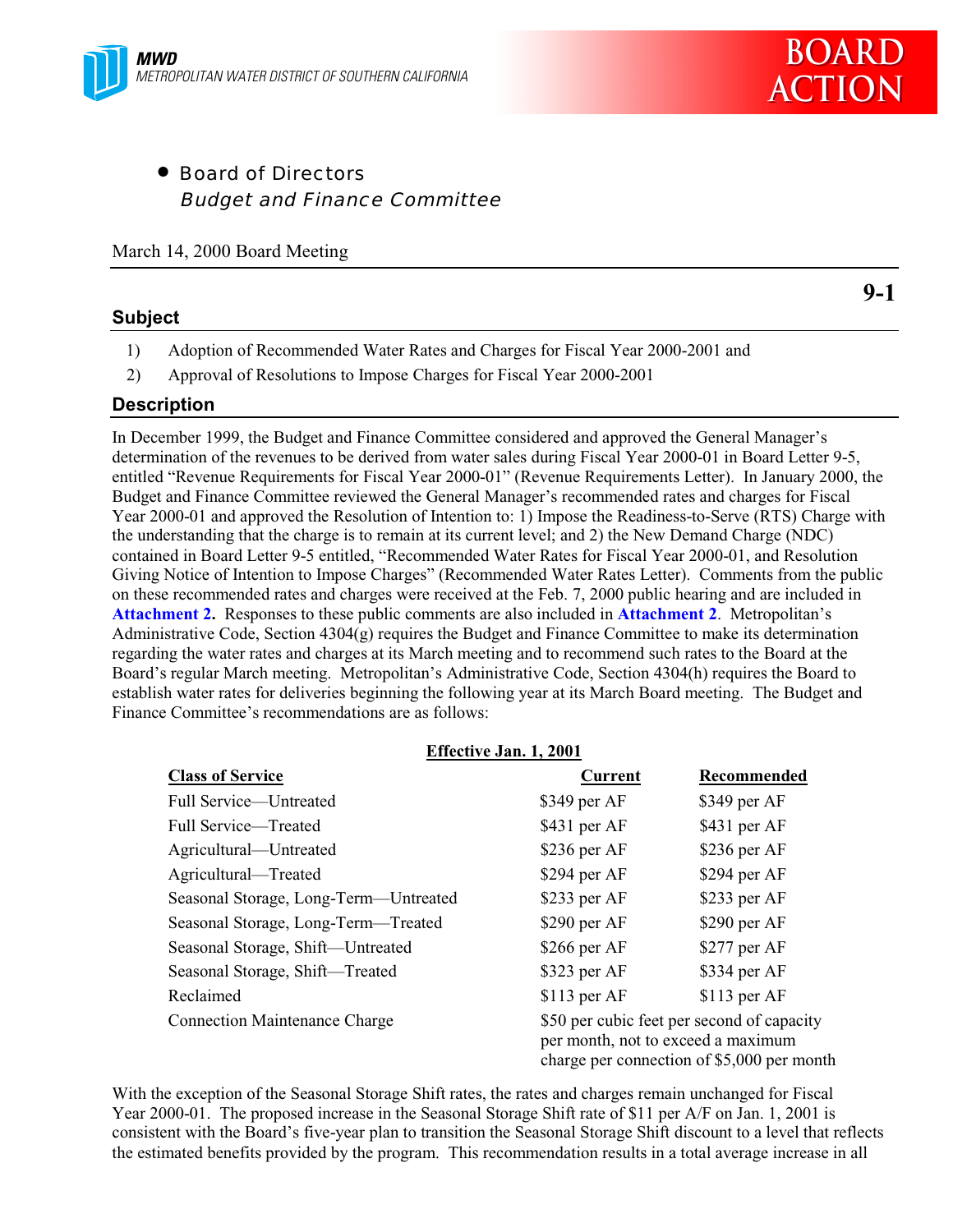rates and charges of .07 percent, well below the rate management objective of 3 percent adopted by the Board in July 1996.

This letter also recommends that the Board again defer, for an additional year, the planned increase of the RTS charge. Deferring the increase in the RTS charge for one year would increase the expected use of reserves in Fiscal Year 2000-01 by about \$4 million. At this time it is expected that adequate reserves will be available to fund the deferral of the RTS Charge increase. Under this recommendation, the RTS Charge would not increase by \$8 million on Jan. 1, 2001 and would remain at a total level of \$80 million for Fiscal Year 2000-01. The RTS Charge resolution **(Attachment 3)** reflects the recommendation to defer the scheduled increase in the RTS Charge by one year. Continuation of the standby charge is recommended for those agencies who utilize this charge as an offset against their RTS Charge. A detailed discussion of the proposed rates and charges is contained in the Detailed Report **(Attachment 1).**

Additionally, the NDC resolution **(Attachment 4)** fixes the NDC at its existing level but suspends collection of the charge, consistent with the recommendation from Phase 1 of the Rate Refinement Process (RRP).

#### **Policy**

Administrative Code Section  $4304(g)(h)$ 

#### **Board Options/Fiscal Impacts**

#### **Proposed Actions**

- 1. Adopt the water rates and charges as defined above for FY 2000-01 effective January 1, 2001 as required by Metropolitan Administrative Code Section 4304.
- 2. Approve the following resolutions:
	- a) Resolution to fix and adopt the readiness-to-serve (RTS) charge for FY 2000-01 in the form shown as **Attachment 3** to this letter.
	- b) Resolution of intention to impose a new demand charge (NDC) at the current level and suspend collection of the charge for Fiscal Year 2000-01, in the form shown as **Attachment 4** to this letter.
- 3. Find that the setting of rates and charges recommended in this letter is exempt from the California Environmental Quality Act (CEQA) by Public Resources Code Section 21080(b)(8), since it is for the purposes of: (a) meeting operating expenses; (b) purchasing or leasing supplies, equipment or materials; (c) meeting financial reserve needs and requirements; and (d) obtaining funds for capital projects necessary to maintain service within existing service areas; and, additionally, it is exempt from CEQA under State CEQA Guidelines 15378 (b)(5), since it constitutes the creation of government funding mechanisms, which does not involve commitment to any specific project which may result in a potentially significant physical impact on the environment, or which will be used to fund projects which have CEQA documentation, or which will have CEQA documentation in place prior to construction of any facility or facilities.

#### **Estimated Fiscal Impact: \$525,000**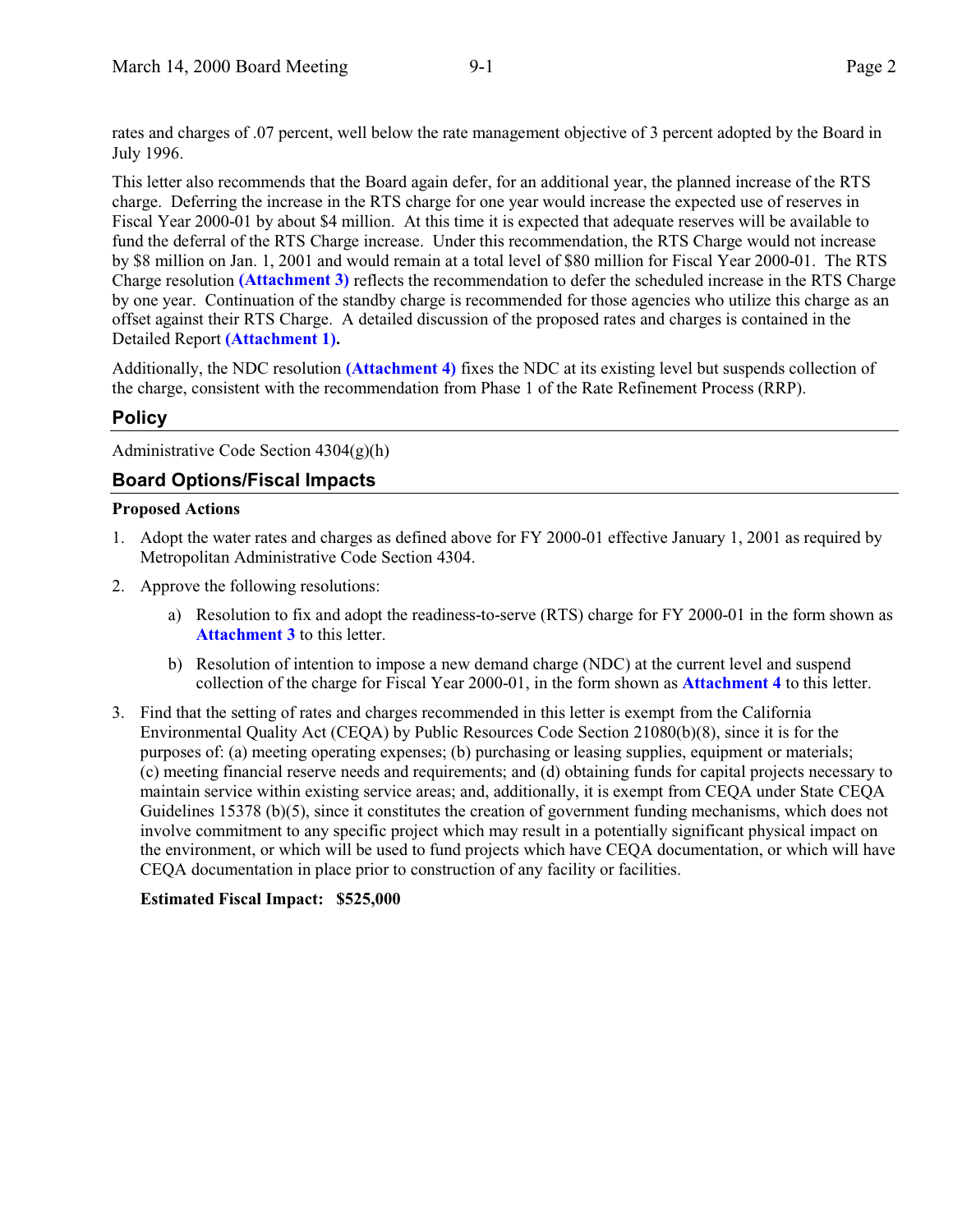#### **Staff Recommendation**

Staff recommends approval

Dirette Christannie 2/18/2000 *Lambertus H. Becker Date Chief Financial Officer* 2/24/2000 S *General Manager Date*

**Attachment 1 – Detailed Report Attachment 2 – Public Comments on Rates and Charges and Responses to Public Comments Attachment 3 – RTS Charge Resolution Attachment 4 – NDC Resolution**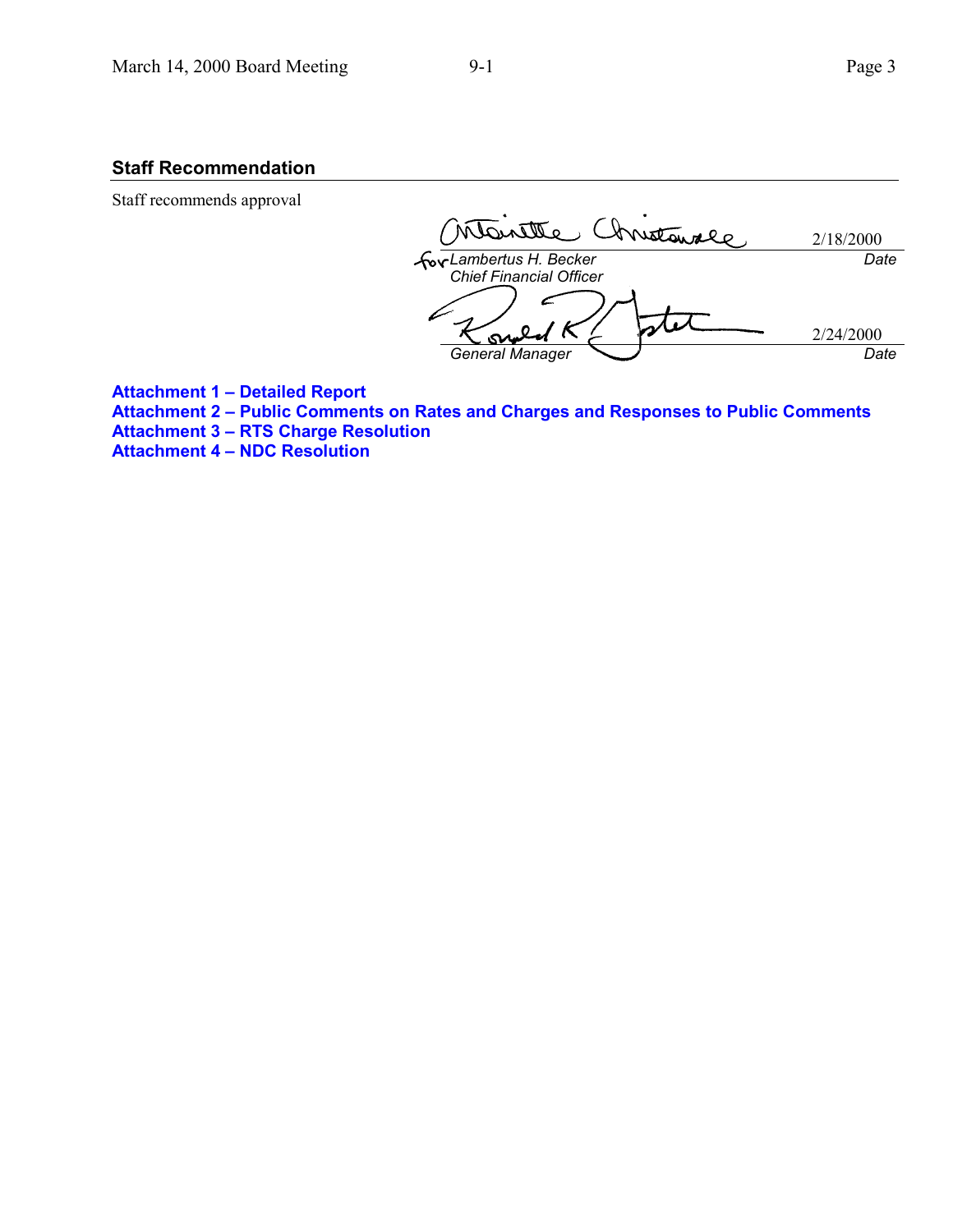#### **DETAILED REPORT**

#### **Rate Setting Process**

Administrative Code Section 4304(c) requires the General Manager to present recommendations for water rates for the next fiscal year based on the Budget and Finance Committee's determination of required water revenues. In December 1999, the Budget and Finance Committee considered and approved the General Manager's determination of the revenues to be derived from water sales during Fiscal Year (FY) 2000-01 in Board Letter 9-5, entitled "Determination of water revenue requirements for fiscal year 2000-01" (Revenue Requirements Letter)".

In January, the Budget and Finance Committee considered the General Manager's recommendations for water rates and charges for FY 2000-01. Also in January, the Resolutions of Intent to impose the RTS (including the water standby charge) and the NDC (and suspend collection of the NDC) in FY 2000-01 were considered, and a public hearing on water rates and charges was set.

In February, the Budget and Finance Committee conducted a public hearing on the proposed water rates and charges. This letter is for your consideration of the adoption of the water rates and charges, other than the water standby charge. A public hearing on the standby charge is scheduled for April 2000, and the Board will consider the Resolution to impose the FY 2000-01 water standby charge in May.

Current estimates indicate that approximately \$694 million of revenue must be recovered from the sale of water in FY 2000-01. The rates and charges that must be levied during the next fiscal year to generate this required revenue are described below.

#### **Rates**

#### Seasonal Storage Shift Rate

The Seasonal Storage Shift rate is proposed to increase \$11 per acre-foot to \$277 per acre-foot for untreated water and \$334 per acre-foot for treated water. Phase 1 of the Rate Refinement Process (RRP) recommended that the Seasonal Storage Shift rate be more closely aligned with the benefits of shifting purchases from summer to winter. This recommendation was approved by the Board in July 1996, and is reflected in the proposed rate change.

#### Wheeling Rates

Pending an appeal of the Superior Court's decision not to validate system wide wheeling rates adopted by the Board in January 1997, it is recommended that Metropolitan consider requests for wheeling service on a case by case basis.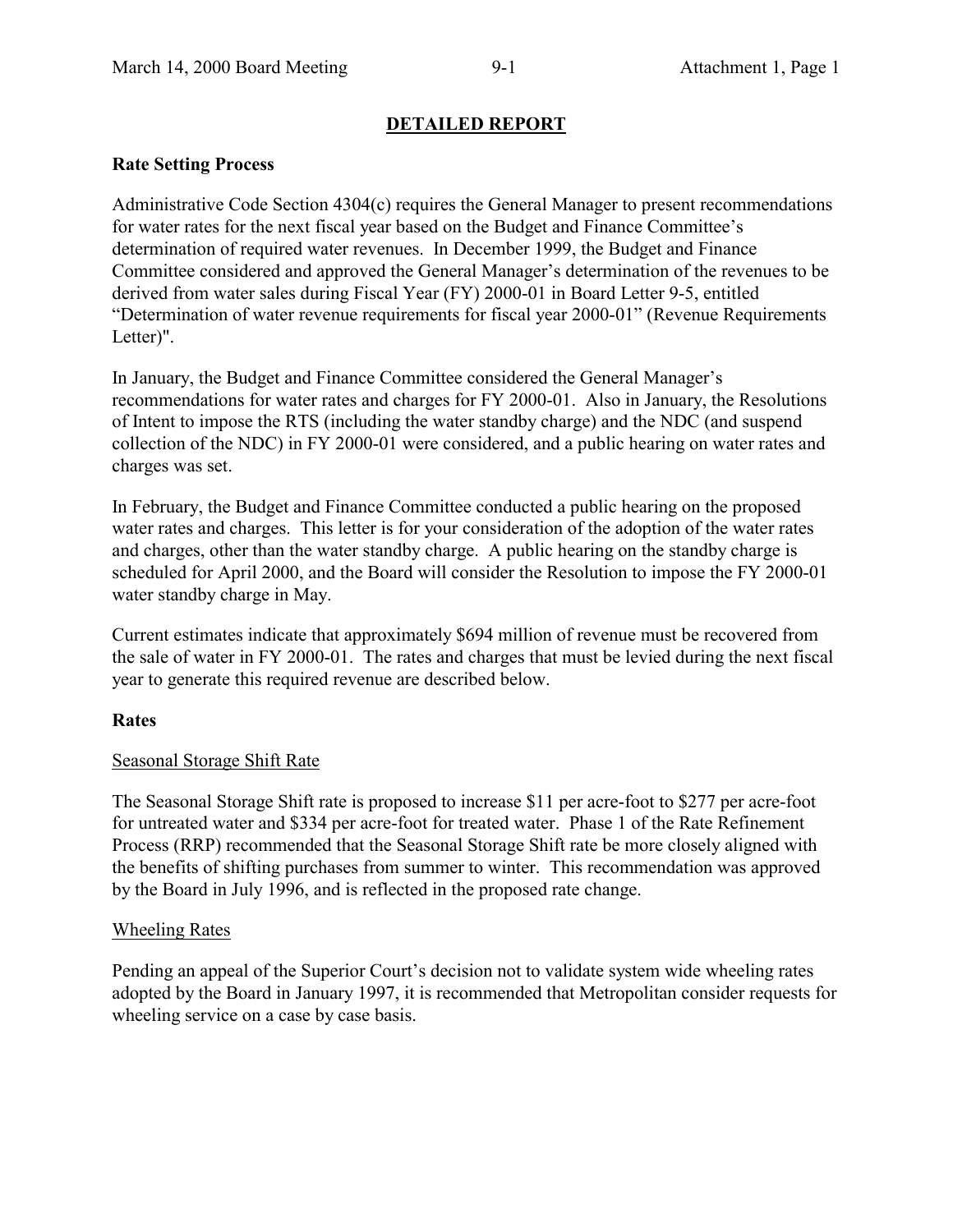#### Other Rates

As cited earlier, it is recommended that the full service rate, agricultural rate, long-term seasonal storage rate, reclaimed water rate and treatment surcharge remain unchanged in FY 2000-01. Current projections indicate the treatment surcharge may need to increase in either calendar year 2002 or 2003 depending on the level of treated water sales and the cost of providing treated water service.

#### **Charges**

#### Readiness-to-Serve Charge (RTS)

The RTS charge recovers a portion of the principal and interest payments on non-tax supported debt service that has been or will be issued to fund capital improvements (e.g. Diamond Valley Lake) necessary to meet the continuing reliability and water quality needs associated with current demands. Recognizing the need to increase fixed revenue and reduce the dependency on water sales revenues, the RRP Phase 1 recommendations, approved by the Board in July 1996, included a five-year schedule of stepped increases of \$8 million per year in the RTS charge to develop fixed revenues of \$104 million by FY 2000-01. In fiscal years 1998-99 and 1999-00, the Board deferred the scheduled increases in the RTS charge.

The General Manager's recommended rates and charges would reinstate the planned increase in the RTS of \$8 million per year on January 1, 2001. This would result in increased revenues of \$4 million in FY 2000-01. However, after consideration of such factors as current increasing sales trends and lower than expected costs and the on-going Strategic Plan rate design efforts, the Budget and Finance Committee amended the General Manager's recommendation and directed staff to hold the RTS charge at its current level of \$80 million. Preliminary RTS charges for each member agency for FY 2000-01 are detailed in Attachment 1 (Table 1).

The RTS charge is allocated to each member agency on the basis of average historic water purchases from Metropolitan, including sales for consumptive demands, agriculture, and storage. For fiscal years 1997-98 through 2000-01, an agency's share of the RTS is based on the average of Metropolitan sales for the three consecutive fiscal years ending June 30, 1996. The allocation of the RTS charge among the member agencies will be reconsidered as part of the on-going rate design process.

The proposed form of resolution of the Board declaring its intention to impose the RTS charge at the current level of \$80.0 million as of January 1, 2001, and notifying the member agencies of this intention is attached as Attachment 3. An Engineer's Report explaining the basis for the charge and the allocation of the charge among member agencies is attached to this resolution.

#### Standby Charge

During the process to establish the rates and charges for FY 1995-96, member agencies were provided the option to request that Metropolitan impose a standby charge on parcels of land in the agency's service area. Revenue from member agencies that opted to retain the standby charge will be credited against the member's RTS charge obligation. Any standby charge revenues in excess of the member agency's RTS charge obligation will be credited to the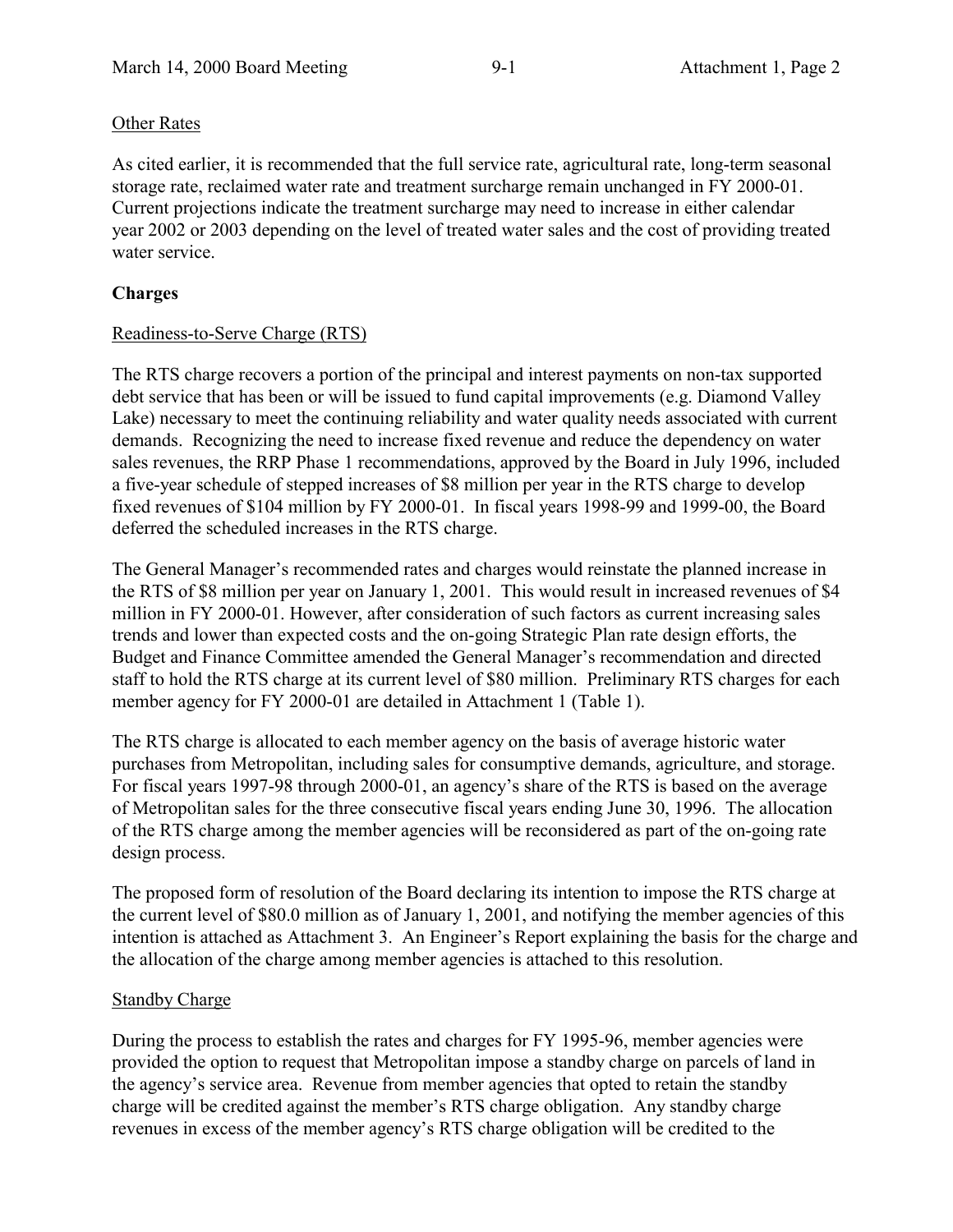agency's other obligations to Metropolitan or carried forward to next year. **Any member agency for whom Metropolitan currently imposes a standby charge and who no longer wishes to have the charge imposed must notify Metropolitan by letter, which must be delivered to the Chief Financial Officer no later than March 31, 2000.**

The Budget and Finance Committee is scheduled to hold a public hearing in February on Metropolitan's intention to impose the RTS charge. This hearing will include the water rates and other charges to be levied for FY 2000-01. Additionally, Metropolitan will provide the necessary notice or notices to the public in the areas where standby charges have been requested and the Board will hold a public hearing in April for interested parties to present comments or protest the proposed water standby charge. It is anticipated that the Board will take action on the proposed standby charges at its meeting in May.

The resolution of intention to impose the RTS charge (and, within specified member agencies, standby charges to be used as credits against the RTS charge) also establishes the criteria under which certain lands may be exempt from the standby charge. Lands that were exempt from standby charges for prior years will continue to be exempt and those property owners will not be required to re-file exemption requests.

#### Other Charges

It is also recommended that the connection maintenance charge remain unchanged at \$50 per cubic foot per second of measured billing flow.

A five-year projection of Metropolitan's costs, revenues and water sales is shown in Attachment 2 (Table 2). In addition, a five-year forecast of rates and charges are included in Attachment 2 (Table 3). The increase in projected water rates is less than those included in the RRP Phase 1 recommendations, as no rates, other than the Seasonal Storage Shift water rates, are forecast to increase through FY 2000-01.

#### **CEQA**

The recommendations made in this letter are exempt from the California Environmental Quality Act (CEQA) by Public Resources Code Section 21080(b)(8), the recommendations are exempt because since they recommend setting of rates and charges for the purposes of: (1) meeting operating expenses; (2) purchasing or leasing supplies, equipment or materials; (3) meeting financial reserve needs and requirements and (4) obtaining funds for capital projects necessary to maintain service within existing service areas; and, additionally, it is exempt from CEQA under State CEQA Guidelines 15378 (b)(5), since it constitutes the creation of government funding mechanisms which do not involve commitment to any specific project which may result in a potentially significant physical impact on the environment, or which will be used to fund projects which have CEOA documentation, or which will have CEOA documentation in place prior to construction of any facility or facilities.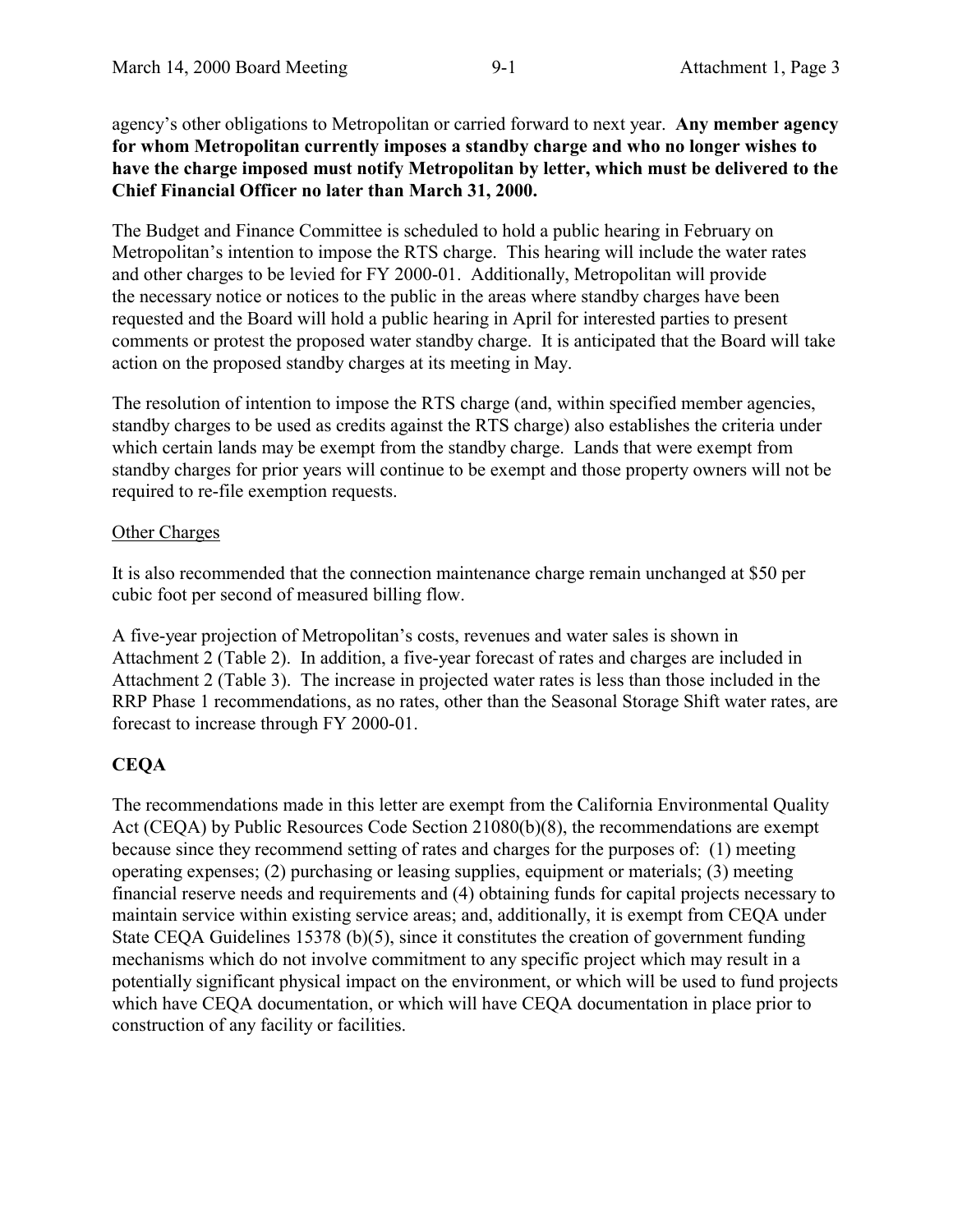|                          |                                                |                  | <b>PRELIMINARY FY2001 RTS CHARGE</b>    |                                        |                                               |                                                                                                             |
|--------------------------|------------------------------------------------|------------------|-----------------------------------------|----------------------------------------|-----------------------------------------------|-------------------------------------------------------------------------------------------------------------|
| <b>Member Agency</b>     | 3-Year<br>Average<br>Demands<br>$(Acre-Feet)1$ | <b>RTS Share</b> | 6 months $@$ \$80<br>million 7/00-12/00 | 6 months $@$ \$88<br>million 1/01-6/01 | <b>Total RTS</b><br>Charge<br><b>Revenues</b> | <b>Estimated Gross</b><br><b>Standby Charge</b><br><b>Revenues At Existing</b><br>Parcel Rates <sup>2</sup> |
| Anaheim                  | 18,709                                         | 1.24%            | 494,708                                 | 494,708                                | 989,416                                       | 584,534                                                                                                     |
| <b>Beverly Hills</b>     | 12,941                                         | 0.86%            | 342,189                                 | 342,189                                | 684,379                                       |                                                                                                             |
| <b>Burbank</b>           | 16,523                                         | 1.09%            | 436,905                                 | 436,905                                | 873,811                                       | 399,012                                                                                                     |
| Calleguas                | 87,849                                         | 5.81%            | 2,322,926                               | 2,322,926                              | 4,645,852                                     | 2,365,453                                                                                                   |
| <b>Central Basin</b>     | 69,047                                         | 4.56%            | 1,825,759                               | 1,825,759                              | 3,651,517                                     | 3,538,689                                                                                                   |
| Coastal                  | 39,958                                         | 2.64%            | 1,056,580                               | 1,056,580                              | 2,113,160                                     | 992,709                                                                                                     |
| Compton                  | 3,725                                          | 0.25%            | 98,497                                  | 98,497                                 | 196,995                                       | 161,526                                                                                                     |
| <b>Eastern</b>           | 48,240                                         | 3.19%            | 1,275,575                               | 1,275,575                              | 2,551,149                                     | 2,610,863                                                                                                   |
| Foothill                 | 7,961                                          | 0.53%            | 210,507                                 | 210,507                                | 421,014                                       | 310,042                                                                                                     |
| <b>Fullerton</b>         | 7,457                                          | 0.49%            | 197,180                                 | 197,180                                | 394,360                                       | 356,690                                                                                                     |
| Glendale                 | 26,456                                         | 1.75%            | 699,556                                 | 699,556                                | 1,399,113                                     | 544,607                                                                                                     |
| <b>Inland Empire</b>     | 34,369                                         | 2.27%            | 908,794                                 | 908,794                                | 1,817,588                                     | 1,685,784                                                                                                   |
| <b>Las Virgenes</b>      | 18,014                                         | 1.19%            | 476,331                                 | 476,331                                | 952,662                                       | 504,488                                                                                                     |
| Long Beach               | 42,539                                         | 2.81%            | 1,124,827                               | 1,124,827                              | 2,249,655                                     | 1,073,234                                                                                                   |
| <b>Los Angeles</b>       | 164,220                                        | 10.86%           | 4,342,348                               | 4,342,348                              | 8,684,696                                     |                                                                                                             |
| <b>MWDOC</b>             | 177,584                                        | 11.74%           | 4,695,722                               | 4,695,722                              | 9,391,445                                     | 6,096,505                                                                                                   |
| <b>Pasadena</b>          | 14,824                                         | 0.98%            | 391,980                                 | 391,980                                | 783,960                                       | 430,320                                                                                                     |
| San Diego                | 407,484                                        | 26.94%           | 10,774,798                              | 10,774,798                             | 21,549,596                                    | 12,225,636                                                                                                  |
| San Fernando             | 106                                            | 0.01%            | 2,803                                   | 2,803                                  | 5,606                                         | 40,444                                                                                                      |
| San Marino               | 1,327                                          | 0.09%            | 35,089                                  | 35,089                                 | 70,178                                        | 40,976                                                                                                      |
| Santa Ana                | 12,633                                         | 0.84%            | 334,045                                 | 334,045                                | 668,090                                       | 422,086                                                                                                     |
| Santa Monica             | 5,008                                          | 0.33%            | 132,423                                 | 132,423                                | 264,846                                       |                                                                                                             |
| <b>Three Valleys</b>     | 58,267                                         | 3.85%            | 1,540,711                               | 1,540,711                              | 3,081,422                                     | 1,850,011                                                                                                   |
| <b>Torrance</b>          | 20,311                                         | 1.34%            | 537,069                                 | 537,069                                | 1,074,137                                     | 461,381                                                                                                     |
| <b>Upper San Gabriel</b> | 7,163                                          | 0.47%            | 189,406                                 | 189,406                                | 378,812                                       | 1,935,877                                                                                                   |
| <b>West Basin</b>        | 153,155                                        | 10.12%           | 4,049,764                               | 4,049,764                              | 8,099,529                                     |                                                                                                             |
| Western                  | 56,860                                         | 3.76%            | 1,503,507                               | 1,503,507                              | 3,007,014                                     | 3,280,377                                                                                                   |
| <b>MWD</b>               | 1,512,730                                      | 100.00%          | \$<br>40,000,000                        | \$<br>40,000,000                       | \$<br>80,000,000                              | \$<br>41,911,244                                                                                            |

# **TABLE 1**

(1) Acre-Foot Sales used for purposes of calculating RTS shares

(2) Based on estimates as of 11/19/99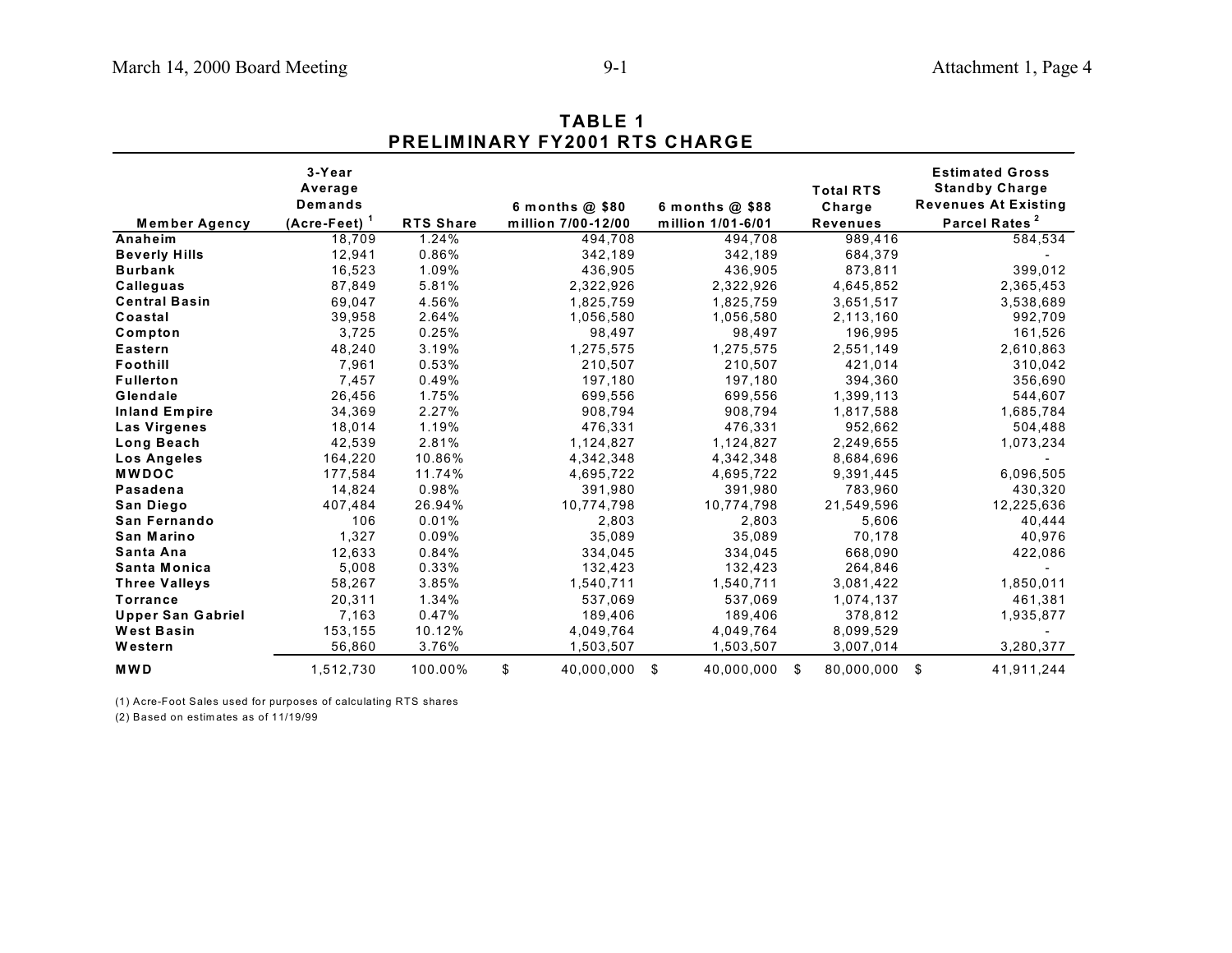### **TABLE 2**

#### **PROJECTED FY2001 WATER REVENUE REQUIREMENTS (Cash Basis: \$ in thousands)**

|                                                                                                | 1999-00                        | 2000-01                   | 2001-02                                   | 2002-03                     | 2003-04                         | 2004-05                           |
|------------------------------------------------------------------------------------------------|--------------------------------|---------------------------|-------------------------------------------|-----------------------------|---------------------------------|-----------------------------------|
| <b>Expenditures</b><br><b>State Water Contract</b>                                             |                                | \$ 265,800 \$ 287,995     | \$304,549                                 | 298,518 \$<br>s             | 297,216                         | 292,134<br>S                      |
| <b>Colorado River Aqueduct</b>                                                                 | 33.600                         | 60.126                    | 60.069                                    | 59.690                      | 55,383                          | 56,554                            |
| <b>Deposit to Transfer Fund</b><br>Withdrawal from Transfer Fund for DVL Fill                  | 10.000<br>(2, 246)             | (28, 216)                 | (19,210)                                  | (3,633)                     |                                 | $\blacksquare$                    |
| <b>Water Management Programs</b>                                                               | 29,797                         | 33,231                    | 38,502                                    | 45,676                      | 47,571                          | 50,177                            |
| <b>Capital Program Financing</b>                                                               | 354,700                        | 335.825                   | 347,587                                   | 364.453                     | 364,774                         | 373,963                           |
| <b>O&amp;M and Operating Equipment</b>                                                         | 209.028                        | 213.051                   | 217.191                                   | 217.425                     | 227.215                         | 231,630                           |
| <b>Sub-Total Costs</b>                                                                         | \$900.679                      | \$902.011                 | \$948,689                                 | \$982,129                   | 992,159                         | \$1,004,459                       |
| <b>Adiustments</b><br><b>Increase/(Decrease) in Required Reserves</b>                          | (19, 229)                      | 23,427                    | 8,648                                     | 4.063                       | 11,725                          | 15,576                            |
|                                                                                                |                                |                           |                                           |                             |                                 |                                   |
| <b>Total Obligations</b>                                                                       | 881.450                        | S<br>925,438              | \$957,338                                 | \$986.193                   | \$1,003,884                     | \$1,020,035                       |
| <b>Less Other Revenues</b><br><b>Property Taxes</b><br>Interest Income                         | $(90,000)$ \$<br>S<br>(36,700) | $(91,800)$ \$<br>(39,072) | $(93,636)$ \$<br>(39, 976)                | $(93, 430)$ \$<br>(40, 350) | $(93,543)$ \$<br>(42, 470)      | (93, 547)<br>(45, 731)            |
| <b>Power and Miscellaneous Revenue</b><br><b>Contracts</b><br><b>Readiness to Serve Charge</b> | (13,400)<br>(80.000)           | (13, 753)<br>(80,000)     | (14,062)<br>(84,000)                      | (14, 186)<br>(92,000)       | (14, 513)<br>(658)<br>(100,000) | (14, 938)<br>(2,673)<br>(104,000) |
| <b>Connection Maintenance Charge</b>                                                           | (2,849)                        | (2,849)                   | (2, 849)                                  | (2,849)                     | (2,849)                         | (2,849)                           |
| <b>Sub-Total Other Revenues</b>                                                                | \$ (222,949)                   |                           | \$ (227,473) \$ (234,522) \$ (242,814) \$ |                             | $(254, 032)$ \$                 | (263, 737)                        |
| <b>Total Water Revenue Requirement</b>                                                         | 658,501<br>S                   | 697,964<br>S              | \$722,815                                 | \$743,379                   | 749,852 \$<br>S                 | 756,298                           |
| <b>Water Sales Revenue</b>                                                                     | 667,990                        | 693.899<br>s              | 718.005<br>s                              | \$753,260                   | 783,074 \$<br>S                 | 798.813                           |
| Increase (Decrease) in Reserve Balances                                                        | 9.489                          | S<br>$(4,066)$ \$         | $(4,810)$ \$                              | 9.881                       | 33,222 \$                       | 42,515                            |
| Water Sales (Cash Year TAF)                                                                    |                                |                           |                                           |                             |                                 |                                   |
| <b>Basic Treated</b><br><b>Basic Untreated</b>                                                 | 1.021<br>342                   | 1,084<br>387              | 1,106<br>395                              | 1.153<br>410                | 1.187<br>426                    | 1,216<br>420                      |
| <b>Seasonal Treated</b>                                                                        | 156                            | 98                        | 146                                       | 158                         | 168                             | 168                               |
| <b>Seasonal Untreated</b>                                                                      | 88                             | 128                       | 130                                       | 142                         | 155                             | 157                               |
| <b>Agricultural Treated</b><br><b>Agricultural Untreated</b>                                   | 83<br>14                       | 92<br>17                  | 81<br>12                                  | 80<br>12                    | 81<br>12                        | 79<br>12                          |
| <b>Total</b>                                                                                   | 1,704                          | 1.807                     | 1,870                                     | 1,955                       | 2,029                           | 2,052                             |
| <b>Reserve Levels</b>                                                                          |                                |                           |                                           |                             |                                 |                                   |
| <b>Maximum Reserve Level</b>                                                                   | 307.565                        | s<br>314,595              | 318.792<br>s                              | s<br>321.398                | 329.063<br>S                    | 346.890<br>\$                     |
| <b>Projected Reserve Level</b>                                                                 | 268.692                        | S<br>274.113              | s<br>281.415                              | S<br>297.499                | S<br>336,645                    | 383,841<br>\$                     |
| <b>Minimum Reserve Level</b>                                                                   | \$127,503                      | \$132,990                 | \$137,102                                 | \$135,305                   | -S<br>137,230                   | 141,910<br>\$                     |
|                                                                                                |                                |                           |                                           |                             |                                 |                                   |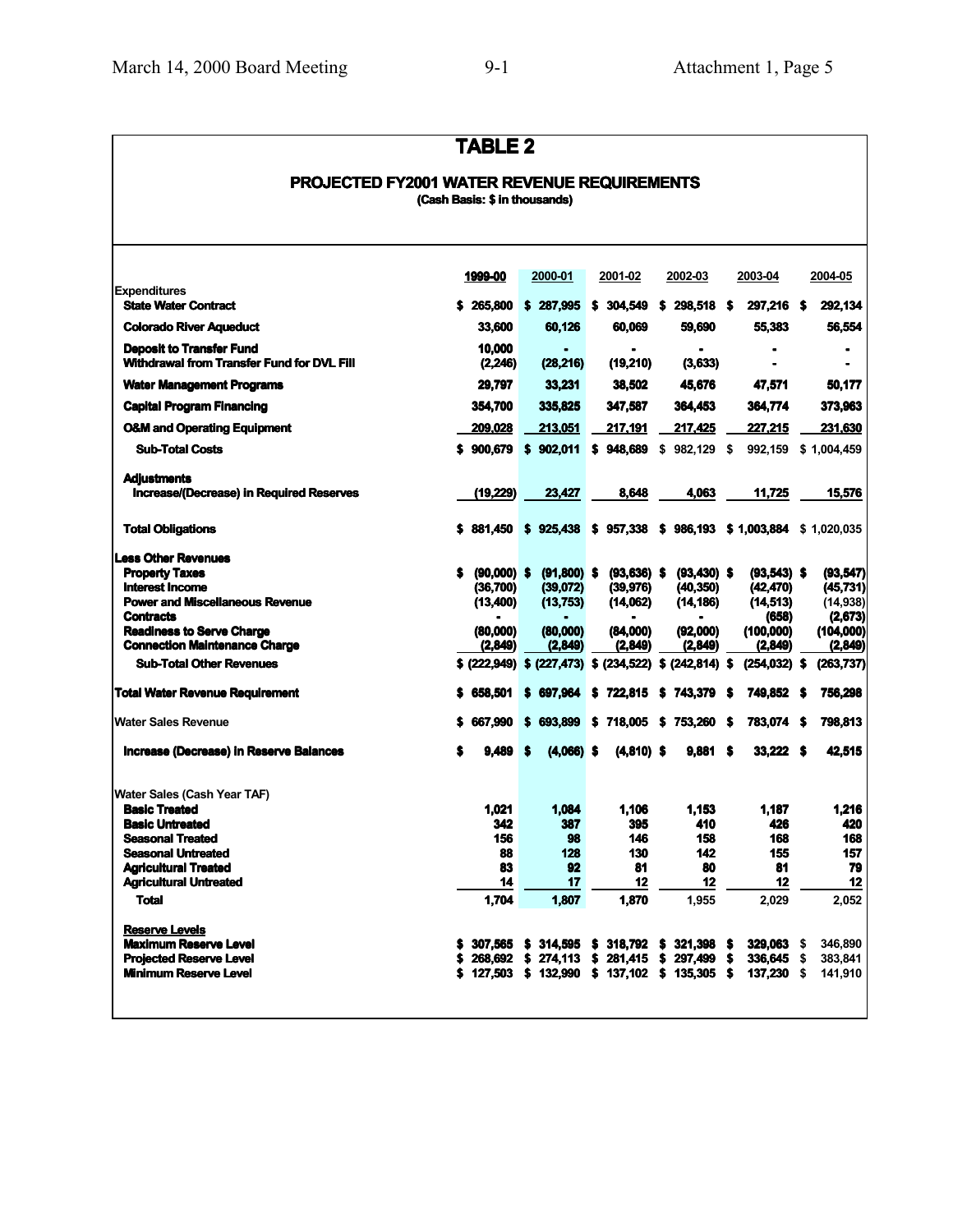#### **TABLE 3 PROJECTED RATES AND CHARGES (Effective January 1, 2001)**

**(Cash Basis: \$ in thousands)**

| <b>Readiness to Serve Charge</b><br><b>Connection Maintenance Charge</b>                                                                                                                                                                                                                     | 2000<br>\$80.000<br>2,849<br>s                                       | 2001<br>\$80,000<br>2.849<br>s                                       | 2002<br>88.000<br>s<br>2,849<br>S                                    | <u> 2003</u><br>96,000<br>S<br>2.849<br>S                            | 2004<br>104.000<br>s<br>2.849<br>5                                   | <u> 2005</u><br>104.000<br>s<br>2,849<br>s                           |
|----------------------------------------------------------------------------------------------------------------------------------------------------------------------------------------------------------------------------------------------------------------------------------------------|----------------------------------------------------------------------|----------------------------------------------------------------------|----------------------------------------------------------------------|----------------------------------------------------------------------|----------------------------------------------------------------------|----------------------------------------------------------------------|
| <b>WATER RATES (\$/AF)</b><br><b>Basic Treated</b><br><b>Basic Untreated</b><br><b>Seasonal Long-Term Treated</b><br><b>Seasonal Shift Treated</b><br><b>Seasonal Long-Term Untreated</b><br><b>Seasonal Shift Untreated</b><br><b>Agricultural Treated</b><br><b>Agricultural Untreated</b> | \$431<br>\$349<br>\$290<br>\$323<br>\$233<br>\$266<br>\$294<br>\$236 | \$431<br>\$349<br>\$290<br>\$334<br>\$233<br>\$277<br>\$294<br>\$236 | \$431<br>\$349<br>\$292<br>\$348<br>\$233<br>\$289<br>\$296<br>\$236 | \$433<br>\$349<br>\$294<br>\$350<br>\$233<br>\$289<br>\$298<br>\$236 | \$435<br>\$349<br>\$296<br>\$352<br>\$233<br>\$289<br>\$300<br>\$236 | \$437<br>\$354<br>\$302<br>\$359<br>\$237<br>\$294<br>\$307<br>\$241 |

**Note:**

**Rates are based on current cost projections and projections of increasing water sales.** Actual rates and charges may be different from these projections, if actual conditions vary significatntly **from the expected forecast.**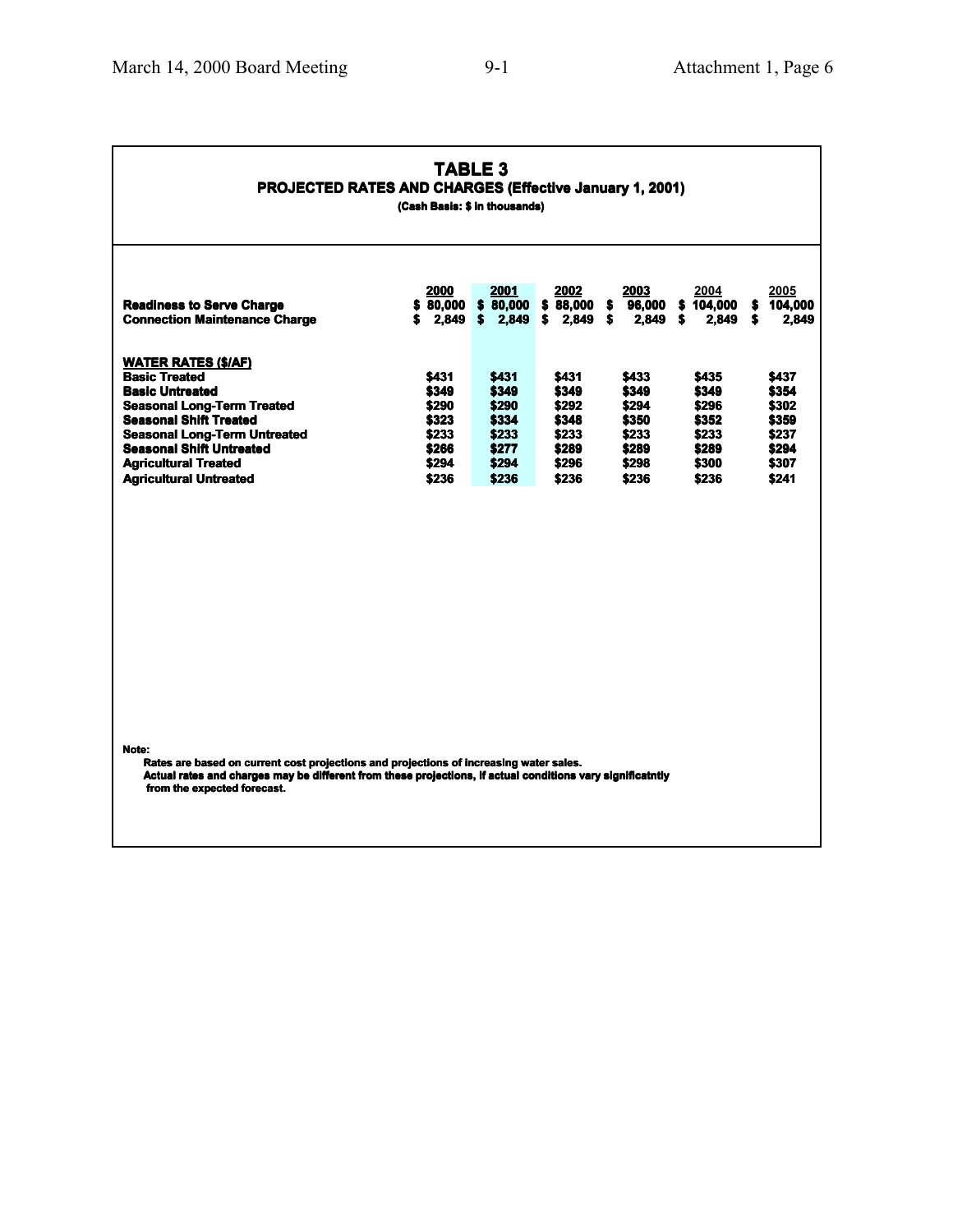#### **Public Comments on Water Rates and Charges** Received by the Budget and Finance Committee February 7, 2000

**Mr. Harold Ball** – Director Helix Water District and San Diego County Water Authority

Mr. Ball stated that it was his understanding that the January Board letter on water rates and charges proposed that, with the exception of the Shift Seasonal Storage Rate, Metropolitan's water rates would remain the same in Fiscal Year (FY) 2000-2001. He also noted that the same letter and the December 1999 Revenue Requirements Letter continue to report that Metropolitan's estimated water sales for FY 1999-2000 are 1.7 million acre-feet. Given current conditions, Mr. Ball estimated that Metropolitan would actually sell 1.96 million to over 2.0 million acre-feet in FY 1999-2000. He indicated that this would result in \$87 million to \$100 million in additional revenue for Metropolitan or an \$50 per acre-foot sold. Mr. Ball stated that it is time for Metropolitan to reduce rates, not raise them or keep them the same. Nor should it be used to pay down Metropolitan's debt. He noted that Helix is not a growing district and that it also has improvements that need to be made. Mr. Ball also stated that Helix supports Diamond Valley Lake but that it should be debt financed as originally plan. Finally, he urged Metropolitan to devise plan to return additional revenues to its member agencies.

**Marie Whaling** – member of the public from the city of Fullerton

Ms. Whaling stated that she agreed with the comments of the previous speaker (Mr. Ball) that any surplus should be returned and she also wanted to know what the Stand-By and Readinessto-Serve charges were.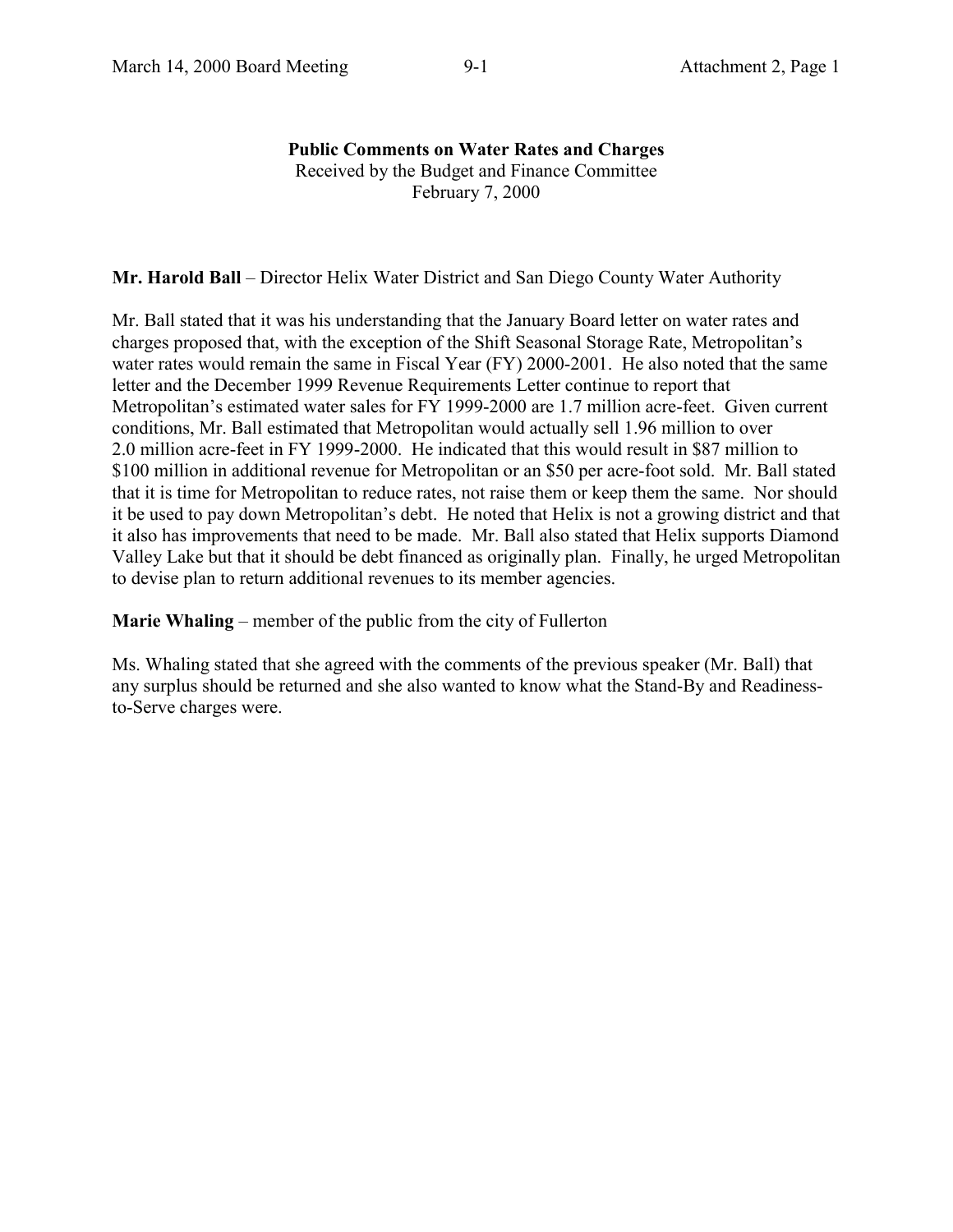February 16, 2000

Ms. Marie Whaling c/o City Clerk's Office City of Fullerton 303 W. Commonwealth Avenue Fullerton, CA 92832

Dear Ms. Whaling:

Thank you for your comments made during the February 7, 2000, public hearing on Metropolitan's proposed water rates and charges for fiscal year 2000-2001.

The report on water sales presented at the February 7, 2000, Budget and Finance Committee Meeting for fiscal year 1999-2000 was preliminary. Actual water sales will be known at the end of the cash year, May 2000. However, the impact of actual water sales on Metropolitan reserve levels will not be determined until the end of the fiscal year, June 30, 2000. A public presentation of actual water sales and the corresponding impact on reserve levels will be presented no later than the August 2000 meeting of the Budget and Finance Committee.

To help you understand the purpose of Metropolitan's Standby and Readiness-to-Serve Charges, please refer to Attachments 1 and 3 included in the attached March 14, 2000 Water Rates and Charges board letter for fiscal year 2000-01. A separate copy is provided for your review.

We appreciate hearing your comments and hope this addresses your concerns.

Very truly yours,

Lambertus H. Becker Chief Financial Officer

AC/mb

Attachment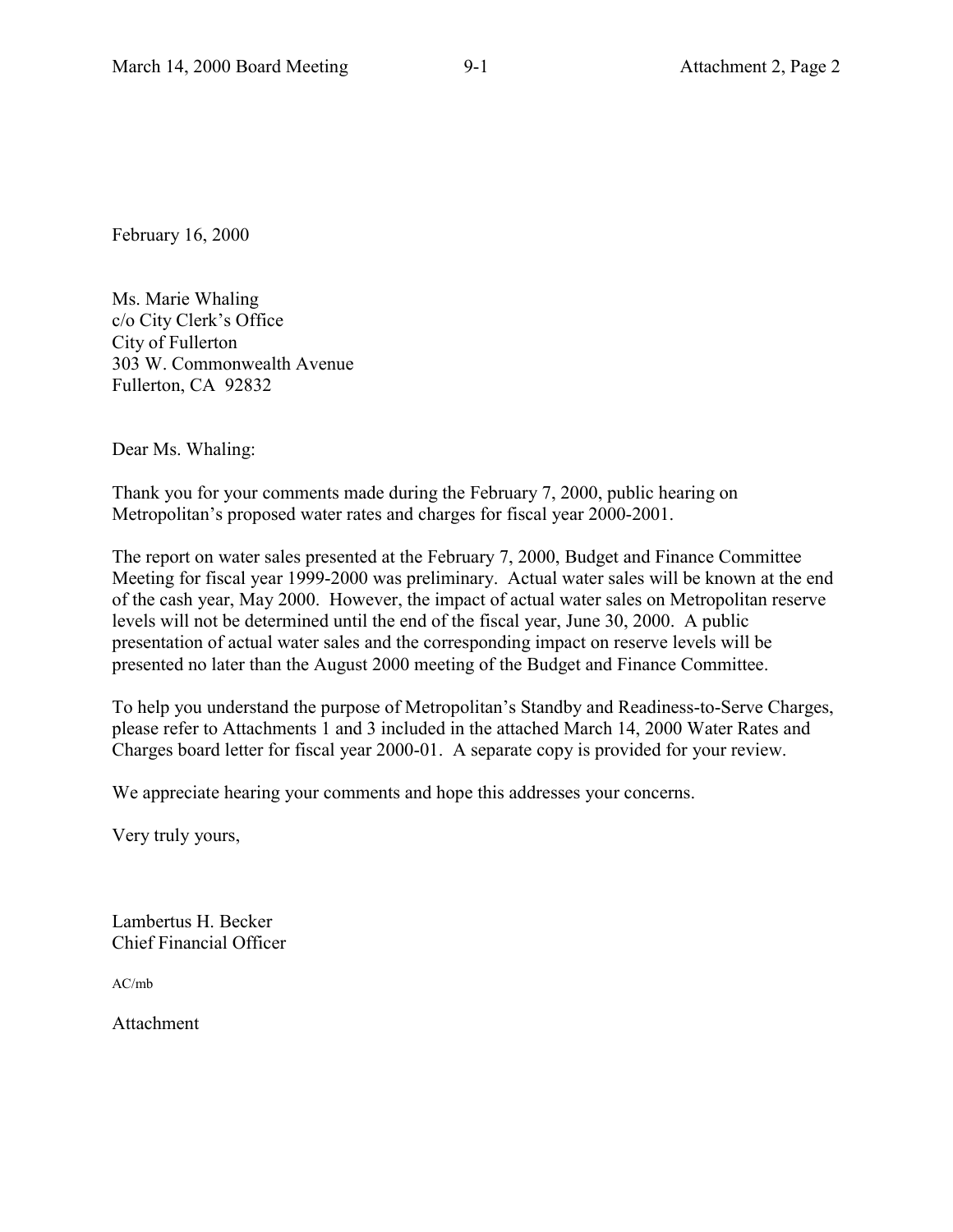February 16, 2000

Mr. Harold Ball, Director San Diego County Water Authority 3211 Fifth Avenue San Diego, CA 92103

Dear Mr. Ball:

Thank you for your comments made during the February 7, 2000, public hearing on Metropolitan's proposed water rates and charges for fiscal year 2000-2001.

The report on water sales presented at the February 7, 2000, Budget and Finance Committee Meeting for fiscal year 1999-2000 was preliminary. Actual water sales will be known at the end of the cash year, May 2000. However, the impact of actual water sales on Metropolitan reserve levels will not be determined until the end of the fiscal year, June 30, 2000. A public presentation of actual water sales and the corresponding impact on reserve levels will be presented no later than the August 2000 meeting of the Budget and Finance Committee.

We appreciate hearing your comments and hope this addresses your concerns.

Very truly yours,

Lambertus H. Becker Chief Financial Officer

AC/mb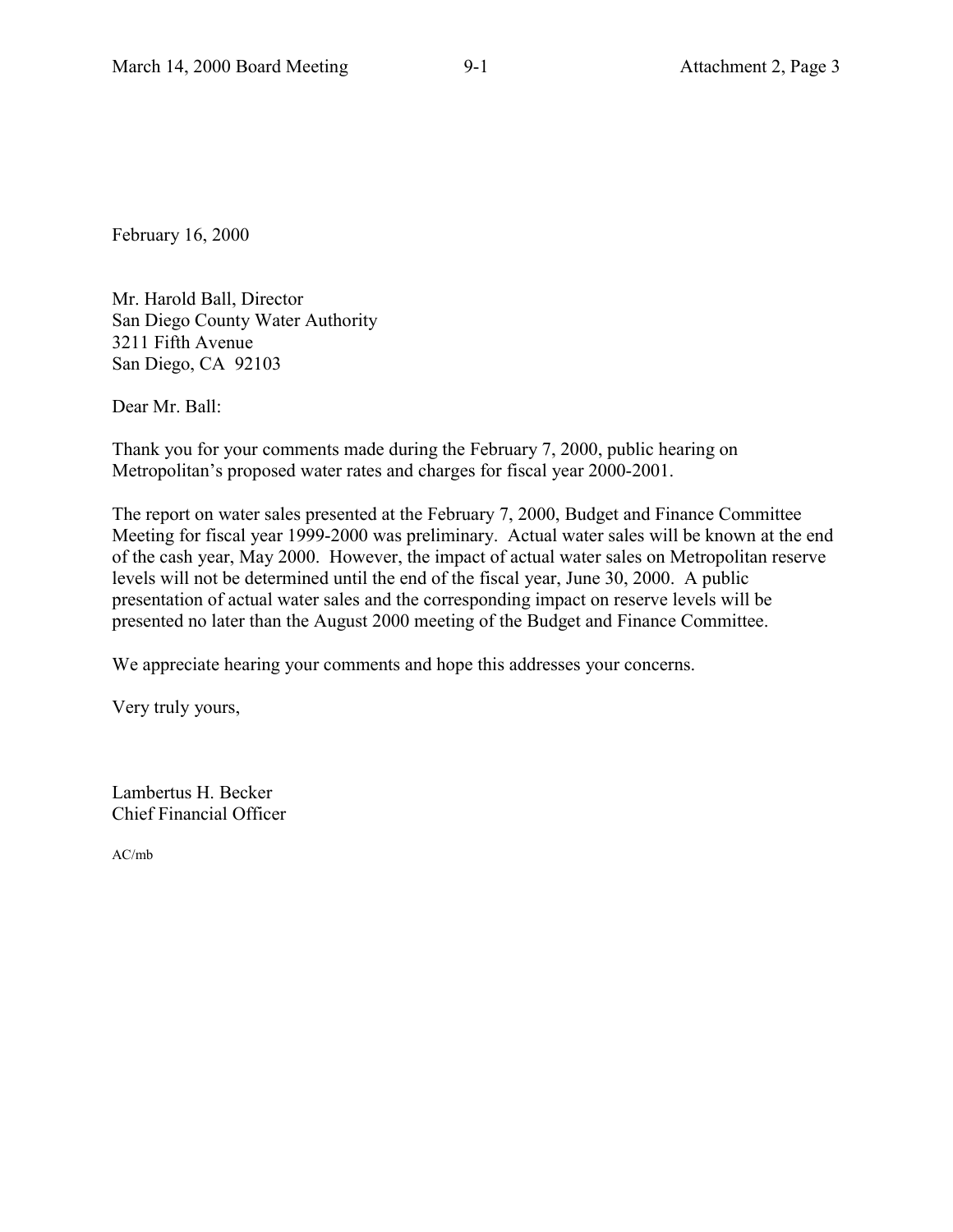l

 $\overline{a}$ 

#### THE METROPOLITAN WATER DISTRICT OF SOUTHERN CALIFORNIA RESOLUTION \_\_\_\_

#### **RESOLUTION OF THE BOARD OF DIRECTORS OF THE METROPOLITAN WATER DISTRICT OF SOUTHERN CALIFORNIA FIXING AND ADOPTING READINESS-TO-SERVE CHARGE**

WHEREAS, at its meeting on December 14, 1993, the Board of Directors ("Board") of The Metropolitan Water District of Southern California ("Metropolitan") approved the rate structure and additional revenue sources described in the Board letter on the Financial Structure Study dated December 1, 1993, including a readiness-to-serve charge;

WHEREAS, providing firm revenue sources is a primary goal of such revenue structure;

WHEREAS, the amount of revenue to be raised by the readiness-to-serve charge shall be as determined by the Board and allocation of the readiness-to-serve charge among member public agencies shall be in accordance with the method established by the Board;

WHEREAS, the readiness-to-serve charge is a charge imposed by Metropolitan upon its member agencies, and is not a fee or charge imposed upon real property or upon persons as an incident of property ownership;

WHEREAS, Metropolitan has legal authority to impose such readiness-to-serve charge as a water rate pursuant to Section 134 of the Metropolitan Water District Act (the "Act"), as an availability of service charge pursuant to Section 134.5 of the Act, and as a capital facilities fee pursuant to Section 54999.2 of the California Government Code;

WHEREAS, under authority of Sections 133 and 134 of the Act, the Board has the authority to fix the rate or rates for water as will result in revenue which, together with other revenues, will pay Metropolitan's operating expenses and provide for payment of other costs, including payment of the interest and principal of Metropolitan's non-tax funded bonded debt;

WHEREAS, pursuant to Resolution 8329, adopted by the Board on July 9, 1991, proceeds of the readiness-to-serve charge and other revenues from the sale or availability of water are pledged to the payment of Metropolitan's outstanding revenue bonds issued and revenue bonds to be issued pursuant to Resolution 8329;

WHEREAS, under authority of Government Code Section 54999.2, Metropolitan may impose a capital facilities fee to pay the capital cost of facilities for the provision of water service;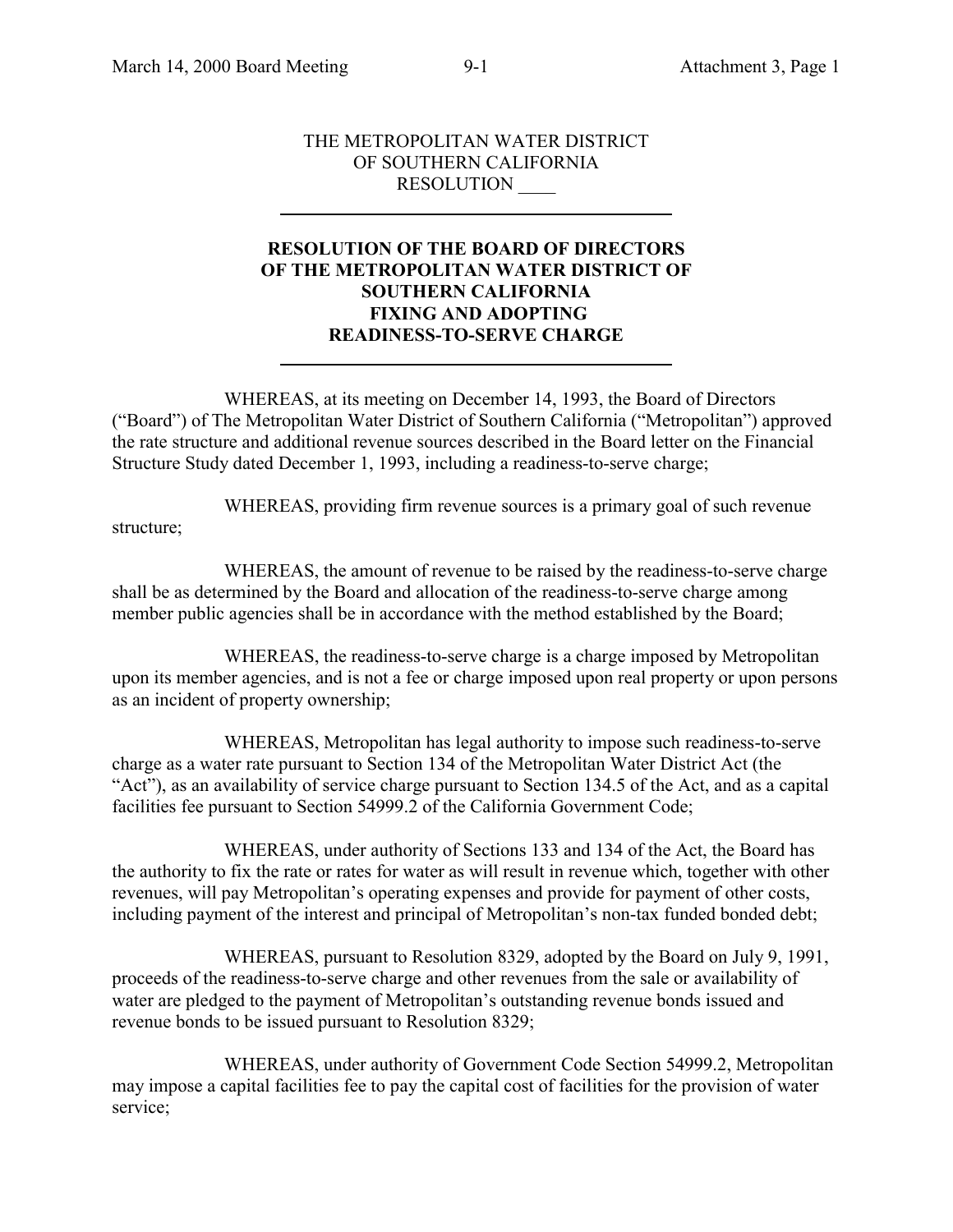WHEREAS, the readiness-to-serve charge is intended to recover the non-tax funded debt service costs, for projects needed to meet the reliability and quality needs of existing users of Metropolitan's water;

WHEREAS, under authority of Section 134.5 of the Act, a readiness-to-serve charge imposed as an availability of service charge may be collected from the member public agencies within Metropolitan, or may be imposed as a standby charge against individual parcels within Metropolitan's service area;

WHEREAS, under such authority, the water standby charge may be imposed on each acre of land or each parcel of land less than an acre within Metropolitan to which water is made available for any purpose by Metropolitan, whether the water is actually used or not;

WHEREAS, certain member public agencies of Metropolitan have opted in prior fiscal years to provide collection of all or a portion of their readiness-to-serve charge obligation through a Metropolitan water standby charge imposed on parcels within those member agencies;

WHEREAS, Metropolitan is willing to comply with the requests of member public agencies opting to have Metropolitan continue to levy water standby charges within their respective territories, on the terms and subject to the conditions contained herein;

WHEREAS, the provisions of the Uniform Standby Charge Procedures Act ("USCPA"), sections 54984-54984.9 of the Government Code, are available to any local agency authorized by law to provide water or water service, and authorized to fix, levy, or collect any standby or availability charge or assessment in connection with the provision of that service; and

WHEREAS, by Resolution 8667, adopted at its meeting held January 11, 2000, Metropolitan's Board resolved and determined that the public interest and necessity require Metropolitan to develop a reliable source of revenues less susceptible to seasonal and annual variation, through imposition of a readiness-to-serve charge to be collected from the District's member public agencies; and that said readiness-to-serve charge should be in an amount sufficient to provide for payment of the debt service, not paid from ad valorem property taxes, of capital expenditures for projects needed to meet the reliability and quality needs at existing demand levels;

WHEREAS, notice was given by Resolution 8667 to the public and to each member public agency of The Metropolitan Water District of Southern California of the intention of Metropolitan's Board to consider and take action at its regular meeting to be held March 14, 2000, on the General Manager's recommendation to impose a readiness-to-serve charge for fiscal year 2000-2001 in the amount of \$80,000,000 for the period from July 1, 2000 through June 30, 2001, to be allocated among member agencies and levied as described in Resolution 8667;

WHEREAS, the readiness-to-serve charge applicable to each member public agency, the method of its calculation, and the specific data used in its determination are as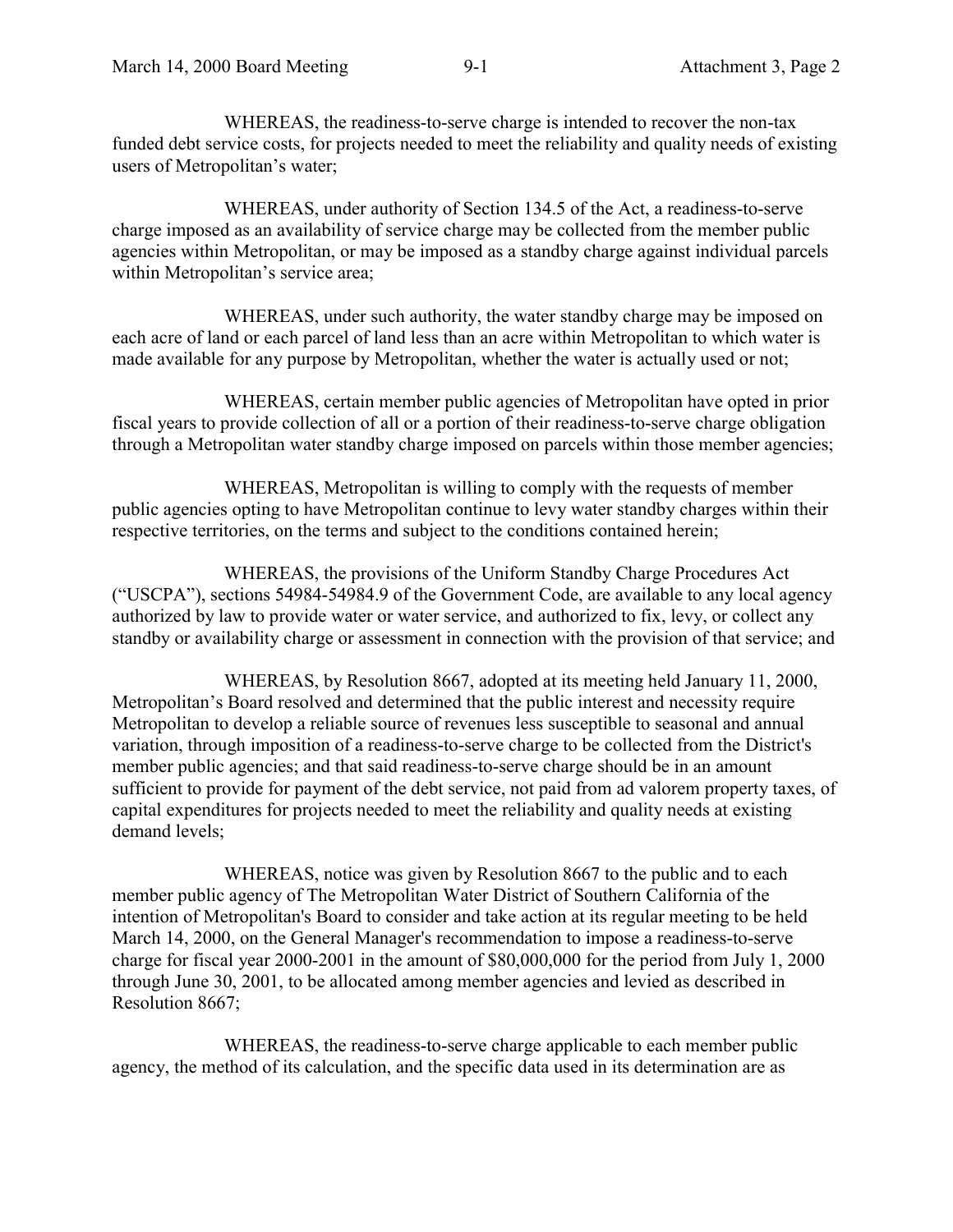specified in the Engineer's Report dated February 2000, on file with Metropolitan, a copy of which is attached hereto as Attachment 3, Exhibit A;

WHEREAS, the Budget and Finance Committee of the Board conducted a public hearing at its regular meeting on February 7, 2000, at which interested parties were given the opportunity to present their views regarding the proposed readiness-to-serve charge and the Engineer's Report dated February 2000 (Attachment 3, Exhibit A); and

WHEREAS, notice of the proposed readiness-to-serve charge and of a public hearing on the date and at the time and location specified in Resolution 8667 was published prior to the hearing in various newspapers of general circulation within Metropolitan.

NOW THEREFORE, the Board of Directors of The Metropolitan Water District of Southern California does hereby resolve, determine and order as follows:

**Section 1.** That the Board of Directors of The Metropolitan Water District of Southern California hereby fixes and adopts a readiness-to-serve charge for fiscal year 2000- 2001.

**Section 2.** That said readiness-to-serve charge should be in an amount sufficient to provide for payment of the non-tax funded debt service, for capital expenditures for projects needed to meet the reliability and quality needs of existing users of Metropolitan's water; provided, however, that the amount of the readiness-to-serve charge shall be set by the Board bearing in mind the rate management goals of Phase I of the Rate Refinement Process adopted by the Board on July 9, 1996.

**Section 3.** That such readiness-to-serve charge for July 1, 2000 through and including June 30, 2001 shall be a water rate equal to \$52.88 per acre-foot, which shall be charged on a historic basis for each acre-foot of water included in Metropolitan's average water deliveries to its member agencies for the three fiscal year period ending June 30, 1996. The aggregate readiness-to-serve charge for the period from July 1, 2000 through and including June 30, 2001 shall be \$80,000,000.

**Section 4.** That in the alternative, and without duplication, the readiness-to-serve charge for the period from July 1, 2000 through and including June 30, 2001 shall be a capital facilities fee in the aggregate amount of \$80,000,000, which shall be allocated as provided in Section 7 below.

**Section 5.** That this Board finds that the readiness-to-serve charge is necessary for the purpose of financing construction costs of public utility facilities furnished by Metropolitan, and does not exceed the proportionate share of the cost of the public utility facilities of benefit to each person or property being charged, based upon the proportionate share of use of those facilities, as shown in the attached Engineer's Report.

**Section 6.** That in the alternative, and without duplication, the readiness-to-serve charge shall be an availability service charge pursuant to Section 134.5 of the Act.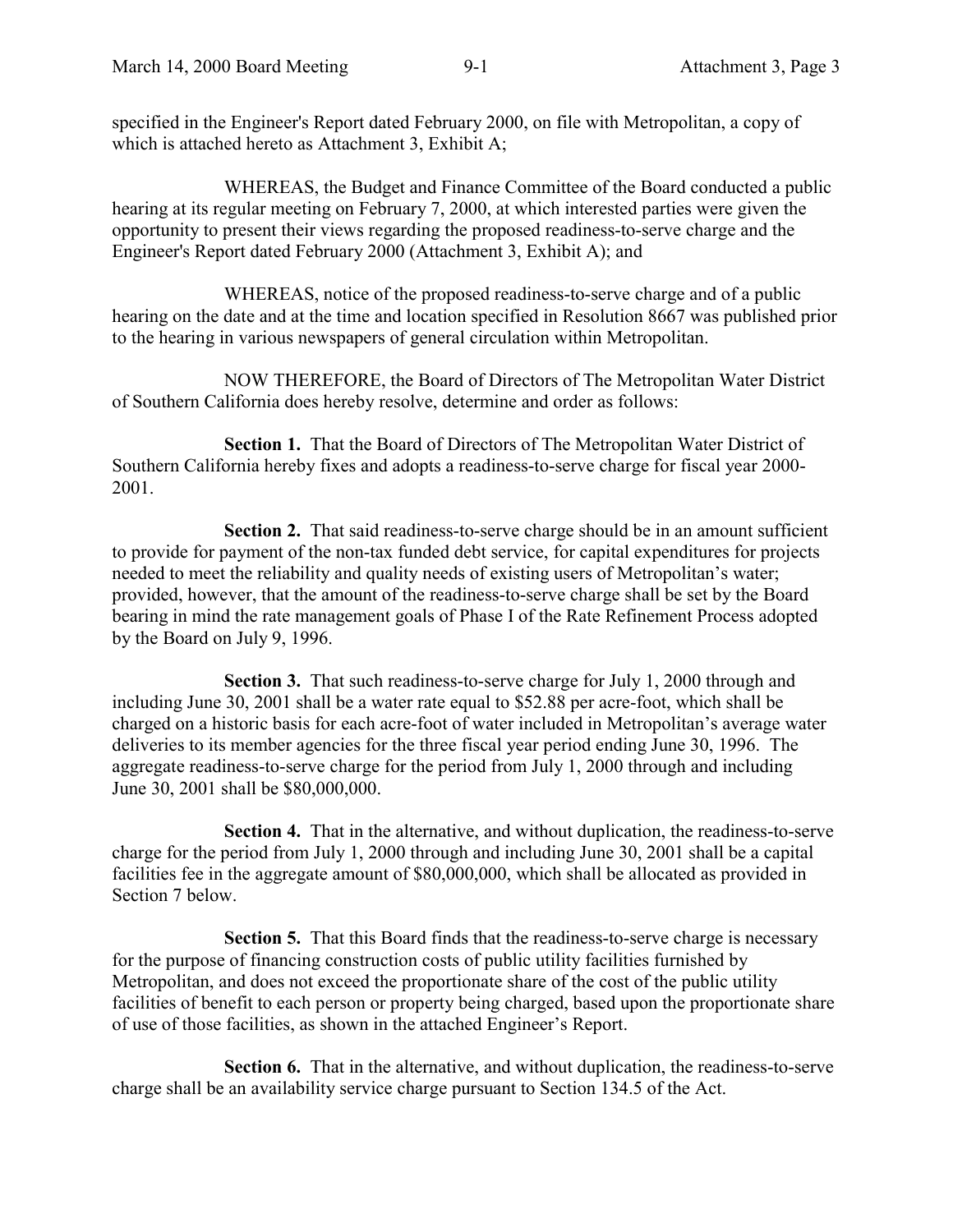**Section 7.** That the readiness-to-serve charge shall be allocated among the member public agencies in proportion to the average of Metropolitan water sales (in acre-feet) to each member public agency initially during the three fiscal year period ending June 30, 1996. Long-term seasonal storage service, cyclic storage, and direct groundwater replenishment deliveries and water taken under the one-time drought storage agreement, Cooperative Storage Program through April 12, 1994, 1993 Demonstration Program and cooperative storage purchases paid for in fiscal year 1995-96 will be subtracted from the water sales calculation. Long-term seasonal storage service water is defined as water that a member public agency leaves in storage past the end of the fiscal year through avoided production during a period of availability (normally October 1 through April 30). Metropolitan sales of reclaimed water under the Local Projects Program and groundwater under the Groundwater Recovery Program are not included in the readiness-to-serve charge water sales calculation. The allocation of the readiness-to-serve charge among member agencies is based on sales data recorded by Metropolitan and shall be conclusive in the absence of manifest error.

The proposed amount of the readiness-to-serve charge to be imposed on each member agency for fiscal year 2000-2001 is as follows: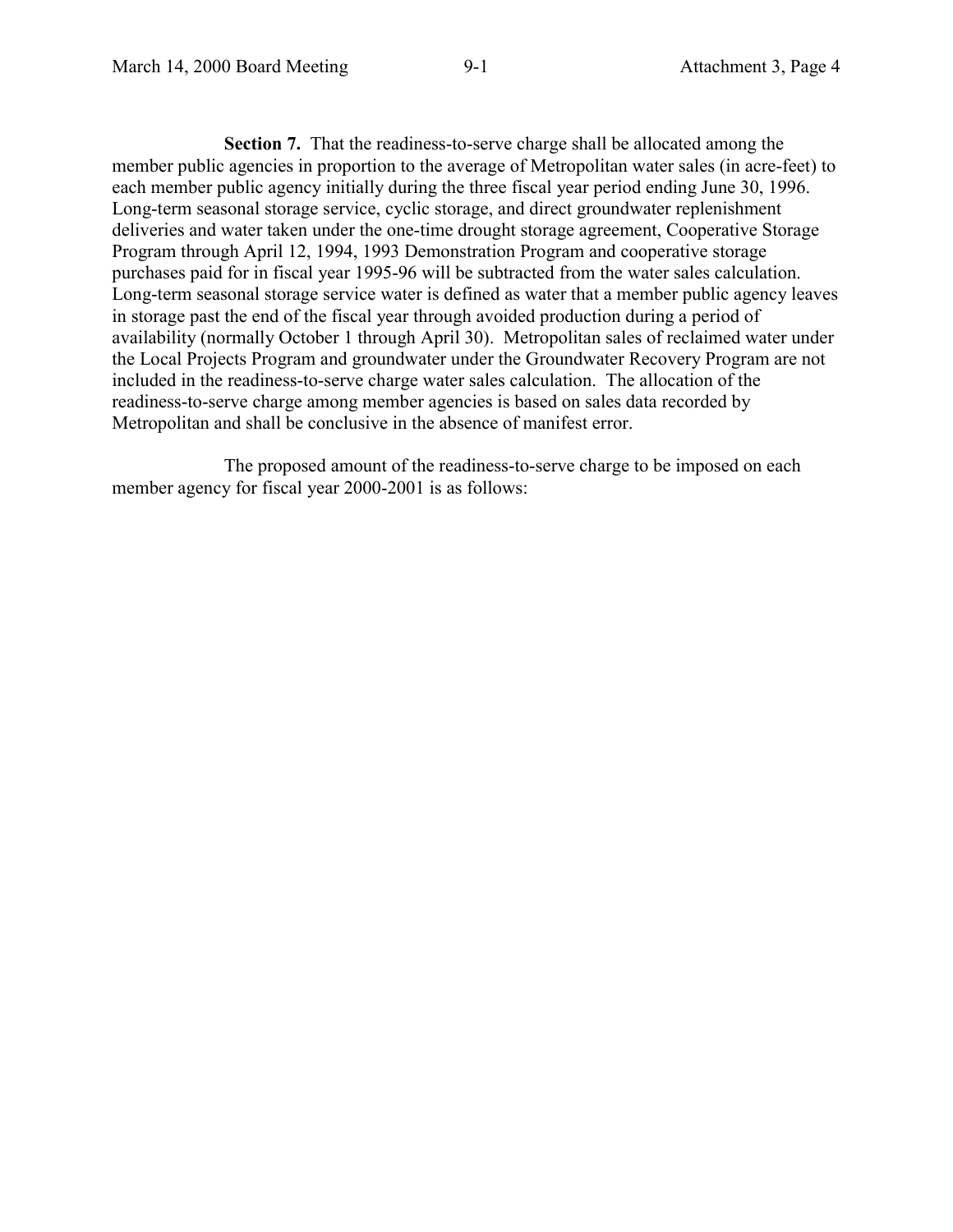|                          |                  |                  | <b>Total RTS</b> |
|--------------------------|------------------|------------------|------------------|
| <b>Member Agency</b>     | <b>Acre-Feet</b> | <b>RTS Share</b> | Charge           |
| Anaheim                  | 18,709           | 1.24%            | \$989,416        |
| <b>Beverly Hills</b>     | 12,941           | 0.86             | 684,379          |
| <b>Burbank</b>           | 16,523           | 1.09             | 873,811          |
| <b>Calleguas</b>         | 87,849           | 5.81             | 4,645,852        |
| <b>Central Basin MWD</b> | 69,047           | 4.56             | 3,651,517        |
| Coastal                  | 39,958           | 2.64             | 2,113,160        |
| Compton                  | 3,725            | 0.25             | 196,995          |
| <b>Eastern</b>           | 48,240           | 3.19             | 2,551,149        |
| Foothill                 | 7,961            | 0.53             | 421,014          |
| <b>Fullerton</b>         | 7,457            | 0.49             | 394,360          |
| <b>Glendale</b>          | 26,456           | 1.75             | 1,399,113        |
| <b>Inland Empire UA</b>  | 34,369           | 2.27             | 1,817,588        |
| <b>Las Virgenes MWD</b>  | 18,014           | 1.19             | 952,662          |
| <b>Long Beach</b>        | 42,539           | 2.81             | 2,249,655        |
| <b>Los Angeles</b>       | 164,220          | 10.86            | 8,684,696        |
| <b>MWDOC</b>             | 177,584          | 11.74            | 9,391,445        |
| Pasadena                 | 14,824           | 0.98             | 783,960          |
| <b>San Diego CWA</b>     | 407,484          | 26.94            | 21,549,596       |
| <b>San Fernando</b>      | 106              | 0.01             | 5,606            |
| <b>San Marino</b>        | 1,327            | 0.09             | 70,178           |
| Santa Ana                | 12,633           | 0.84             | 668,090          |
| <b>Santa Monica</b>      | 5,008            | 0.33             | 264,846          |
| <b>Three Valleys MWD</b> | 58,267           | 3.85             | 3,081,422        |
| <b>Torrance</b>          | 20,311           | 1.34             | 1,074,137        |
| <b>Upper San Gabriel</b> | 7,163            | 0.47             | 378,812          |
| <b>West Basin MWD</b>    | 153,155          | 10.12            | 8,099,529        |
| <b>Western MWD</b>       | 56,860           | 3.76             | 3,007,014        |
| <b>MWD</b>               | 1,512,730        | 100.00%          | \$80,000,000     |

#### 2000-2001 READINESS-TO-SERVE CHARGE

**Section 8.** That the allocation of the readiness-to-serve charge among member agencies set forth in Section 7 above is consistent with the per-acre-foot water rates imposed pursuant to Section 3 above.

**Section 9.** That it is the intent of the Board that:

(a) For fiscal years 1997-98 through 2000-01, a member public agency's readiness-to-serve allocation will be based on the average of Metropolitan water deliveries eligible to be included in the readiness-to-serve charge calculation to each member public agency (as described in Section 7 above and below in this Section 9) during fiscal years 1993-94, 1994- 95 and 1995-96. This intent supersedes any inconsistent intent previously expressed by the Board.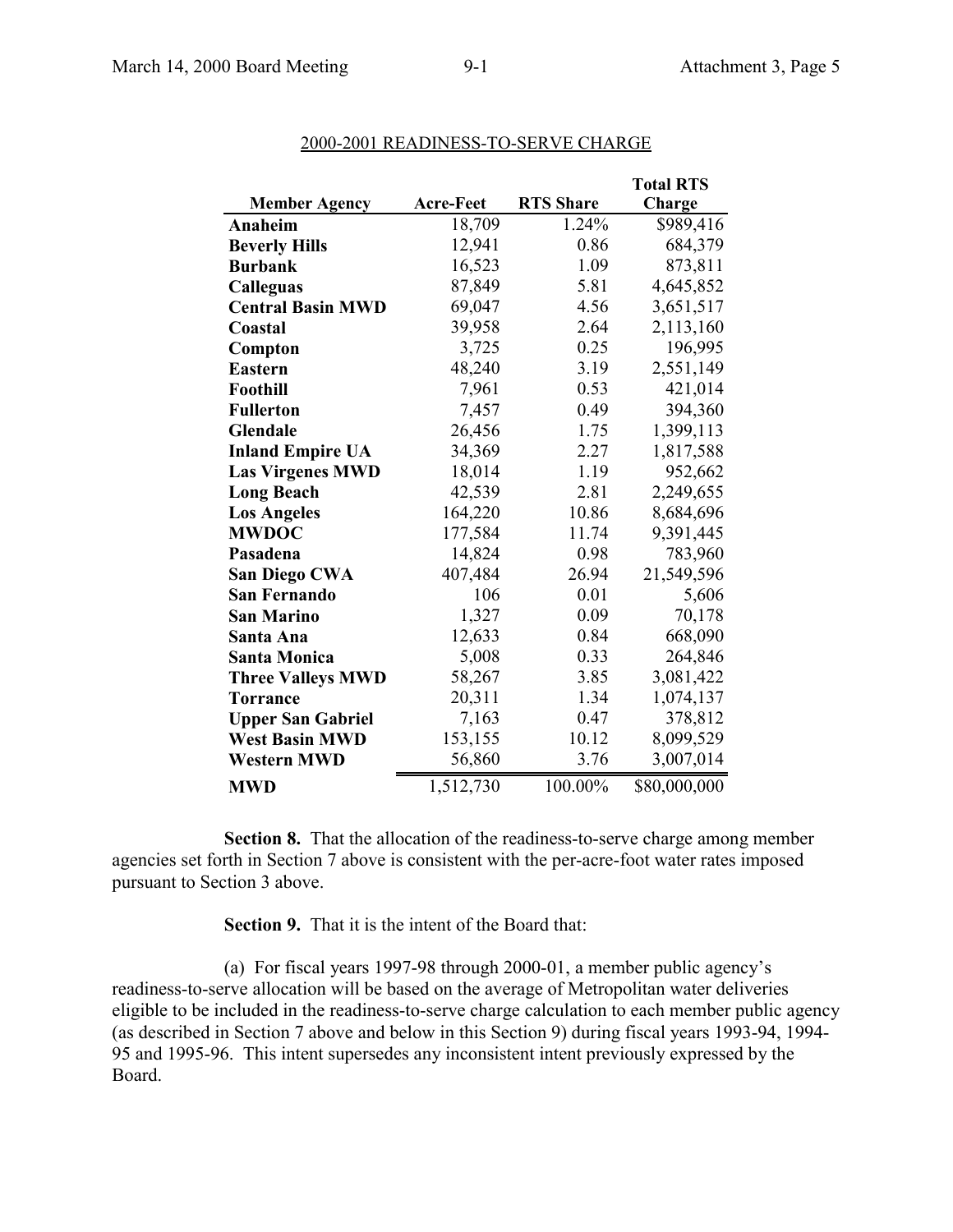(b) Long-term seasonal storage service, cyclic storage, Cooperative Storage Program, direct groundwater replenishment and contractual long-term storage water deliveries will be excluded from the readiness-to-serve calculation during the year of delivery but will be included in the year of use. Member public agencies shall indicate the amount and year in which the long-term seasonal storage service, cyclic storage, Cooperative Storage Program, direct groundwater replenishment and contractual long-term storage water deliveries are used within seven years, including the year in which the water was delivered. Member public agencies overlying a common groundwater basin shall be allowed to account for their purchases as a single, common purchaser; provided that member public agencies which elect to pool their purchases for purposes of the new demand charge calculation must also pool their purchases for purposes of the readiness-to-serve charge.

(c) Notwithstanding the foregoing, in no event shall any member agency's readiness-to-serve charge be based on less than the following minimum sales (in acre feet) for each member public agency: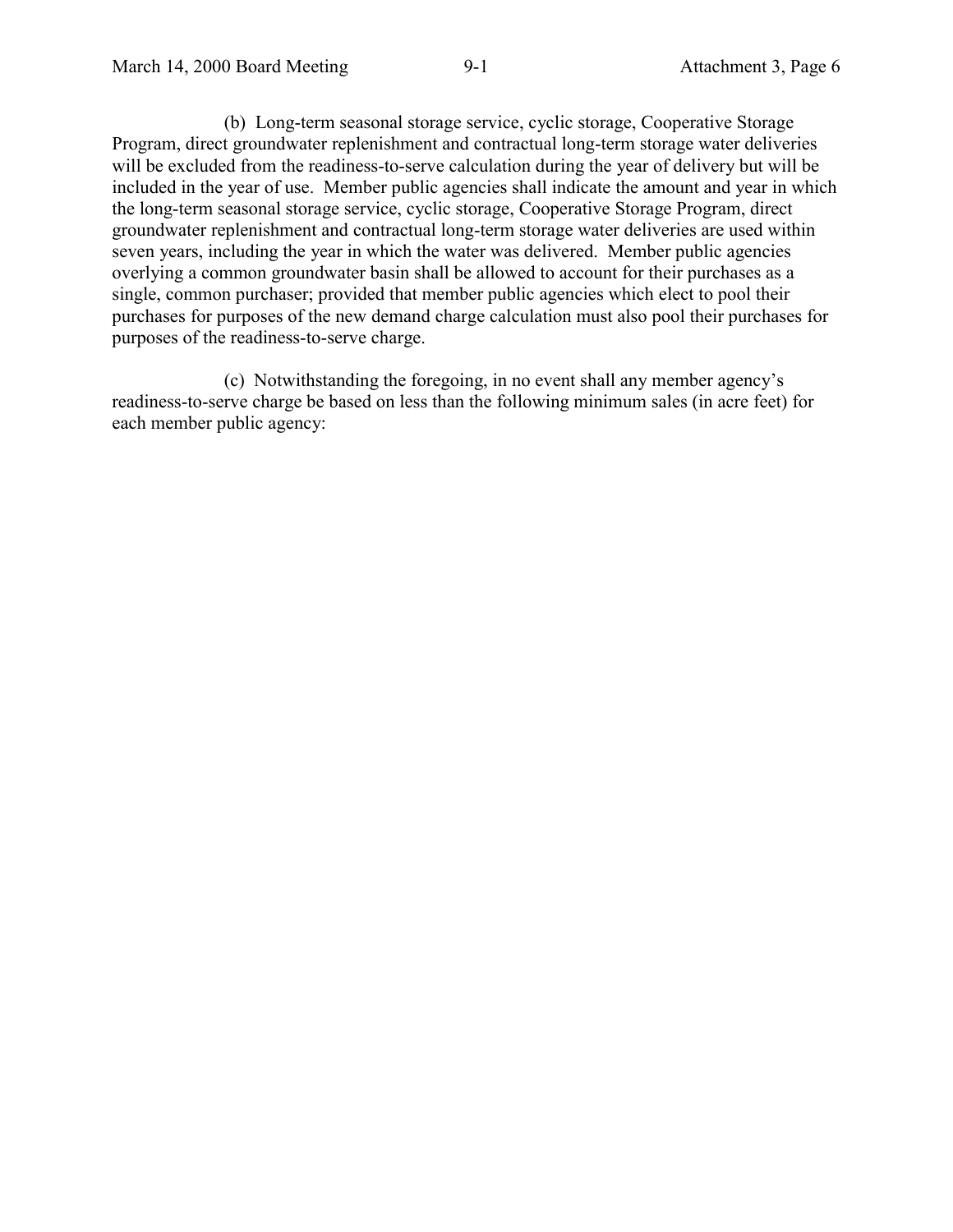|                                     | <b>MINIMUM</b> |         |
|-------------------------------------|----------------|---------|
| <b>MEMBER AGENCY</b>                | RTS (AF)       | RTS %   |
| City of Anaheim                     | 8,386.9        | 1.09%   |
| City of Beverly Hills               | 6,393.2        | 0.83    |
| City of Burbank                     | 9,790.4        | 1.27    |
| Calleguas MWD                       | 43,534.3       | 5.67    |
| <b>Central Basin MWD</b>            | 32,130.0       | 4.18    |
| <b>Coastal MWD</b>                  | 19,457.5       | 2.53    |
| City of Compton                     | 2,512.9        | 0.33    |
| Eastern MWD                         | 24,810.5       | 3.23    |
| Foothill MWD                        | 3,920.4        | 0.51    |
| City of Fullerton                   | 3,834.4        | 0.50    |
| City of Glendale                    | 13,228.0       | 1.72    |
| <b>Inland Empire Utility Agency</b> | 15,200.9       | 1.98    |
| Las Virgenes MWD                    | 8,796.2        | 1.15    |
| City of Long Beach                  | 18,902.9       | 2.46    |
| City of Los Angeles                 | 113,942.2      | 14.83   |
| MWD of Orange County                | 79,695.8       | 10.38   |
| City of Pasadena                    | 5,083.2        | 0.66    |
| San Diego CWA                       | 203,910.3      | 26.55   |
| City of San Fernando                | 105.4          | 0.01    |
| City of San Marino                  | 663.5          | 0.09    |
| City of Santa Ana                   | 6,072.6        | 0.79    |
| City of Santa Monica                | 2,508.6        | 0.33    |
| Three Valleys MWD                   | 28,908.1       | 3.76    |
| City of Torrance                    | 10,155.7       | 1.32    |
| Upper San Gabriel VA                | 4,462.6        | 0.58    |
| West Basin MWD                      | 74,669.7       | 9.72    |
| Western MWD of Riverside            | 27,033.7       | 3.52    |
| <b>ALL MEMBER AGENCIES</b>          | 768,109.6      | 100.00% |

#### 2000-01 ACRE FOOT MEMBER AGENCY MINIMUM SALES

(e) In no event will deliveries of Metropolitan water which are in excess of a member agency's new demand charge base (as described in Resolution 8465, adopted by this Board on January 10, 1995) also be used in calculating such member agency's readiness-to-serve charge allocation.

**Section 10**. That the readiness-to-serve charge and the amount applicable to each electing member public agency, the method of its calculation, and the specific data used in its determination are as specified in the Engineer's Report (Attachment 3, Exhibit A). The Engineer's Report, which forms the basis of the readiness-to-serve charge, is on file and available for review by interested parties at Metropolitan's headquarters.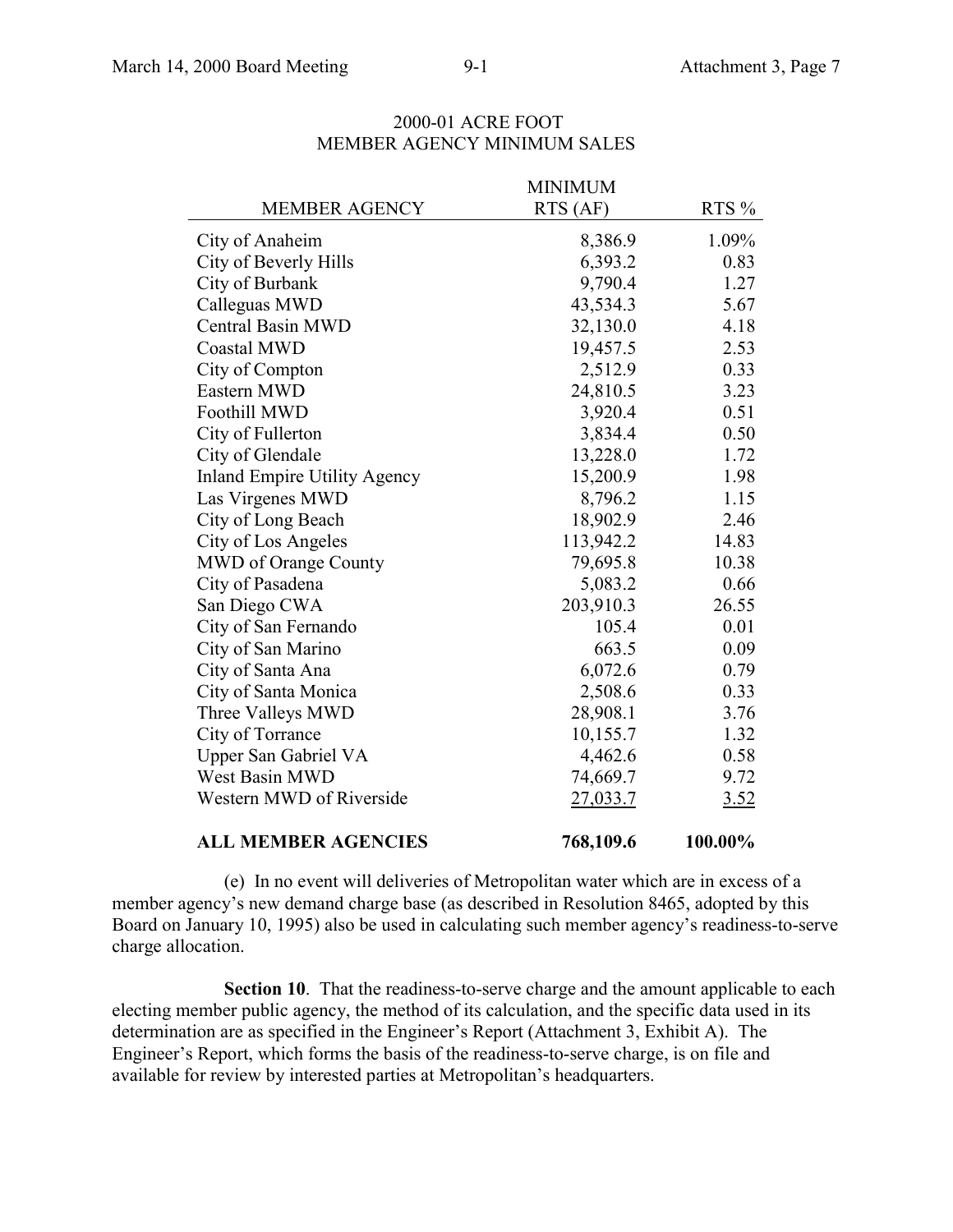**Section 11.** That except as provided in Section 17 below with respect to any readiness-to-serve charge collected by means of a Metropolitan water standby charge, the readiness-to-serve charge shall be due monthly, quarterly or semiannually as agreed upon by Metropolitan and the member agency.

**Section 12.** That such readiness-to-serve charge may, at the request of any member agency which elected to utilize Metropolitan's standby charge as a mechanism for collecting its readiness-to-serve charge obligation in fiscal 1996-97, be collected by reimposition of the Metropolitan water standby charge at the same rates imposed in fiscal 1996-97 upon land within Metropolitan's (and such member public agency's) service area to which water is made available by Metropolitan for any purpose, whether the water is actually used or not.

**Section 13**. That the rates of any standby charge proposed to be levied to collect all or a portion of a member public agency's readiness-to-serve charge, per acre of land, or per parcel of land less than an acre, as shown in the Engineer's Report, may vary by member public agency, and shall not exceed the amount of Metropolitan's 1995-96 standby charge for the member public agency. The proposed standby charge applicable to each electing member public agency, the method of its calculation, and the specific data used in its determination are as specified in the Engineer's Report (Attachment 3, Exhibit A) which was prepared by a registered professional engineer certified by the State of California.

**Section 14.** The proposed water standby charge includes the reimposition of water standby charges on parcels with respect to which water standby charges have been imposed in fiscal year 1996-97 and annually thereafter ("pre-1997 standby charges") and the levy of standby charges on parcels annexed to Metropolitan and to an electing member agency after January 1997 ("post-1997 standby charges"). Only land within each electing member public agency with respect to which standby charges were imposed in fiscal 1996-97 will be subject to the reimposition of pre-1997 standby charges for fiscal 2000-2001. Only land annexed to Metropolitan and to an electing member public agency with respect to which standby charges were approved in accordance with the procedures of Article XIIID, Section 4 of the California Constitution after fiscal year 1996-97 will be subject to the imposition or reimposition, as the case may be, of post-1997 standby charges for fiscal year 2000-2001. The Engineer's Report lists parcels annexed or to be annexed to Metropolitan and to electing members during the 1999- 2000 fiscal year, such parcels being subject to the post-1997 standby charge. Parcels in the Engineer's Report are subject to post-1997 standby charges unless otherwise indicated . These parcels are identified in a listing filed with the Executive Secretary.

**Section 15**. That the amount of the proposed standby charge, per parcel or per acre, applicable to eligible land within each electing member public agency as allocated in the Engineer's Report shall be as follows: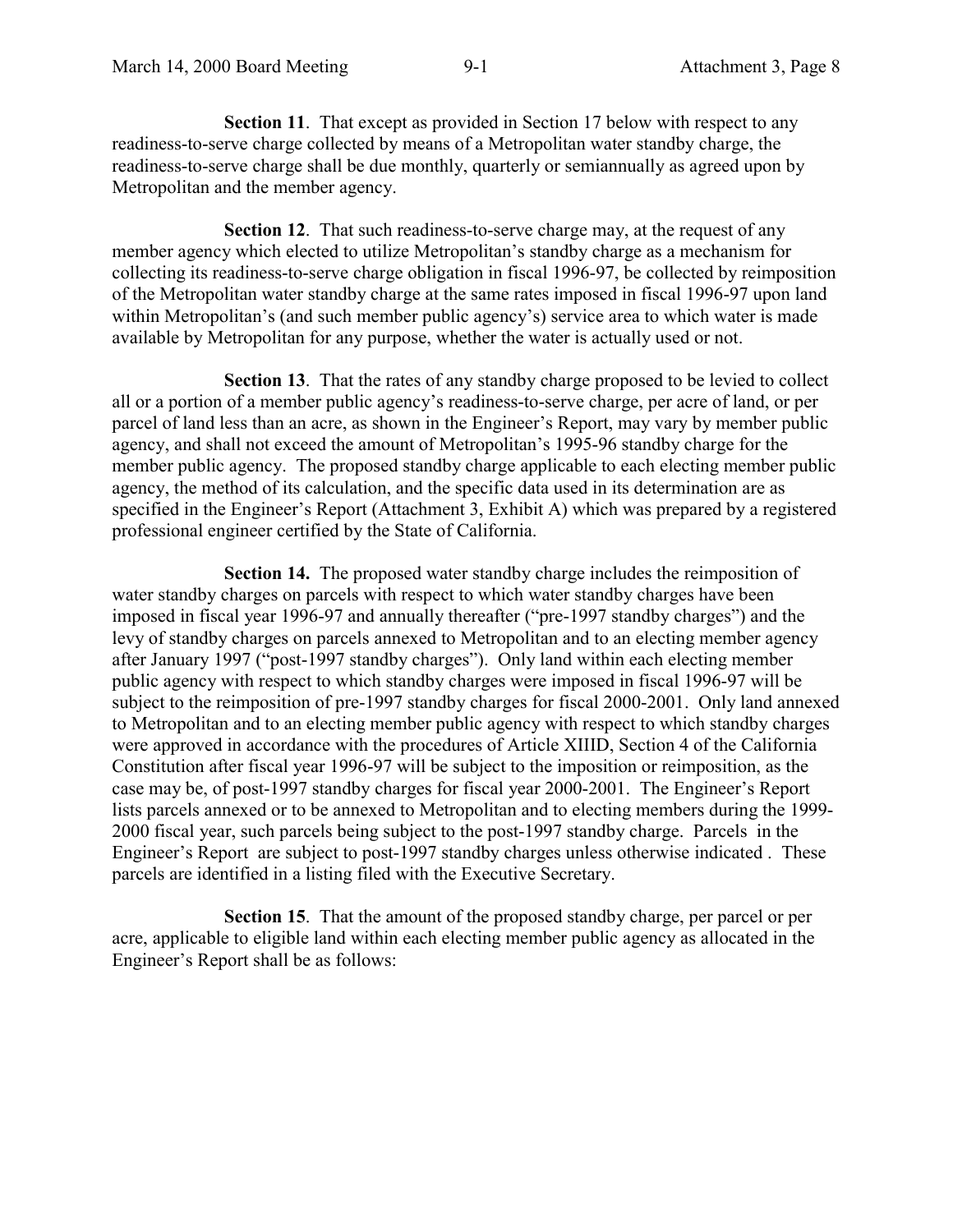| <b>Member Agency</b>                | <u>Amount</u> |
|-------------------------------------|---------------|
| Anaheim                             | \$<br>8.55    |
| <b>Beverly Hills</b>                | $-0-$         |
| <b>Burbank</b>                      | 14.20         |
| Calleguas MWD                       | 9.58          |
| <b>Central Basin MWD</b>            | 10.44         |
| Coastal MWD                         | 11.60         |
| Compton                             | 8.92          |
| Eastern MWD                         | 6.94          |
| Foothill MWD                        | 10.28         |
| Fullerton                           | 10.71         |
| Glendale                            | 12.23         |
| <b>Inland Empire Utility Agency</b> | 7.59          |
| Las Virgenes MWD                    | 8.03          |
| Long Beach                          | 12.16         |
| Los Angeles                         | $-0-$         |
| MWD of Orange Co.                   | 10.09         |
| Pasadena                            | 11.73         |
| San Diego CWA                       | 11.51         |
| San Fernando                        | 7.87          |
| San Marino                          | 8.24          |
| Santa Ana                           | 7.88          |
| Santa Monica                        | $-0-$         |
| Three Valleys MWD                   | 12.21         |
| Torrance                            | 12.23         |
| <b>Upper San Gabriel Valley MWD</b> | 9.27          |
| West Basin MWD                      | $-0-$         |
| Western MWD of Riverside Co.        | 9.23          |

#### **2000-2001 Standby Charge**

**Section 16**. That with respect to post-1997 standby charges, the Engineer's Report separates the special benefits from the general benefits and identifies each of the parcels on which a special benefit is conferred. No post-1997 standby charge on any parcel exceeds the reasonable cost of the proportional special benefit conferred on that parcel, as shown in the Engineer's Report.

**Section 17.** That the proposed water standby charge, if imposed, shall be collected on the tax rolls, together with the *ad valorem* property taxes which are levied by Metropolitan for the payment of pre-1978 voter-approved indebtedness. Any amounts so collected shall be applied as a credit against the applicable member agency's obligation to pay a readiness-to-serve charge. After such member agency's readiness-to-serve charge allocation is fully satisfied, any additional collections shall be credited to other outstanding obligations of such member agency to Metropolitan or future readiness-to-serve obligations of such agency. Notwithstanding the provisions of Section 11 above, any member agency requesting to have all or a portion of its readiness-to-serve charge obligation collected through standby charge levies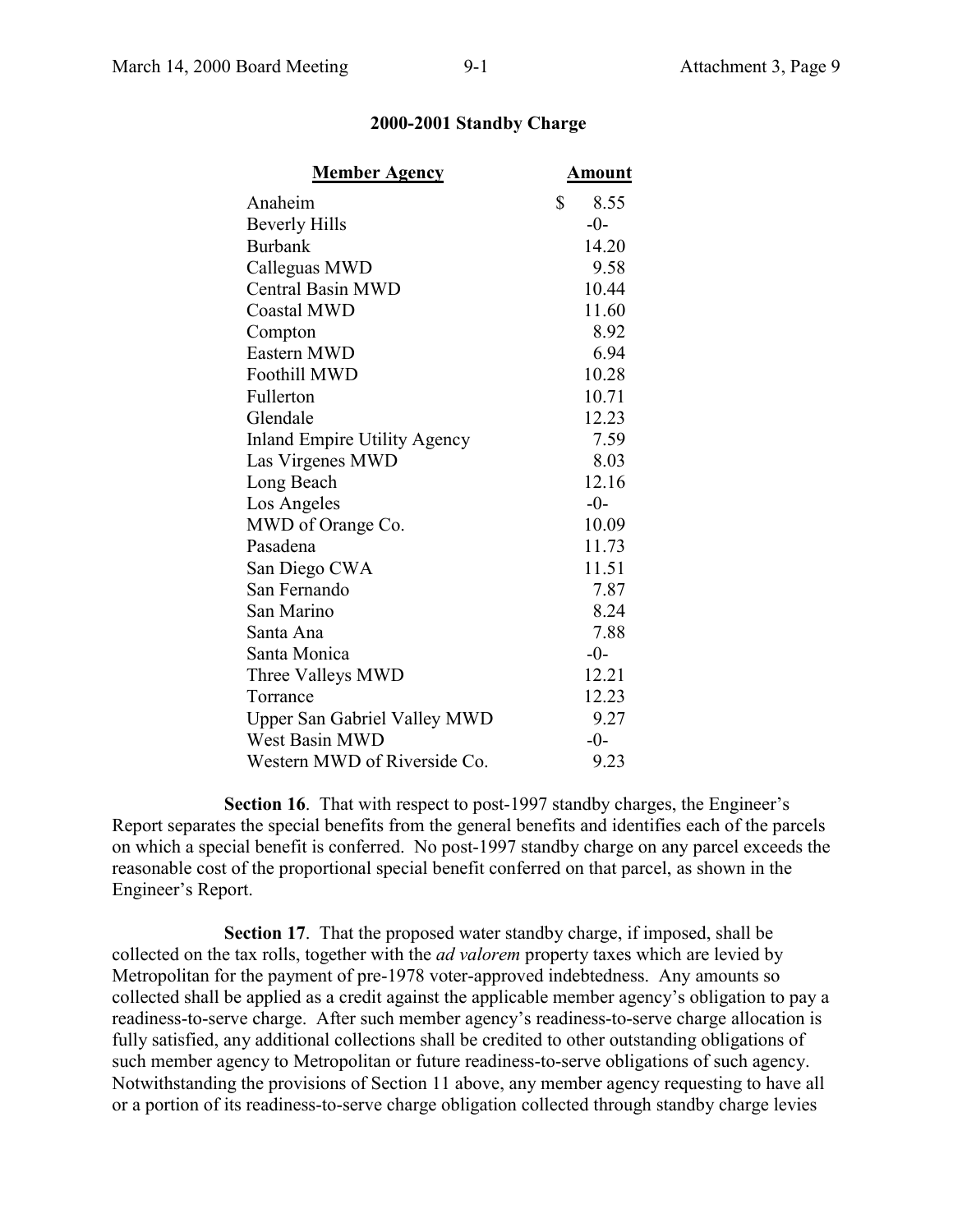within its territory as provided herein shall pay any portion not collected through net standby charge collections to Metropolitan within fifty days after Metropolitan issues an invoice for remaining readiness-to-serve charges to such member agency, as provided in Administrative Code Section 4507.

**Section 18**. That notice is hereby given to the public and to each member public agency of The Metropolitan Water District of Southern California of the intention of Metropolitan's Board to consider and take action at its regular meeting to be held March 14, 2000, on the General Manager's recommendation to impose a readiness-to-serve charge for fiscal year 2000-2001 as provided in this Resolution. The Budget and Finance Committee of Metropolitan's Board will set a public hearing at which interested parties may present their views regarding the proposed readiness-to-serve charge prior to its regular March meeting pursuant to Section 4304(f) of Metropolitan's Administrative Code. Such hearing shall also satisfy the requirements of Section 4304(k) of the Administrative Code.

**Section 19**. That notice is hereby given to the public and to each member public agency of The Metropolitan Water District of Southern California of the intention of Metropolitan's Board to consider and take action at its regular meeting to be held May 9, 2000 (on such other date as the Board shall hold it regular in such month), on the General Manager's recommendation to impose a water standby charge for fiscal year 2000-2001 under authority of Section 134.5 of the Act on land within Metropolitan at the rates, per acre of land, or per parcel of land less than an acre, specified in Section 15 above. Any such water standby charge will be imposed as a means of collecting the readiness-to-serve charge.

**Section 20.** That the Board will meet in regular session at its meeting on April 11, 2000, to hold a public protest hearing at which interested parties may present their views regarding any proposed standby charges and the Engineer's Report. Any member of the public may submit a written protest or other comments either at a scheduled hearing or by mail to the Executive Secretary of The Metropolitan Water District of Southern California, at Post Office Box 54153, Los Angeles, California 90054-0153. All written protests and comments presented at the hearings or received by the Executive Secretary on or before April 11, 2000, which contain a description sufficient to identify the land owned by the landowner will be given due consideration by the Board before its final action on the proposed standby charge.

**Section 21**. Under the approval procedures of the USCPA, which apply to the reimposition of pre-1997 standby charges, if the Board receives written protests (which protests are not withdrawn at the time of determination by the Board) representing 40 percent of the parcels subject to the proposed pre-1997 standby charge, the matter must be tabled for at least one year. If the Board receives such protests representing 15 percent or more of the parcels subject to the proposed pre-1997 charge, the Board may still adopt the charge, but the charge will be ineffective until approved by a majority of the vote in a landowner election within Metropolitan.

**Section 22.** That it is the intent of the Board that certain lands described in Resolution 8667 shall be exempt from water standby charges, and that the procedures for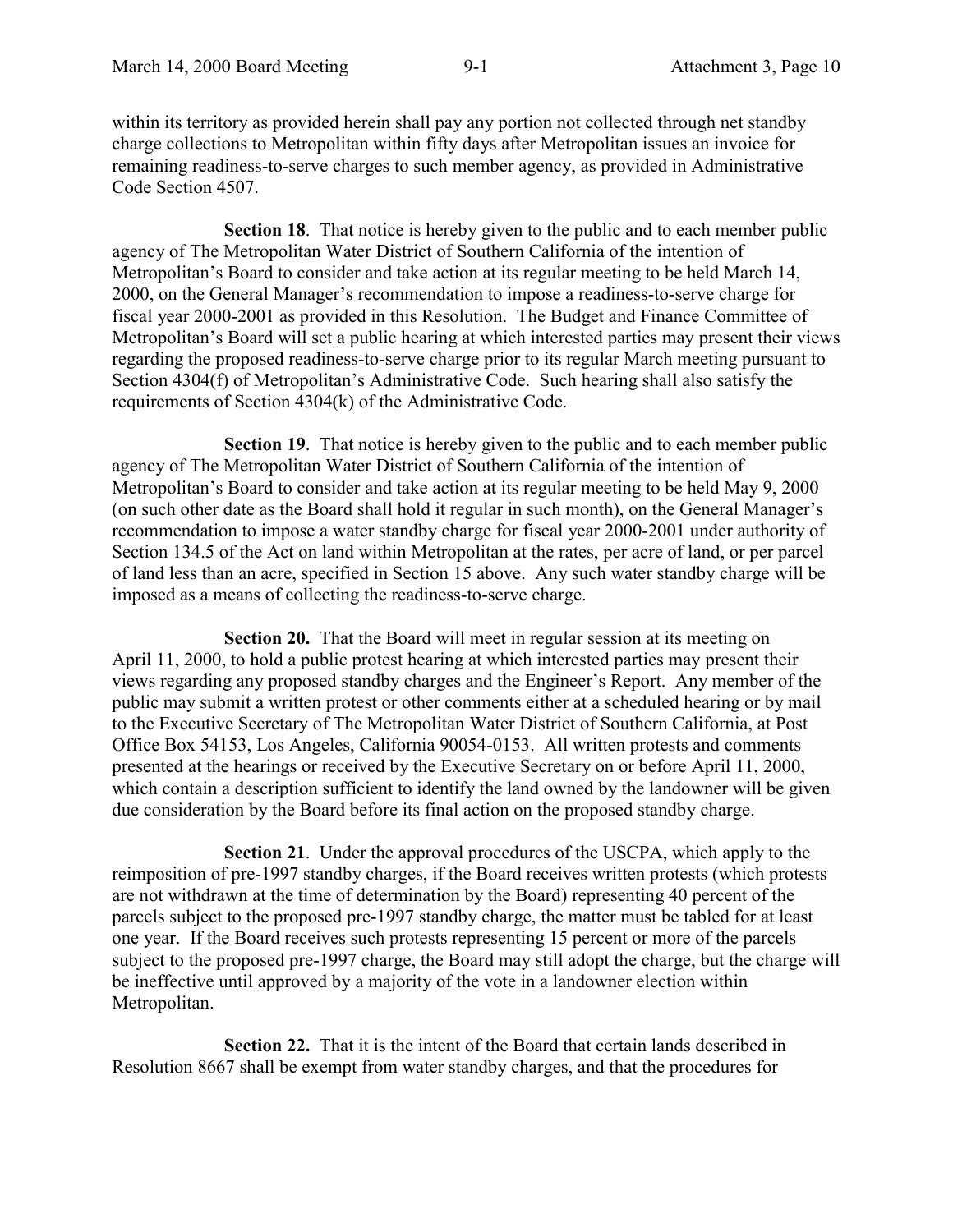application for exemptions and consideration of such applications shall be as specified in Resolution 8667.

**Section 23.** That no failure to collect, and no delay in collecting, any standby charges shall excuse or delay payment of any portion of the readiness-to-serve charge when due. All amounts collected as water standby charges pursuant to this Resolution shall be applied solely as credits to the readiness-to-serve charge of the applicable member agency, with any excess collections being carried forward and credited against other outstanding obligations of such member agency to Metropolitan.

**Section 24.** That the readiness-to-serve charge is imposed by Metropolitan as a rate, fee or charge on its member agencies, and is not a fee or charge imposed upon real property or upon persons as incidents of property ownership, and the water standby charge is imposed within the respective territories of electing member agencies as a mechanism for collection of the readiness-to-serve charge. In the event that the water standby charge, or any portion thereof, is determined to be an unauthorized or invalid fee, charge or assessment by a final judgment in any proceeding at law or in equity, which judgment is not subject to appeal, or if the collection of the water standby charge shall be permanently enjoined and appeals of such injunction have been declined or exhausted, or if Metropolitan shall determine to rescind or revoke the water standby charge, then no further standby charge shall be collected within any member agency and each member agency which has requested imposition of Metropolitan water standby charges as a means of collecting its readiness-to-serve charge obligation shall pay such readiness-to-serve charge obligation in full, as if imposition of such water standby charges had never been sought.

**Section 25.** That the General Manager and the General Counsel are hereby authorized to do all things necessary and desirable to accomplish the purposes of this Resolution, including, without limitation, the commencement or defense of litigation.

**Section 26.** That this Board finds that the proposed readiness-to-serve charge and other charges provided in this Resolution are exempt from the provisions of the California Environmental Quality Act ("CEQA") since they are rates and other charges which are for the purposes of meeting operating expenses; purchasing or leasing supplies, equipment or materials; meeting financial reserve needs and requirements; and obtaining funds for capital projects necessary to maintain service within existing service areas; and, additionally, since they constitute the creation of government funding mechanisms which do not involve commitment to any specific project which may result in a potentially significant physical impact on the environment or which will be used to fund projects which have CEQA documentation or will have CEQA documentation in place prior to construction of any facility or facilities.

**Section 27.** That if any provision of this Resolution or the application to any member agency, property or person whatsoever is held invalid, that invalidity shall not affect other provisions or applications of this Resolution which can be given effect without the invalid portion or application, and to that end the provisions of this Resolution are severable.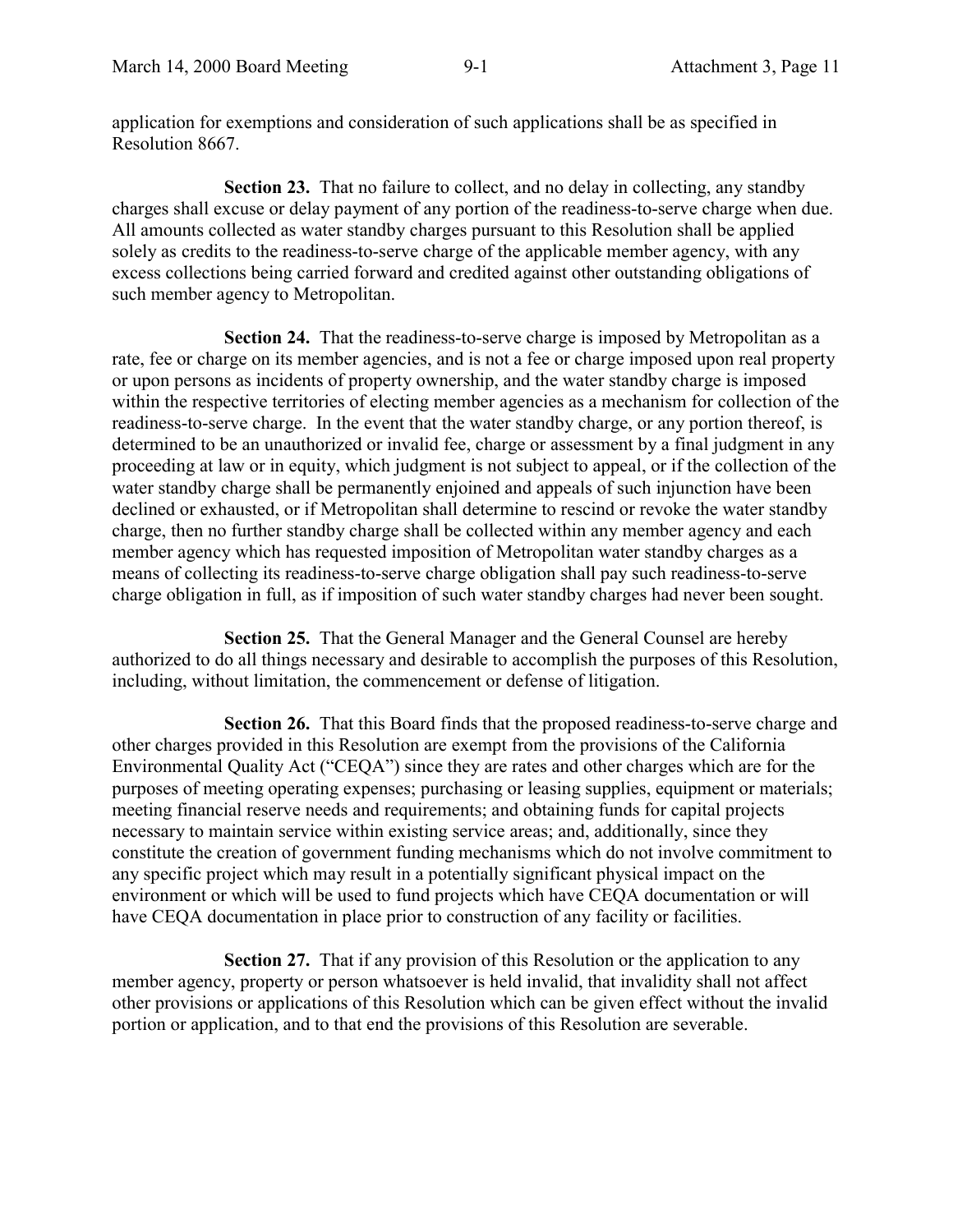l

Executive Secretary The Metropolitan Water District of Southern California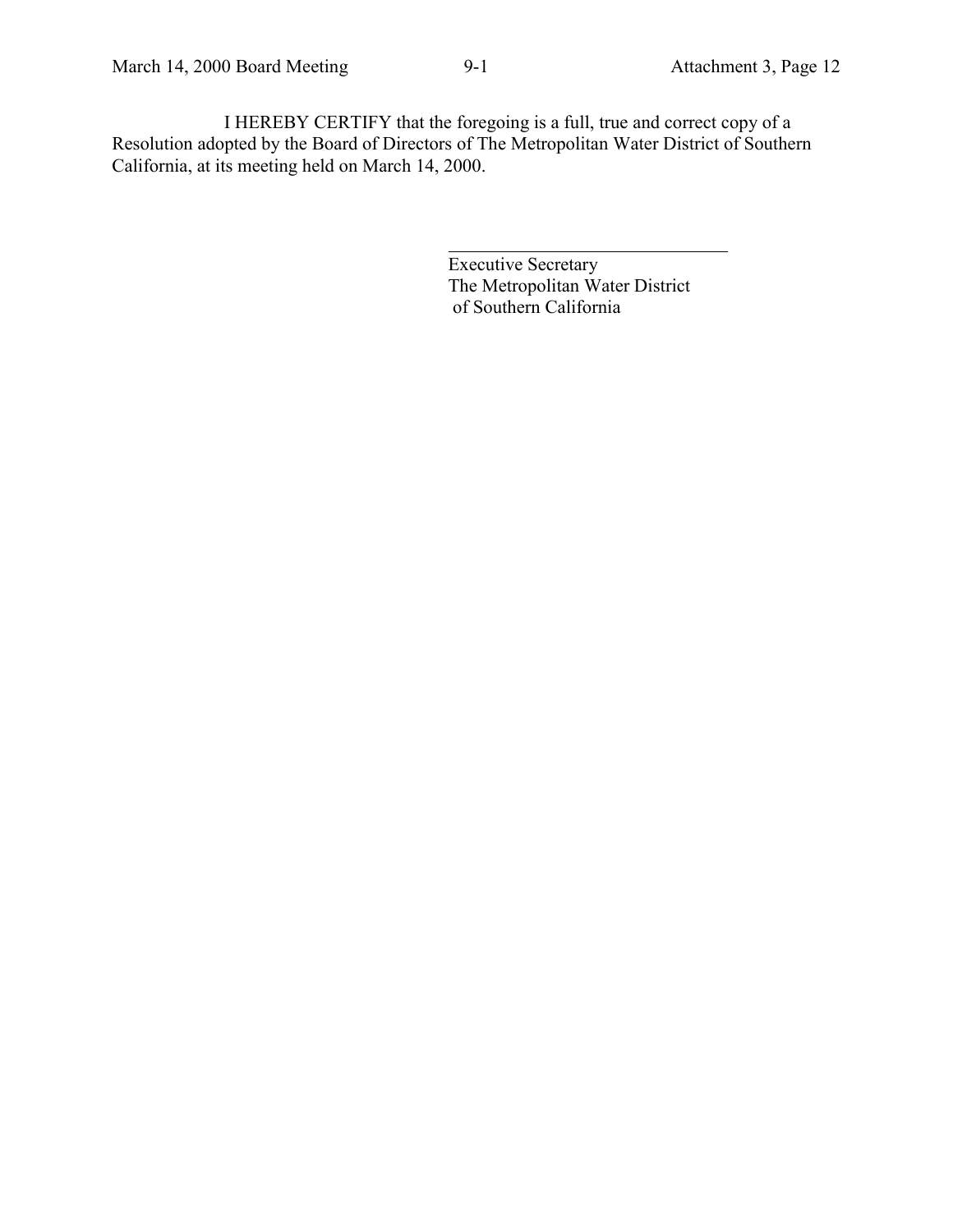#### **EXHIBIT A**

#### **THE METROPOLITAN WATER DISTRICT OF SOUTHERN CALIFORNIA ENGINEER'S REPORT**

#### **PROPOSED PROGRAM TO LEVY READINESS-TO-SERVE CHARGES, INCLUDING LOCAL OPTION FOR STANDBY CHARGES, DURING FISCAL YEAR 2000-2001**

#### **February, 2000**

#### **BACKGROUND**

The Metropolitan Water District of Southern California is a public agency with a primary purpose to provide imported water supply for domestic and municipal uses at wholesale rates to its member public agencies. More than 16 million people reside within Metropolitan's service area, which is comprised of 5,168 square miles and includes portions of the six counties of Los Angeles, Orange, Riverside, San Bernardino, San Diego and Ventura. Currently, Metropolitan provides over 50 percent of the water used within its service area.

#### **REPORT PURPOSES**

As part of its role as an imported water supplier, Metropolitan builds capital facilities and implements water management programs which ensure reliable water supplies throughout its service area. The purpose of this report is to: (1) identify and describe those facilities and programs which will be financed in part by Metropolitan's readiness-to-serve (RTS) charge in FY 2000-2001, and (2) describe the method and basis for levying Metropolitan's standby charge on benefiting properties for those agencies electing to collect a portion of their RTS obligations through Metropolitan's standby charge.

Metropolitan levies the RTS charge on its member agencies to recover a portion of the debt service on bonds issued to finance capital facilities needed to meet existing demands on Metropolitan's system. The standby charge is levied on parcels of land within certain of Metropolitan's member agencies as a method of collecting part or all of a member agency's RTS charge obligation. The RTS charge will partially pay for the capital facilities and programs described in this report. The standby charge, if levied, will be utilized solely for capital payments and debt service on the capital facilities identified in this report.

#### **METROPOLITAN'S RESPONSE TO GROWING WATER DEMANDS**

To respond to growing demands for water, Metropolitan and its member agencies collectively examined the available local and imported resource options in order to develop a least-cost plan that meets the reliability and quality needs of the region. The product of this intensive effort was an Integrated Resources Plan (IRP) for achieving a reliable and affordable water supply for Southern California. The major objective of the IRP was to develop a comprehensive water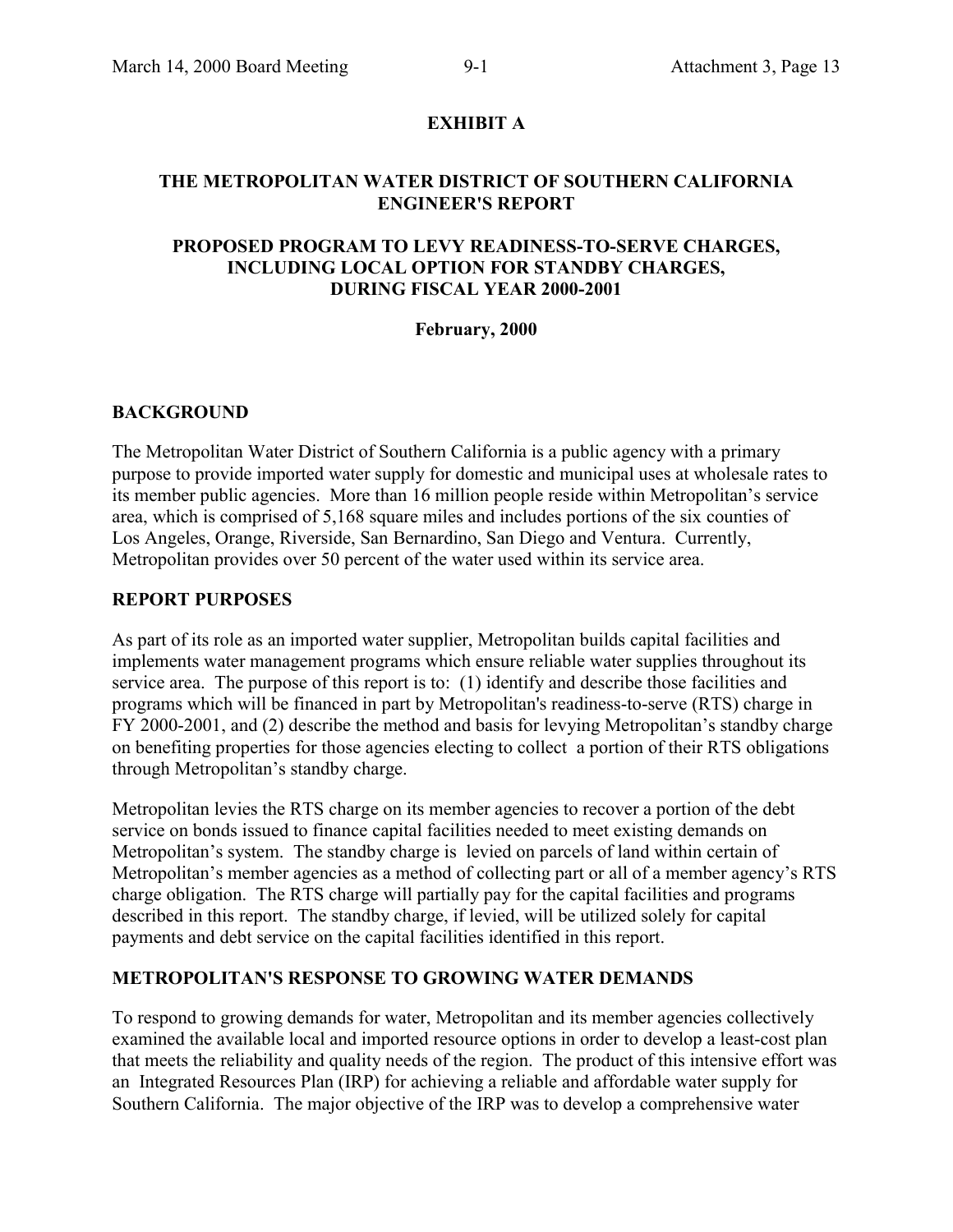resources plan that ensures: (1) reliability, (2) affordability, (3) water quality, (4) diversity of supply, and (5) adaptability for the region, while recognizing the environmental, institutional, and political constraints to resource development.

In response to the IRP, Metropolitan continues to identify and develop additional water supplies to maintain the reliability of its water supply and delivery system to meet the needs of existing and potential consumers within its service area. These efforts include the construction of capital facilities and implementation of water management programs.

#### **Capital Facilities**

The capital facilities, include the State Water Project (SWP), the Eastside Reservoir Project, and additional distribution system improvements. These local and system-wide capital projects will directly increase the reliable delivery of water supplies throughout Metropolitan's service area. Table A shows the potential benefits (as measured by Metropolitan's anticipated expenditures for these projects and programs in FY 2000-2001**)** associated with capital projects and programs.

#### State Water Project (SWP)

In 1960, Metropolitan contracted with the California Department of Water Resources (DWR) to receive SWP supplies. Under this contract Metropolitan pays allocable portions of the construction and operation and maintenance costs of the system through at least the year 2035, regardless of the amount of SWP water Metropolitan takes. Metropolitan is entitled to over 2 million acre-feet of the total SWP entitlements of 4.2 million acre-feet

All Metropolitan member agencies benefit from the SWP supplies, which are distributed to existing consumers and are available to potential consumers throughout Metropolitan's service area. The potential benefit (as measured by Metropolitan's anticipated expenditures for these projects and programs in FY 2000-2001**)** of the SWP in FY 2000-2001 is shown in Table A.

#### Diamond Valley Lake (DVL)

Diamond Valley Lake is designed to ensure reliable water supplies to Metropolitan's customers throughout the service area. The DVL will provide 800,000 acre-feet of storage capacity for water from the Colorado River Aqueduct and SWP. The stored water provides a reserve against shortages when supply sources are limited or disrupted. The DVL also preserves Metropolitan's capability to deliver water during scheduled maintenance periods, when conveyance facilities must be removed from service for rehabilitation, repair, or maintenance. The potential benefit of the DVL in FY 2000-2001 is shown in Table A.

#### Distribution System Improvements

Metropolitan has an ongoing commitment, through physical system improvements, to maintain the reliable delivery of water throughout the entire service area. System improvement projects include the addition of conveyance capacity, the provision of alternative system delivery capacity, and enhance system operations. System Improvements also include projects to upgrade obsolete facilities or equipment, or to rehabilitate or replace spent facilities or equipment. These projects are needed to enhance system operations, comply with new regulations, and maintain a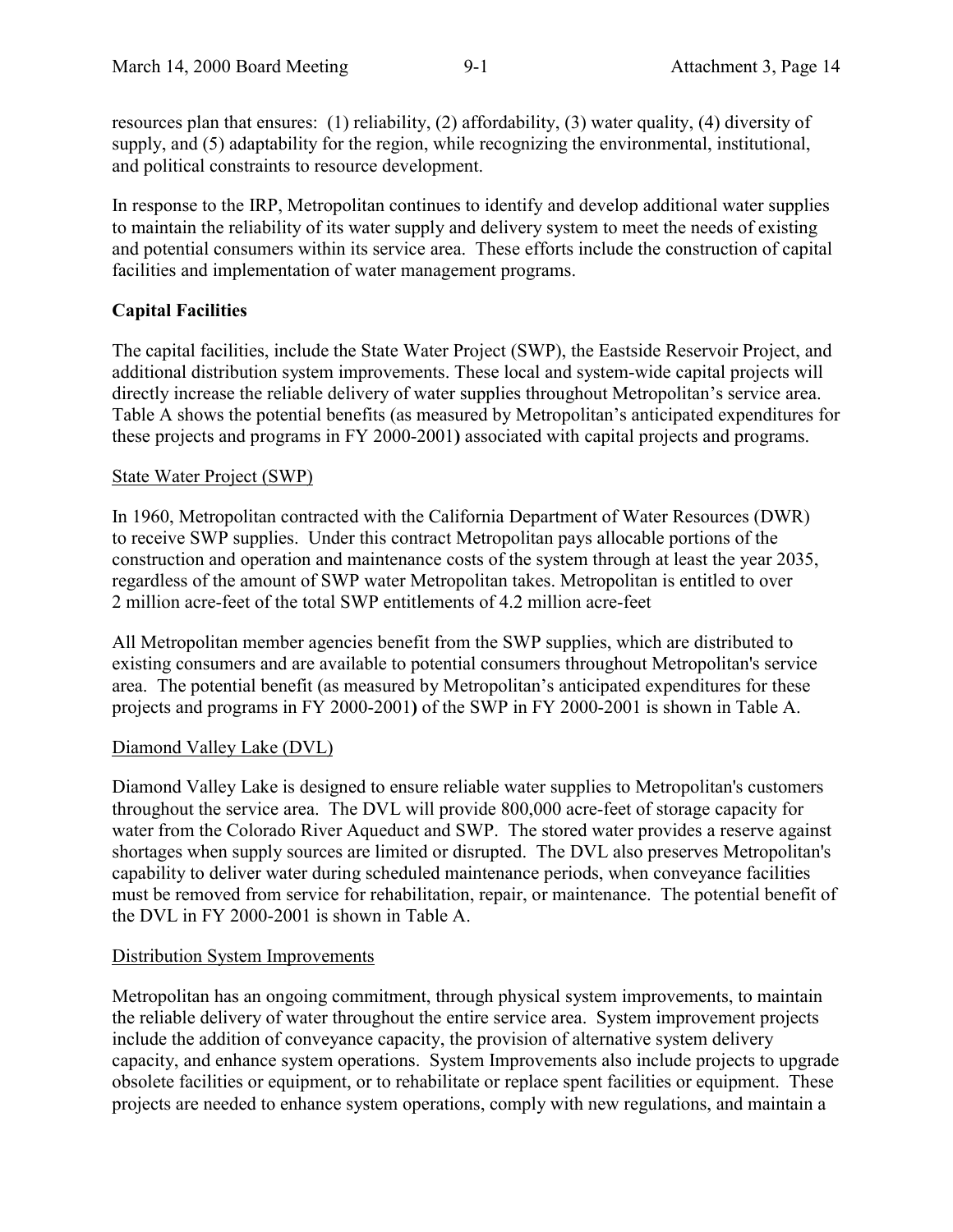reliable distribution system. A list of distribution system improvement projects is given in Table C.

#### **Water Management Programs**

Water management programs to be financed in part by the RTS charge or the standby charge include Metropolitan's financial support of local recycling, groundwater recovery and conservation programs conducted by local agencies. The water management programs provide new water supplies which help defer the need for additional imported water supply infrastructure, including conveyance, storage, distribution and treatment facilities. A summary of the estimated benefits of the capital facilities and water management programs (as measured by Metropolitan's anticipated expenditures for these projects and programs in FY 2000-2001) is shown in Table A.

#### Local Resources Program

In 1998, Metropolitan's Board adopted the new Local Resources Program (LRP) with the goal of developing local water resources in a cost efficient manner. Financial incentives of up to \$250 per acre-foot are provided to member agency-sponsored projects that best help the region achieve its local resource production goals of restoring degraded groundwater resources for potable use and developing recycled supplies. In both instances, the programs provide new local water supplies and help defer the need for additional investments in imported water supply infrastructure.

Combined production from participating recycling and groundwater recovery projects is expected to yield approximately 94,000 acre-feet of water for FY 2000-2001 with financial incentive payments of about \$18.2 million. A regional recycling and recovered groundwater goal of 500,000 acre-feet per year has been set for the year 2020. Currently, there is a projected shortfall of approximately 40,000 acre-feet in achieving this goal. Project participation to eliminate the shortfall will be pursued through the LRP competitive-proposal process at two-year intervals. An estimate of potential incentive payments for recycling and groundwater recovery projects is given in Table B.

#### Conservation Credits Program

Metropolitan actively supports water conservation programs within its service area as a costeffective strategy for ensuring the long-term reliability of supplies. Through the Conservation Credits Program, Metropolitan reimburses local agencies for a share of their costs of implementing conservation projects. Since FY 1990-91, Metropolitan has spent over \$100 million to support local conservation projects.

In 1991, Metropolitan agreed to implement conservation "Best Management Practices" (BMPs). By signing the Memorandum of Understanding Regarding Urban Water Conservation in California, Metropolitan committed to implement proven and reliable water conserving technologies and educational programs for conservation within its jurisdiction. Based on Metropolitan's IRP, the Conservation Credits Program, in conjunction with plumbing codes and other conservation efforts, is expected to save more than 500,000 acre-feet in FY 2000-2001. By 2020, it is assumed that conservation practices will save approximately 1,072,000 acre-feet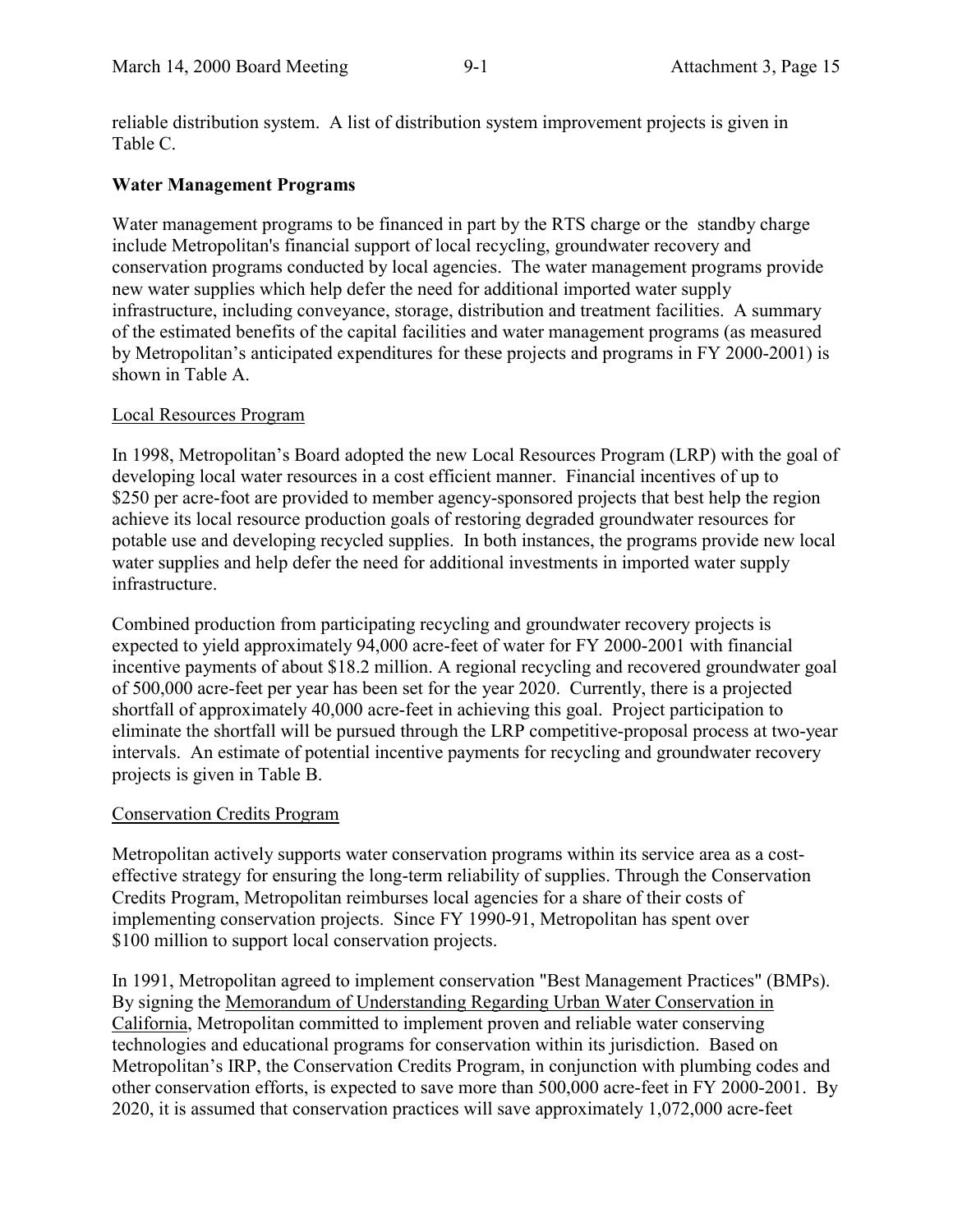annually. Each year as more information becomes available, Metropolitan continuously revises estimates of conservation.

Conservation is a critical element of efficient resource management, effectively increasing the reliability of existing water supplies and lessening the need to import additional water. An estimate of potential water conservation projects is given in Table B.

#### **LONG-RANGE FINANCIAL PLANNING**

Since the passage of Article XIII A of the California Constitution (Proposition 13 of 1978), Metropolitan has necessarily relied more on water sales revenue than on ad valorem property taxes for the payment of construction debt. Metropolitan's major capital improvements are therefore financed primarily by water revenue bonds.

The increased reliance on variable water sales revenue caused by changing weather conditions raises the probability of substantial rate swings from year to year. Rate swings place a burden on current rate payers, a portion of which is more equitably paid in part by assessments on land that in part derives its value from the availability of water. In December 1993, Metropolitan's Board of Directors approved a new revenue structure that included additional charges to help stabilize revenue variable water sales revenues and establish a commitment to Metropolitan's capital improvement program. This new revenue structure included the Readiness-To-Serve (RTS) charge.

#### **Readiness-To-Serve Charge**

As noted above, Metropolitan levies the RTS charge on its member agencies to recover a portion of the debt service on bonds issued to finance capital facilities needed to meet existing demands on Metropolitan's system. Estimated potential benefits of \$304 million that could be paid by the RTS charge in FY 2000-2001 are shown in Table A. Although the RTS charge could be set to recover the entire potential benefit amount, the General Manager is recommending that the RTS charge only recover a portion of the non-tax supported debt service that has been or will be issued to fund capital improvements. For FY 2000-2001, this amount is \$80,000,000. In addition to Diamond Valley Lake, the capital projects considered for the RTS charge are shown in Table C. The RTS charge revenues, when combined with Metropolitan's other revenue sources, will result in greater water rate stability for all Metropolitan customers. The RTS charge for FY 2000-2001 is allocated to each member agency on the basis of a three-year average of historic water purchases from Metropolitan for the three fiscal years ending June 30, 1996. This average includes sales for consumptive demands, agriculture, and storage. The RTS charge for each member agency is shown in Table D.

#### **Standby Charge Option**

Metropolitan's standby charge is authorized by the State Legislature and has been levied by Metropolitan since FY 1992-93. The standby charge recognizes that there are economic benefits to lands that have access to a water supply, whether or not such lands are using it. Utilization of the standby charge transfers some of the burden of maintaining Metropolitan's capital infrastructure from water rates to all the benefiting properties within the service area. A portion of the value of the benefit and of the cost of providing it can be effectively recovered, in part,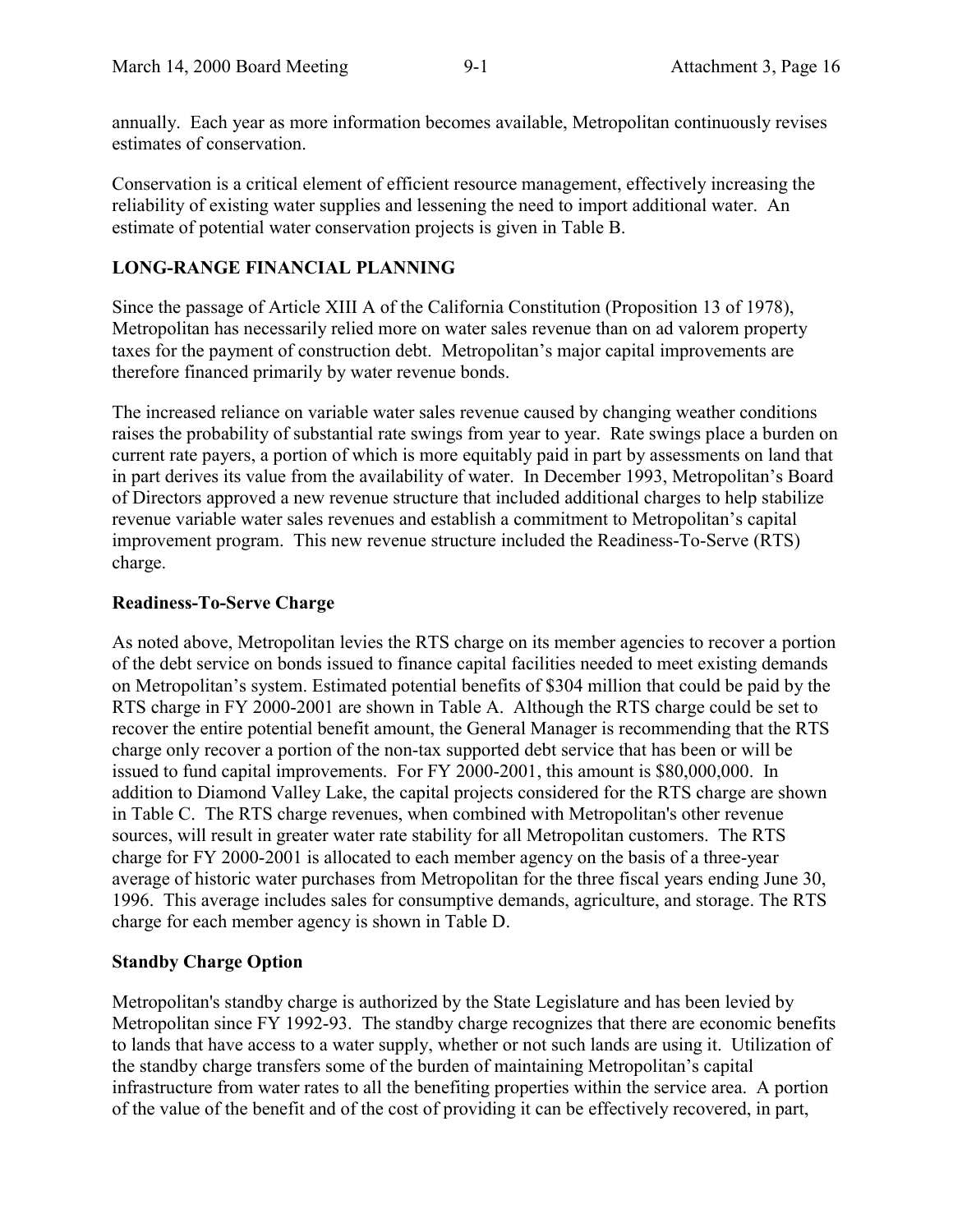through a standby charge. The projects to be supported in part by a standby charge are capital projects that benefit existing water users, as well as current landowners. The estimated potential benefits system-wide are several times the amount to be recovered by means of the standby charge.

Metropolitan will levy standby charges only within the service areas of the member agencies that request that the standby charge be utilized. The standby charge for each acre or parcel of less than an acre will vary from member agency to member agency, as permitted under the legislation establishing Metropolitan's standby charge. The charge for each member agency will be the same as those imposed by Metropolitan in FY 1996-97 and are shown in Table E.

The proposed water standby charge includes the reimposition of water standby charges on parcels with respect to which water standby charges have been imposed in FY 1996-97 and annually thereafter ("pre-1997 standby charges") and the levy of standby charges on parcels annexed to Metropolitan and to an electing member agency after January 1997 ("post-1997 standby charges"). Only land within each electing member public agency with respect to which standby charges were imposed in FY 1996-97 will be subject to the reimposition of pre-1997 standby charges for FY 2000-2001. Only land annexed to Metropolitan and to an electing member public agency with respect to which standby charges were approved in accordance with the procedures of Article XIIID, Section 4 of the California Constitution after FY 1996-97 will be subject to the imposition or reimposition, as the case may be, of post-1997 standby charges for FY 2000-2001. The Engineer's Report lists parcels annexed or to be annexed to Metropolitan and to electing members during FY 1999-00, such parcels being subject to the post-1997 standby charge. Parcels in the Engineer's Report are subject to post-1997 standby charges unless otherwise indicated. These parcels are identified in a listing filed with the Executive Secretary.

All non-exempt parcels within the areas served by member agencies which utilized the standby charge to recover all or a portion of that agency's RTS obligation, and which are not listed in Table F as being subject to annexation standby charges, shall be subject to pre-1997 standby charges. A list of parcels subject to pre-1997 standby charges is on file with the Executive Secretary.

The estimated potential benefits of Metropolitan's water supply program, that could be paid by a standby charge, is approximately \$304 million for FY 2000-2001, as shown in Table A. An average total standby charge of about \$73 per acre of land or per parcel of less than one acre within the boundaries of each electing agency would be necessary to pay for the total potential program benefits. A minimum benefit in this amount will accrue to each acre of property and parcel, as these properties are eligible to use Metropolitan water. Because only properties located within Metropolitan's boundaries may receive water supplies from Metropolitan (except for certain contractual deliveries as permitted under Section 131 of the Metropolitan Water District Act), any benefit received by the public at large or by properties outside of the proposed area to be annexed is merely incidental. It is estimated that the general benefit portion of the benefit received from the improvements to be financed in part through the proposed water standby charge is less than five percent of the total benefit.

Table E shows that the distribution of standby charge revenues from the various counties and agencies will provide a net revenue flow of approximately \$42 million for FY 2000-2001.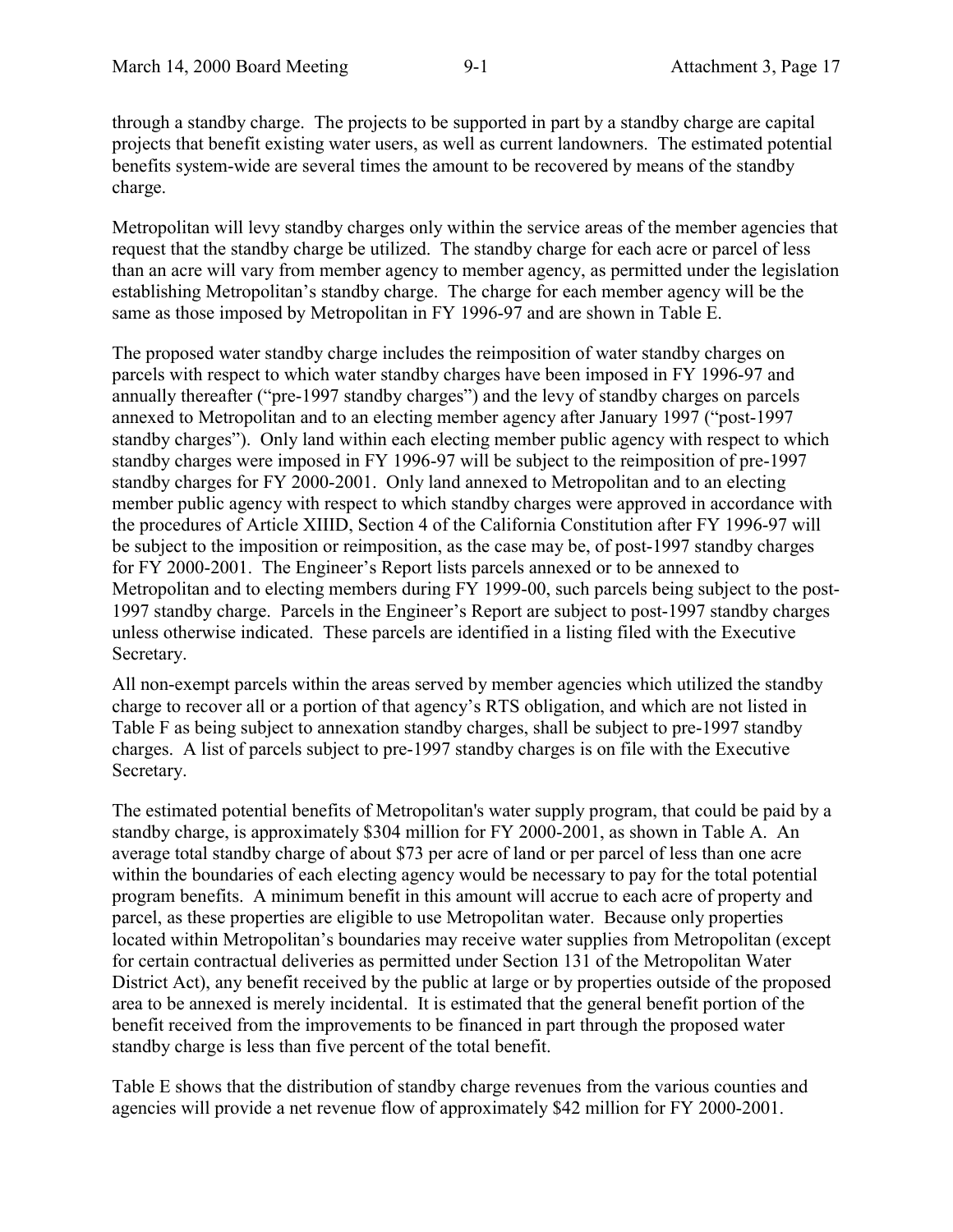Metropolitan will use other revenue sources, such as water sales revenues, RTS charge revenues (except to the extent collected through standby charges, as described above), interest income, and revenue from sales of hydroelectric power, to pay for the remaining program benefits. Thus, the benefits of Metropolitan's investments in water supply, transmission and storage projects far exceed the recommended standby charge.

#### **Equity**

The RTS charge is a firm revenue source from Metropolitan's perspective. The revenues to be collected through this charge will not vary with sales in the current year. This charge is levied on Metropolitan's member agencies and is not a fee or charge upon real property or upon persons as an incident of property ownership. It ensures that agencies that only occasionally purchase water from Metropolitan but receive the reliability benefits of Metropolitan's system pay a greater share of the costs to provide that reliability. Within member agencies that elect to pay the RTS charge through Metropolitan's standby charges, the standby charge results in lower water rates than would otherwise be necessary due to the amount of revenue collected from lands which benefit from the availability of Metropolitan's water supply. With the standby charge, these properties are now contributing a more appropriate share of the cost of importing water to Southern California.

Metropolitan's water supply program increases the availability and reliable delivery of water throughout Metropolitan's service area. Increased water supplies benefit existing consumers and land uses through direct deliveries to consumers and properties, and through the replenishment of groundwater basins and reservoir storage as reserves against shortages due to droughts, natural emergencies, or scheduled facility shut-downs for maintenance. The benefits of reliable water supplies from the SWP, Colorado River, DVL, and system improvements accrue to more than 250 cities and communities within Metropolitan's six-county service area. Metropolitan's regional water system is interconnected, so water supplies from the SWP and DVL can be used interchangeably throughout most of the service area and benefit water users and properties system-wide.

Additional Metropolitan deliveries required in the coming fiscal year due to the demands of property development will be reduced by the implementation of water management projects, including water conservation, water recycling, and groundwater recovery projects. As with the SWP, the DVL and the distribution system improvements, water management programs: (1) increase the future reliability of water supplies; and (2) provide system-wide benefits by increasing the amount of imported water available to serve all other areas which helps defer construction of transmission and storage facilities. However, the abilities of each member agency to implement these projects under Metropolitan's financial assistance programs vary and are generally represented by the historic use of imported Metropolitan water.

A major advantage of a firm revenue source, such as a RTS charge, is that it contributes to revenue stability during times of low water sales or drought. It affords Metropolitan additional security, when borrowing funds, that a portion of the revenue stream will be unaffected by drought or by rainfall. This security will help maintain Metropolitan's historically high credit rating, which results in lower interest expense to Metropolitan, and therefore, lower overall cost to the residents of its service area.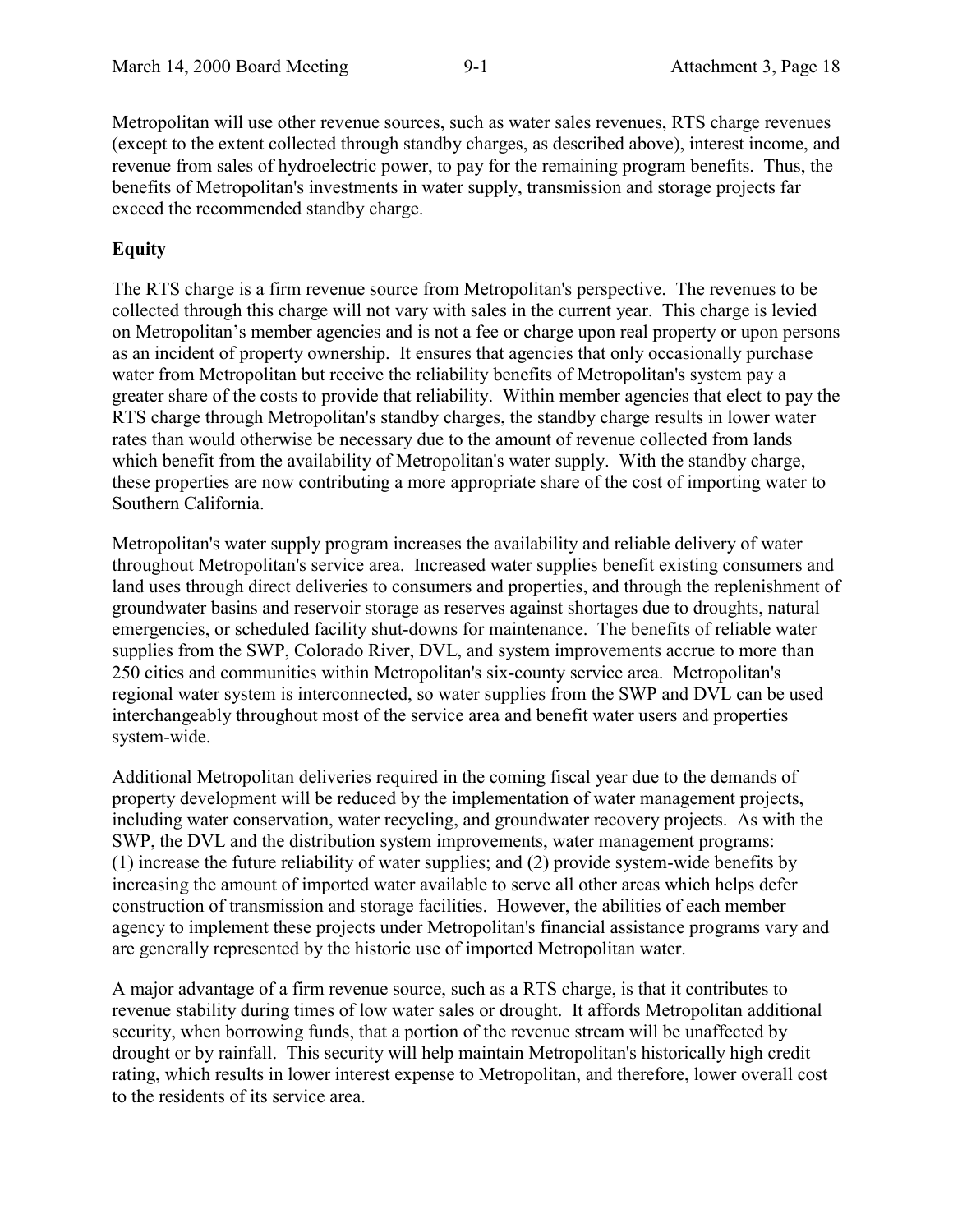#### **SUMMARY**

The foregoing and the attached tables describe the current benefits provided by the projects listed as mainstays to the water supply system for Metropolitan's service area. Benefits are provided to both water users as well as property. The projects represented by this report provide both local benefits as well as benefits throughout the entire service area. It is recommended, for FY 2000- 2001, that the RTS charge be imposed with an option for local agencies to request that a standby charge be imposed on lands within Metropolitan's service area as a credit against such member agency's RTS charge, up to the standby charge per acre or parcel of less than one acre levied by Metropolitan within the applicable member agency for FY 1995-96. The maximum standby charge would not exceed \$15 per acre of land or per parcel of less than one acre. The benefits described in this Engineer's Report far exceed the recommended charge. A listing of all parcels in the service area and the proposed 2000-2001 standby charge for each is available in the office of the Chief Financial Officer.

Prepared Under the Supervision Of: Prepared Under the Supervision Of

B. Anatole Falagan RCE 45669 Assistant Group Manager

Wally M. Lieu RCE 27124 Assistant Section Manager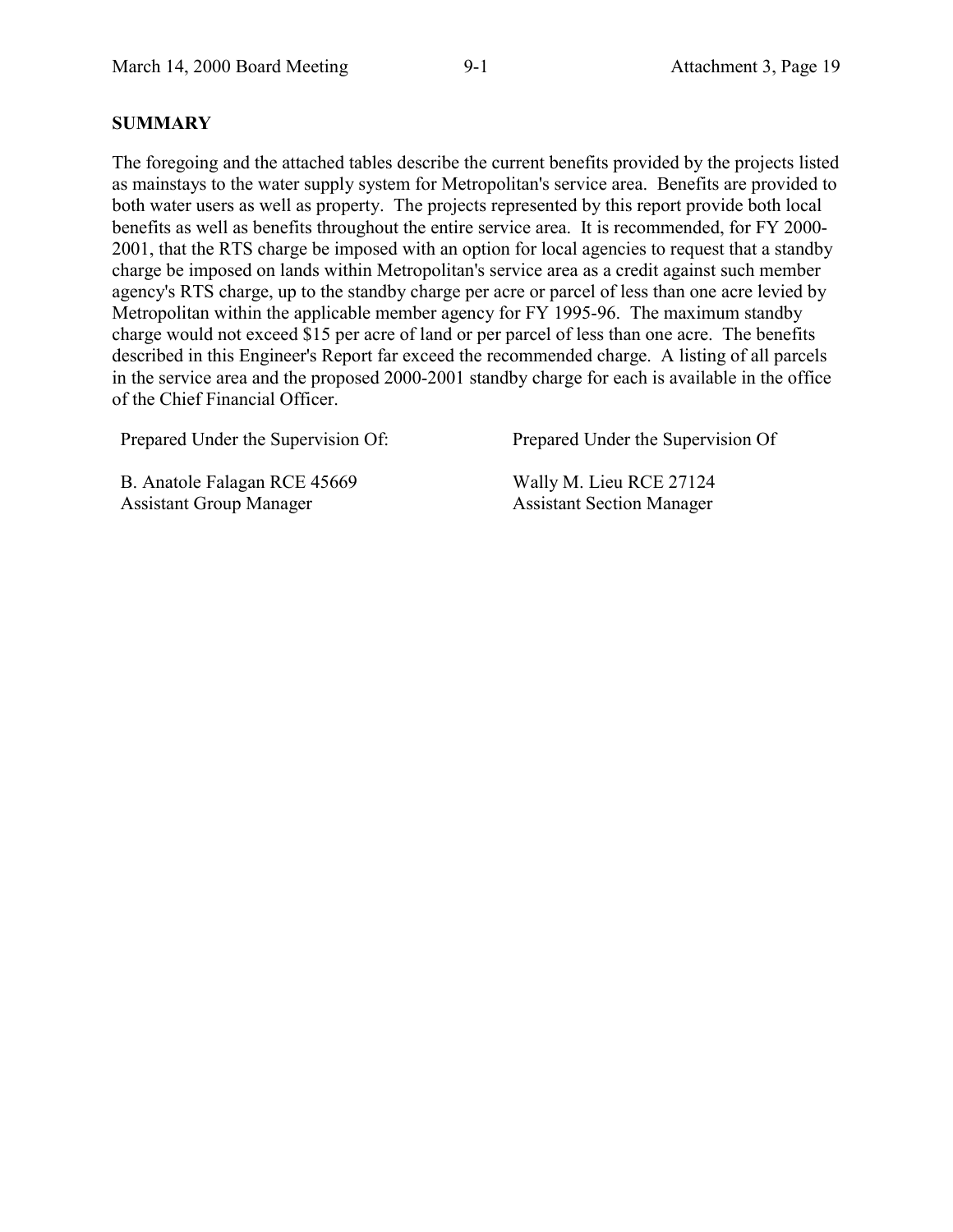#### **TABLE A**

#### **ESTIMATED DISTRIBUTION OF BENEFITS OF WATER SUPPLY PROGRAM THAT COULD BE PAID BY RTS CHARGE**

|                                                                                 | <b>Estimated Potential</b> | \$ Per Acre or     |
|---------------------------------------------------------------------------------|----------------------------|--------------------|
|                                                                                 | <b>Program Benefits</b>    | \$ Per Parcel Less |
| <b>Water Transmision Storage and Supply Program</b>                             | FY 1999-00                 | Than 1 Acre        |
|                                                                                 |                            |                    |
| Net Capital Payments to State Water Project                                     |                            |                    |
| (Less Portion Paid by Property Tax Revenue)                                     | \$102,401,046              | \$24.59            |
|                                                                                 | \$78,885,972               |                    |
| Debt Service for Water Storage Including the Eastside Reservoir Project         |                            | \$18.95            |
| Debt Service for System Improvements (less Portion Paid by Treatment Surcharge) | \$89,695,565               | \$21.54            |
|                                                                                 |                            |                    |
| <b>Sub-Total Capital and Debt Service Payments</b>                              | \$270,982,583              | \$65.08            |
|                                                                                 |                            |                    |
| less Estimated Standby Charge Revenues                                          | (S41, 911, 244)            | (\$10.07)          |
|                                                                                 |                            |                    |
| Remaining Capital and Debt Service Costs Recovered                              |                            |                    |
| by RTS, Water Sales, Interest Income and Other Revenues                         | \$229,071,339              | \$55.02            |
| Water Management Programs: Water Recycling,                                     |                            |                    |
| <b>Groundwater Recovery and Water Conservation Projects</b>                     | \$33,231,000               | \$7.98             |
|                                                                                 |                            |                    |
| Sub-Total Capital, Debt Service and Water Management Programs                   |                            |                    |
| Costs not Paid by Standby Charge Revenues                                       | \$262,302,339              | \$63.00            |
|                                                                                 |                            |                    |
|                                                                                 |                            |                    |
| <b>Total Costs: Capital, Debt Service and Water Management Programs</b>         | \$304,213,583              | \$73.06            |
|                                                                                 |                            |                    |
|                                                                                 |                            |                    |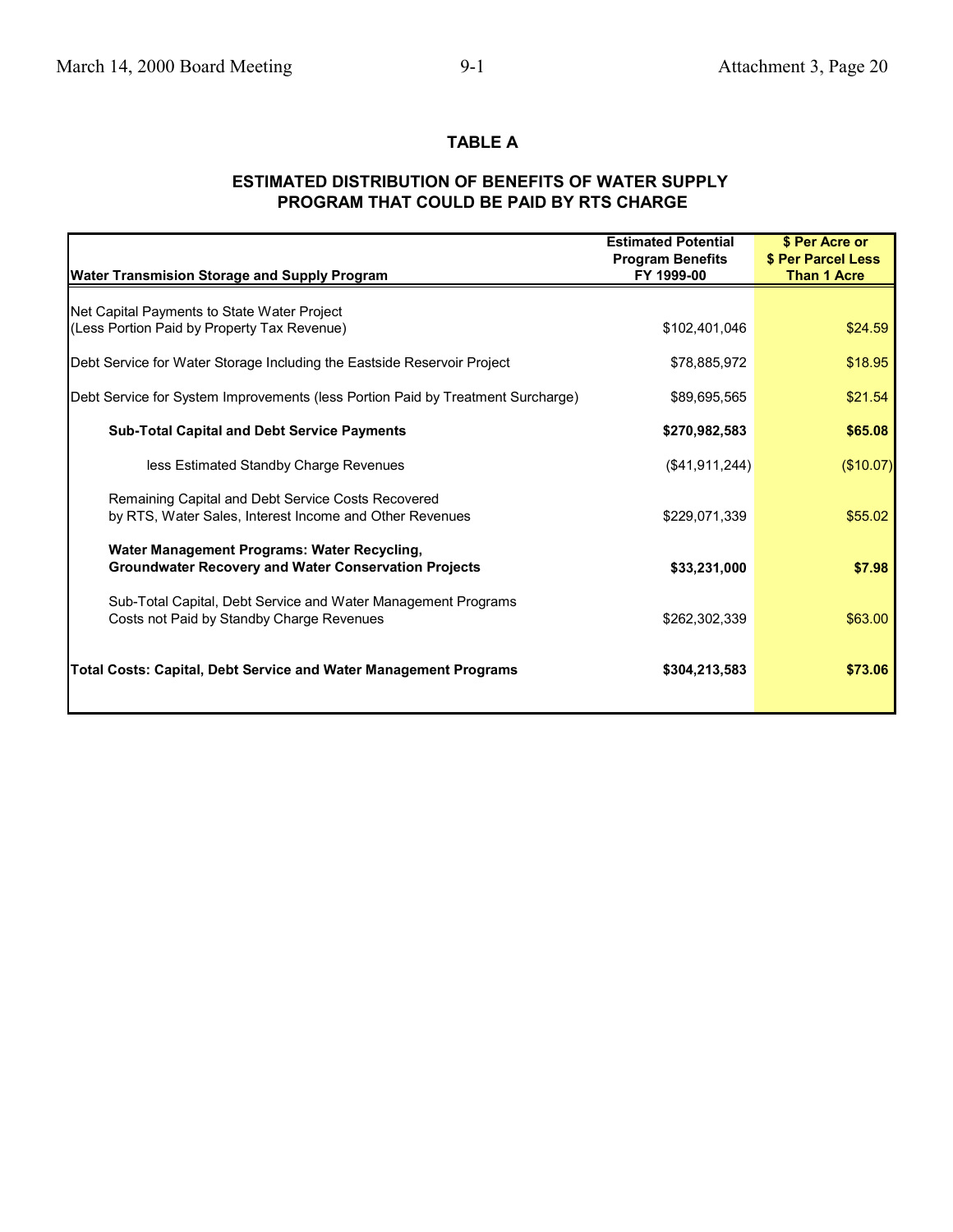#### **TABLE B**

#### **WATER RECYCLING, GROUNDWATER RECOVERY AND CONSERVATION PROJECTS**

|                                                          | FY 2000-01     |
|----------------------------------------------------------|----------------|
| <b>Project Name</b>                                      | <b>Payment</b> |
| <b>Water Recycling Projects</b>                          | \$13,158,000   |
| Burbank Reclaimed Water System Expansion Project         |                |
| Calabasas Reclaimed Water System Expansion               |                |
| Carbon Canyon Reclamation Project                        |                |
| <b>Century Reclamation Program</b>                       |                |
| Cerritos Reclaimed Water Expansion Project               |                |
| Conejo Creek Diversion Project                           |                |
| Eastern Reach 1, Phase II Water Reclamation Project      |                |
| Eastern Regional Reclaimed Water System                  |                |
| Encina Basin Water Reclamation Project Phase I           |                |
| <b>Escondito Regional Reclaimed Water Project</b>        |                |
| <b>Fallbrook Reclamation Project</b>                     |                |
| <b>Glendale Water Reclamation Expansion Project</b>      |                |
| Glendale Verdugo-Scholl Canyon Reclaimed Water Project   |                |
| Glendale Brand Park Reclaimed Water Project              |                |
| Green Acres Reclamation Project                          |                |
| Irvine Ranch Reclamation Project                         |                |
| Lakewood Water Reclamation Project                       |                |
| Las Virgenes Reclamation Project                         |                |
| Long Beach Reclamation Project                           |                |
| Long Beach Reclaimed Water Master Plan Phase 1           |                |
| Los Angeles Greenbelt Project                            |                |
| Moulton Niguel Water Reclamation Project                 |                |
| North City Water Reclamation Project                     |                |
| Oak Park/North Ranch Reclaimed Water Distribution System |                |
| Oceanside Water Reclamation Project                      |                |
| Otay Water Reclamation Project, Phase 1                  |                |
| Padre Dam Reclaimed Water System Phase I                 |                |
| Rancho California Reclamation Expansion Project          |                |
| Rancho Santa Fe Reclaimed Water System                   |                |
| Rio Hondo Water Reclamation Program                      |                |
| San Clemente Water Reclamation Project                   |                |
| San Elijo Water Reclamation System                       |                |
| San Pasqual Water Reclamation Project                    |                |
| Santa Margarita Water Reclamation Expansion Project      |                |
| Santa Monica Dry-Weather Runoff Reclamation Facility     |                |
| Ramona/Santa Maria Water Reclamation Project             |                |
| Sepulveda Basin Water Reclamation Project                |                |
| Shadowridge Water Reclamation Project                    |                |
| South Laguna Reclamation Expansion Project               |                |
| South Laguna Reclamation Project                         |                |
| Trabuco Canyon Reclamation Expansion Project             |                |
| West Basin Water Reclamation Project                     |                |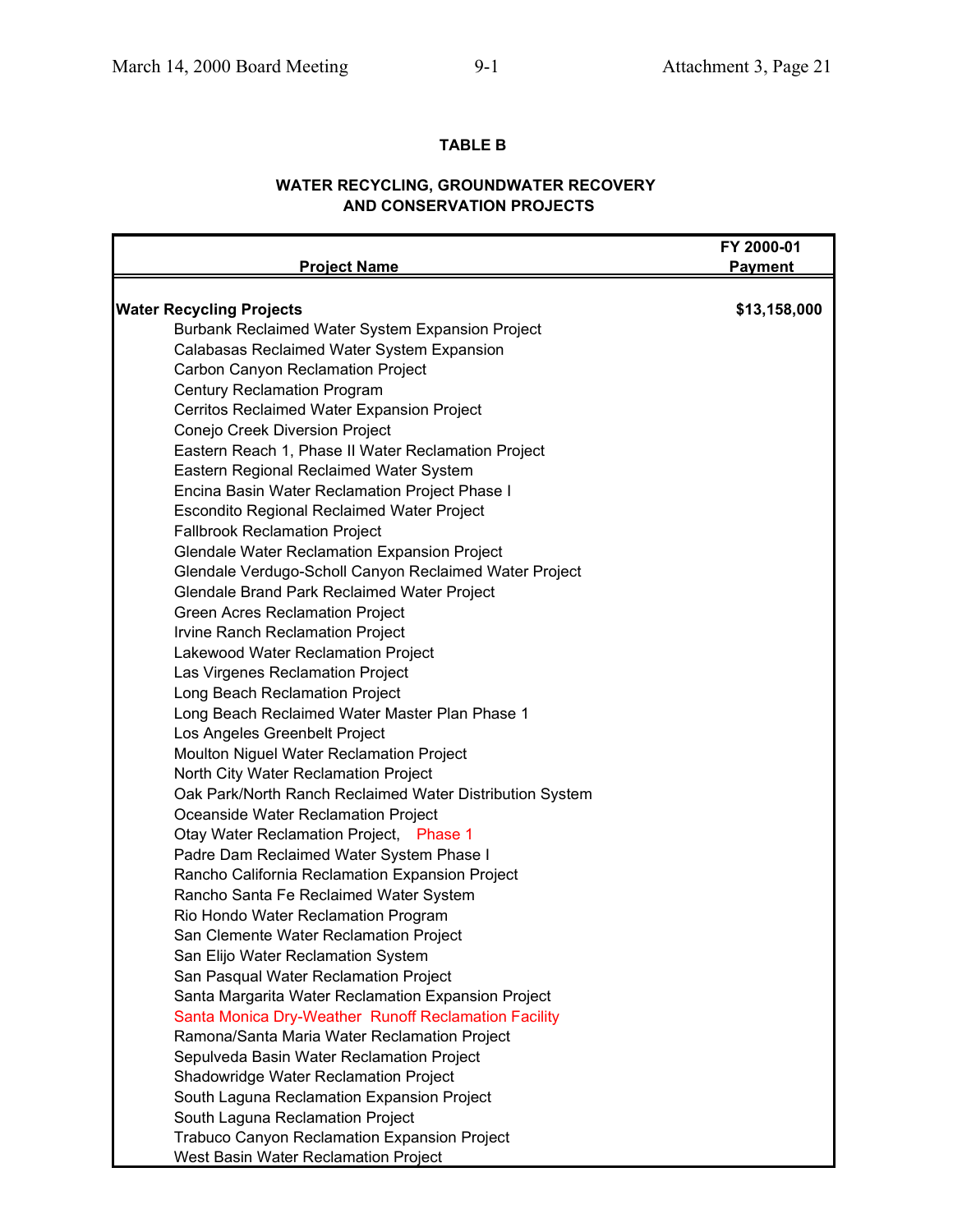### **TABLE B (Continued)**

#### **WATER RECYCLING, GROUNDWATER RECOVERY AND CONSERVATION PROJECTS**

| <b>Project Name</b>                                                                     | FY 2000-01<br><b>Payment</b> |
|-----------------------------------------------------------------------------------------|------------------------------|
|                                                                                         |                              |
| <b>Groundwater Recovery Projects</b><br>Arlington Basin Groundwater Desalter Project    | \$5,073,000                  |
| <b>Beverly Hills Desalter</b>                                                           |                              |
| <b>Burbank Lake Street Plant</b>                                                        |                              |
| Capistrano Beach Desalter                                                               |                              |
| Chino Basin Desalination Program, Phase I                                               |                              |
| <b>Colored Water Treatment Facility</b>                                                 |                              |
| <b>Glenwood Nitrate Water Reclamation Project</b>                                       |                              |
| <b>Irvine Desalter Project</b>                                                          |                              |
| Lower Sweetwater River Groundwater Demineralization Project, Phase I                    |                              |
| <b>Madrona Desalination Facility Project</b>                                            |                              |
| Menifee Basin Desalter                                                                  |                              |
| Oceanside Desalter - Phase I                                                            |                              |
| Oceanside Desalter, Phase II                                                            |                              |
| <b>Rowland Groundwater Treatment Plant</b>                                              |                              |
| San Juan Basin Desalter                                                                 |                              |
| Santa Monica GW Treatment Plant                                                         |                              |
| Sepulveda Desalination Facility Project                                                 |                              |
| <b>Temescal Basin Desalting Facility</b>                                                |                              |
| <b>Tustin Desalter Project</b>                                                          |                              |
| West Basin (No. 1)                                                                      |                              |
| Westlake Wells - Tapia WRF Intertie Project                                             |                              |
|                                                                                         |                              |
| <b>Conservation Projects</b>                                                            | \$15,000,000                 |
| Commercial and Industrial Water Evaluations and Retrofits                               |                              |
| <b>Indoor and Outdoor Residential Water Audits</b>                                      |                              |
| Landscape Education Programs                                                            |                              |
| Landscape Water Conservation                                                            |                              |
| Pilot Projects for "Potential" Best Management Practices<br><b>Showerhead Retrofits</b> |                              |
| <b>Ultra-low-flush Toilet Retrofits</b>                                                 |                              |
| Water and Energy Conservation Partnership                                               |                              |
| <b>Total</b>                                                                            | \$33,231,000                 |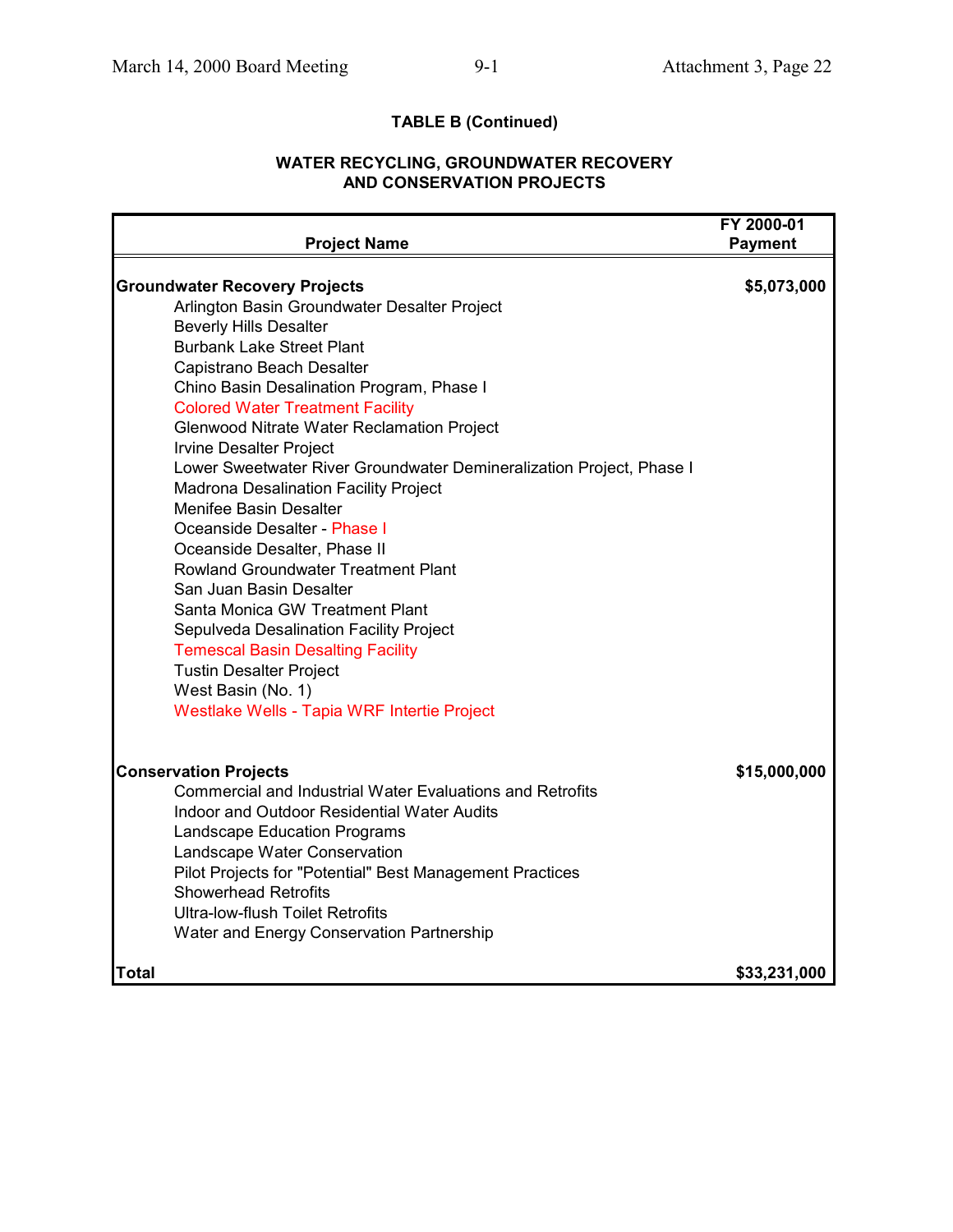### **TABLE C**

### **DISTRIBUTION SYSTEM IMPROVEMENTS PROJECT BENEFITS**

| <b>Distribution System Improvement</b>                            |
|-------------------------------------------------------------------|
| All Plants - Replace Power Supply System                          |
| All Plants - Replace Water Flowmeter Instruments                  |
| All Pump Plants 230KV External Heat Exchangers                    |
| Allen-McColloch Pipeline Purchase                                 |
| Auld Valley Pipeline #1                                           |
| Box Springs Feeder - Schedule 316                                 |
| Central Pool Augmentation Project                                 |
| Centralized Control System - Eagle Rock Area                      |
| Centralized Control System - General Design                       |
| Centralized Control System - Hdqtrs Monitoring                    |
| <b>Chemical Unloading Facility</b>                                |
| Chlorination Structure - Foothill Feeder                          |
| <b>Chlorination System at Reservoirs</b>                          |
| Colorado River Aqueduct - Gene Plant Heat Exchanger               |
| Colorado River Aqueduct - Hinds Pump Plant, Modify Pump Impeller  |
| Colorado River Aqueduct - Install Water Level Alarm System        |
| Colorado River Aqueduct - Modification of Blowoff Structure       |
| Colorado River Aqueduct - Replace Circuit Breakers                |
| Colorado River Aqueduct - Replace Gene Pump Plant Station Service |
| Colorado River Aqueduct - Replace Transformer Bank No. 1          |
| Colorado River Aqueduct - Water Storage                           |
| Colorado River Aqueduct - Intake Pump Plants, Replace Sta Service |
| CRA Lakeview Siphon - Repair Deteriorated Joints in 1st Barrel    |
| <b>Desalination Demonstration Project</b>                         |
| Distribution System - Replace Flowmeter Instruments               |
| District Reservoirs - Aqueous Ammonia Feed                        |
| Dist. System Improvements - Chemical Unloading                    |
| Eagle Mountain, Hinds - Service Facilities                        |
| Eagle Mountain, Hinds - Modify Pumps                              |
| Eagle Mountain, Hinds - Pump Modifications                        |
| Eagle Mountain, Hinds Rehabilitate 2 Main Transformer             |
| Eagle Mountain, Hinds - Replace Vibration Monitors                |
| East Valley Feeder - Relocate at Hollywood                        |
| East Valley Feeder - Structural Modifications                     |
| <b>Enlarge Foothill Feeder Control Structure</b>                  |
| <b>Enlargement of Chemical Unloading Facility</b>                 |
| Etiwanda Pipeline                                                 |
| Foothill Area Study                                               |
| Foothill Feeder - Devil Canyon Power Plant                        |
| Foothill Feeder - Rialto Pipeline                                 |
| <b>Foothill Feeder - San Dimas Facilities</b>                     |
| Foothill Feeder - San Fernando Tunnel                             |
| Foothill Feeder - San Fernando Tunnel                             |
| Garvey Reservoir - Junction Structure - Replace Valves            |
| Garvey Reservoir - Floating Cover                                 |
| Garvey Reservoir - Inlet & Outlet Conduit                         |
| <b>Garvey Reservoir - Junction Structure</b>                      |
| Garvey Reservoir - Modify Desilting Basins                        |
| Gene Pump Plant - Mechanical Maintenance Shop                     |
| Gene Pump Plant - Replace 230KV Circuit Breaker                   |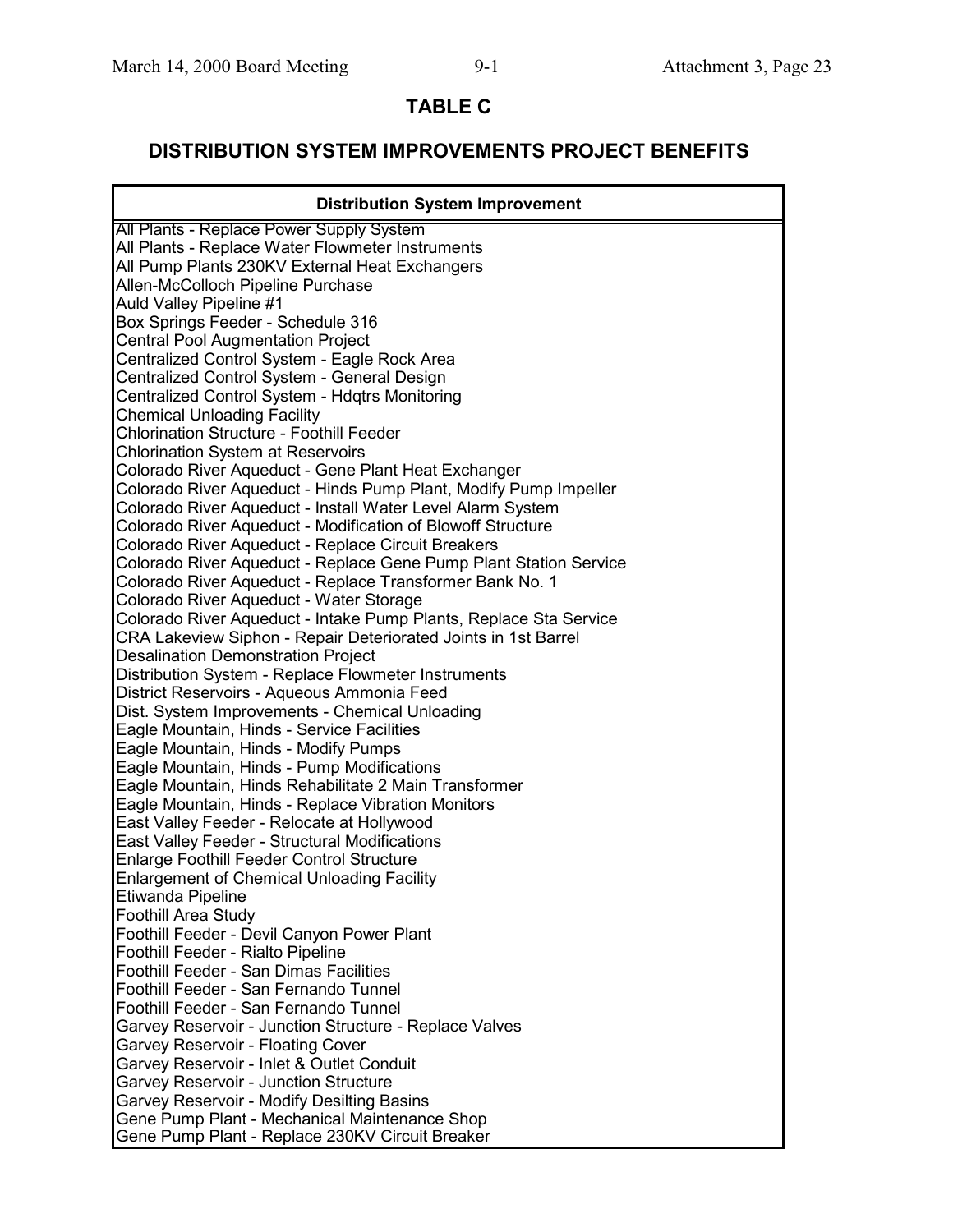### **TABLE C**

### **DISTRIBUTION SYSTEM IMPROVEMENTS PROJECT BENEFITS**

| <b>Distribution System Improvement</b>              |
|-----------------------------------------------------|
| Gene Pump Plant - Replace Power Cable               |
| Gene Pumping Plants - Testing Lab Addition          |
| Hinds - Rehabilitation Bank 1 Main Transformer      |
| Hinds - Replace 230V Circuit Breakers               |
| Inland Feeder R/W (BSF, Lakeview, SD 4 & 5)         |
| Inland Feeder System - Perris Control Facility      |
| <b>Inland Feeder</b>                                |
| Install Chlorine & Ammonia Analyzers                |
| Intake Pumping Plant - Replace Standby Generator    |
| La Verne Facility - Machine Shop                    |
| La Verne Facility - Maintenance Shop                |
| La Verne Facility - Paint Drying Facility           |
| La Verne Facility - Replace Machine Shop            |
| La Verne Facility - Wheeler Ave Entrance            |
| La Verne Maintenance Facility Expansion             |
| Lake Mathews - Chlorination Facility                |
| Lake Mathews - Control Tower - Replace Valves       |
| Lake Mathews - Dike #1 - Install Piezometers        |
| Lake Mathews - Forebay Outlet Structure             |
| Lake Mathews - Outlet Tower - Maintenance           |
| Lake Mathews - Domestic Water System                |
| Lake Mathews - Electrical System                    |
| Lake Mathews - Lumber Storage Building              |
| Lake Mathews - Propane Storage Tank                 |
| Lake Mathews - Rehabilitate Electrical System       |
| Lake Mathews - Replace Electrical Service           |
| Lake Mathews - Replace Howell-Bunger Valve          |
| Lake Mathews - Replace Southerly Security Fence     |
| Lake Mathews - Seepage Alarms                       |
| Lake Perris Bypass Pipeline                         |
| Lake Perris Pumpback Expansion                      |
| Lake Perris Pumpback Facility                       |
| <b>Lake Skinner</b>                                 |
| Lake Skinner - Install Aeration System              |
| Lake Skinner - Propane Storage Tank                 |
| Lake View Pipeline - Install Cathodic Protection    |
| Live Oak Reservoir - Foothill Feeder System         |
| Live Oak Reservoir - Improvements                   |
| Lower Feeder - Relocation in Imperial Hwy           |
| Lower Feeder - Replace/Protect Imperial Highway     |
| Mathews & Diemer - Modify Chlorine Tanks            |
| Microwave Communication System                      |
| Microwave Communication System - ROW                |
| Mills Filtration Plant - Service Connection         |
| <b>Modify Control System</b>                        |
| MWD Share Design & Construction LA-35               |
| Oak St Pressure Control Station - Valve Replacement |
| OC Reservoir - Modify Electrical Control Center     |
| <b>Orange County Feeder Relocation</b>              |
| Orange County Feeder - Pressure Relief Structure    |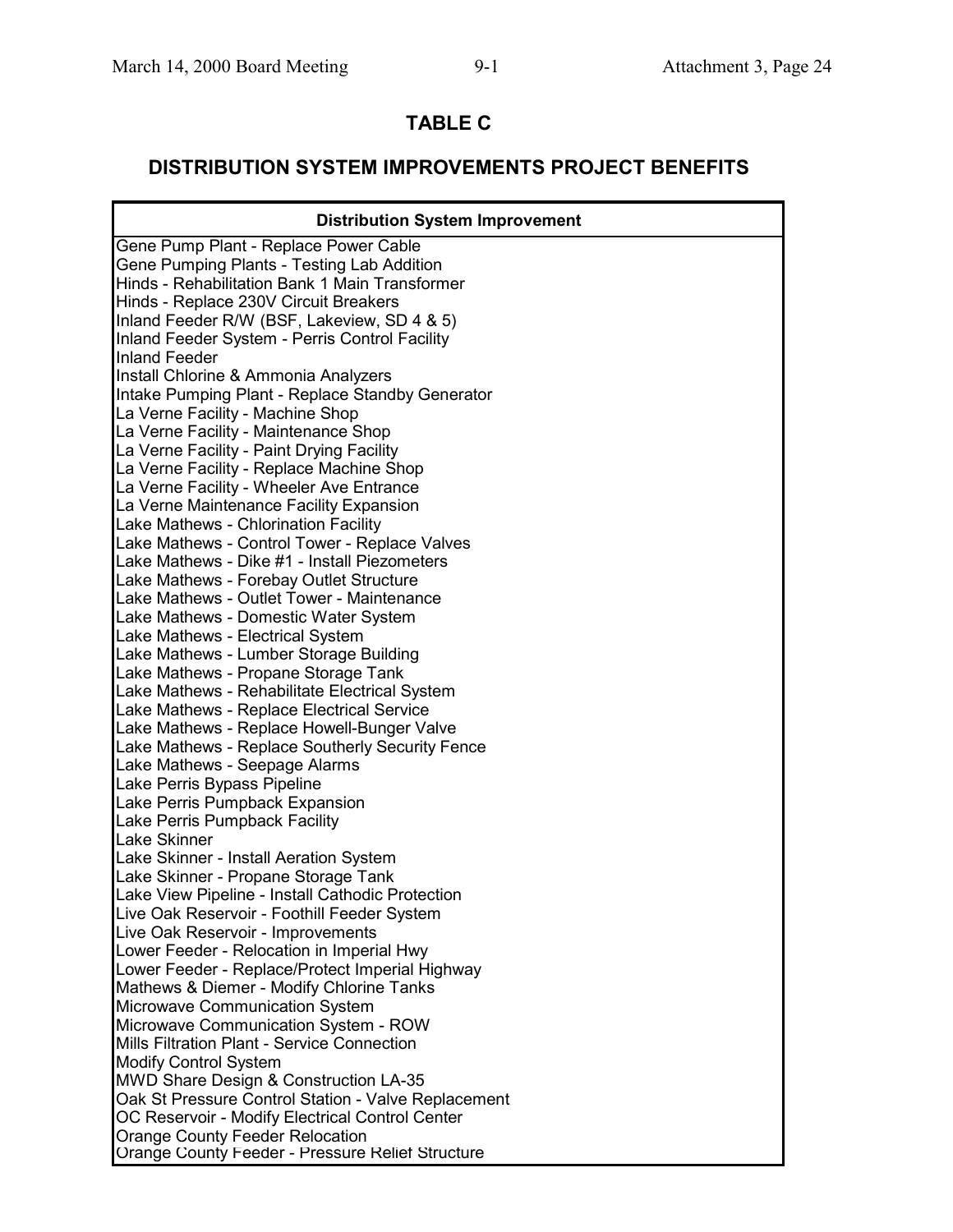## **TABLE C**

### **DISTRIBUTION SYSTEM IMPROVEMENTS PROJECT BENEFITS**

| <b>Distribution System Improvement</b>                          |              |
|-----------------------------------------------------------------|--------------|
| Orange County Feeder - Relocation at Kimber                     |              |
| <b>Orange County Feeder - Service Connection PM-1</b>           |              |
| <b>Orange County Reservoir - Floating Cover</b>                 |              |
| Orange County Reservoir - Replace Chlorination Equipment        |              |
| <b>PABX Communication System</b>                                |              |
| Palos Verdes Feeder - Modifications of L.A. City                |              |
| Palos Verdes Feeder - Relocation (MWD's Portion)                |              |
| Palos Verdes Feeder - Washington                                |              |
| Palos Verdes Reservoir - Bypass Pipelines                       |              |
| Pump Plants - Rehabilitate Main Pumps                           |              |
| Pumping Plants - Replace Recorders                              |              |
| Replace 75 Underground Storage Tanks                            |              |
| Replace Flowmeters on Service Connections                       |              |
| Rialto Pipeline - Delivery Facilities                           |              |
| San Diego Aqueduct Rep San Jacinto                              |              |
| San Diego Canal Enlarge Phase 2                                 |              |
| San Diego Pipe #5 - Schedule SD-17                              |              |
| San Diego Pipeline Nos. 2, 3 - Modifications                    |              |
| San Diego Pipeline No. 5 Schedule SD-16                         |              |
| San Diego Pipeline No. 6                                        |              |
| Santa Ana River Crossing - Seismic                              |              |
| Santa Monica Feeder - Modify Control Structure                  |              |
| Santa Monica Feeder - Repair/Retrofit 28 Manhole Risers         |              |
| Sepulveda Feeder System, West Valley Feeder No. 2               |              |
| Sepulveda Feeder System - Calabasas Feeder                      |              |
| Sepulveda Feeder - Balboa Inlet                                 |              |
| Sepulveda Feeder - Sepulveda Canyon Control                     |              |
| Skinner Filtration Plant - Area Maintenance Center              |              |
| Soto Street Maintenance Center - Propane Storage                |              |
| South (Orange) County Pipeline - Joint Participation & Purchase |              |
| <b>Supervisory Control of Copper Basin Facility</b>             |              |
| <b>Upgrading Communication System</b>                           |              |
| <b>West Orange County Feeder - Relocation</b>                   |              |
| <b>West Valley Area Study</b>                                   |              |
| West Valley Feeder No. 1 - Modifications                        |              |
| West Valley Feeder No. 2                                        |              |
| White Water Siphon Delivery Structure                           |              |
| Yorba Linda Feeder                                              |              |
| Other System Reliability/Rehabilitation Projects                |              |
| <b>Estimated Fiscal Year 2000-01 Benefit</b>                    | \$89,695,565 |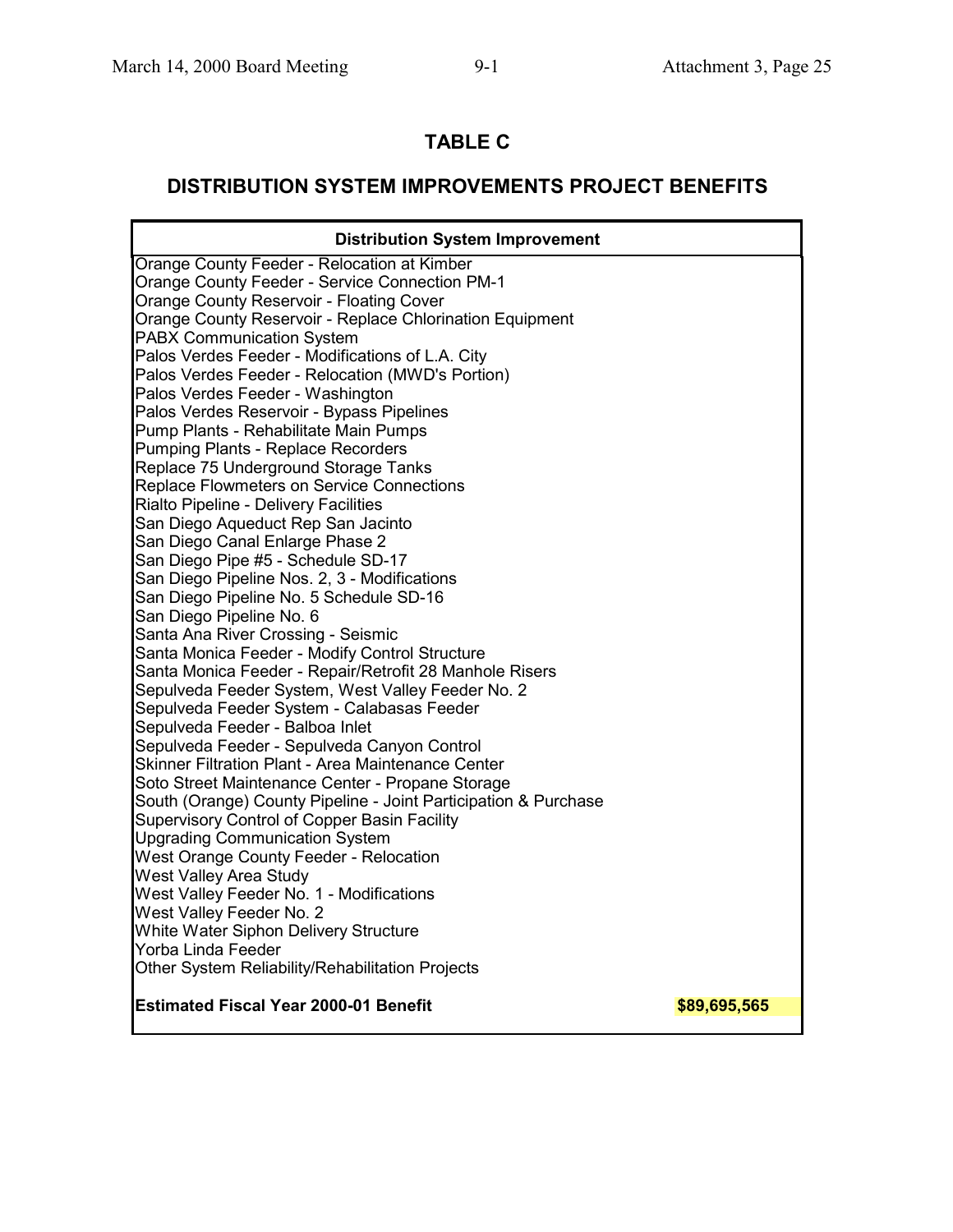### **TABLE D**

### **ESTIMATED READINESS-TO-SERVE CHARGE REVENUE FISCAL YEAR 2000-01**

| <b>Member Agency</b>     | <b>Amount</b> |
|--------------------------|---------------|
|                          |               |
| Anaheim                  | \$989,416     |
| <b>Beverly Hills</b>     | \$684,379     |
| <b>Burbank</b>           | \$873,811     |
| Calleguas                | \$4,645,852   |
| <b>Central Basin</b>     | \$3,651,517   |
| Coastal                  | \$196,995     |
| Compton                  | \$2,551,149   |
| Eastern                  | \$421,014     |
| Foothill                 | \$394,360     |
| Fullerton                | \$1,399,113   |
| Glendale                 | \$1,817,588   |
| <b>Inland Empire</b>     | \$2,113,160   |
| Las Virgenes             | \$952,662     |
| Long Beach               | \$2,249,655   |
| Los Angeles              | \$8,684,696   |
| <b>Orange County</b>     | \$9,391,445   |
| Pasadena                 | \$783,960     |
| San Diego                | \$21,549,596  |
| San Fernando             | \$5,606       |
| San Marino               | \$70,178      |
| Santa Ana                | \$668,090     |
| Santa Monica             | \$264,846     |
| <b>Three Valleys</b>     | \$3,081,422   |
| Torrance                 | \$1,074,137   |
| <b>Upper San Gabriel</b> | \$378,812     |
| <b>West Basin</b>        | \$8,099,529   |
| Western                  | \$3,007,014   |
| <b>Total</b>             | \$80,000,000  |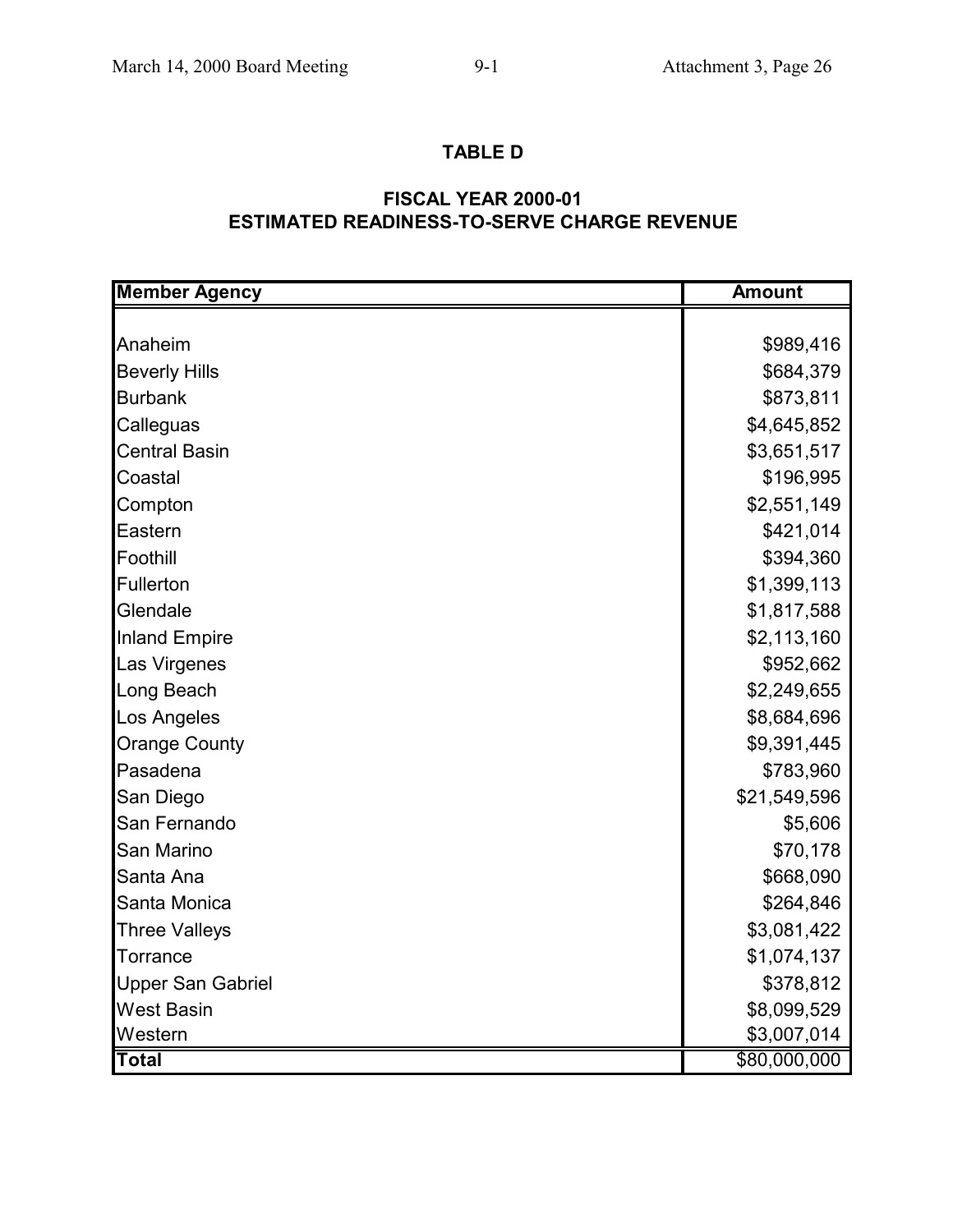#### **TABLE E**

#### **FISCAL YEAR 2000-01 ESTIMATED STANDBY CHARGE REVENUE**

|                                                |               |                        | Estimates, see Notes a & b   |
|------------------------------------------------|---------------|------------------------|------------------------------|
|                                                | Total         | <b>Number</b>          | Gross                        |
|                                                | <b>Parcel</b> | <b>Of Parcels</b>      | <b>Revenues</b>              |
| <b>Member Agencies</b>                         | <b>Clarge</b> | <b>Or Acres</b>        | (Dollars)                    |
| <b>Beverly Hills</b>                           |               |                        |                              |
| <b>Burbank</b>                                 | \$<br>14.20   | 28,099                 | \$399,012                    |
| <b>Central Basin MWD</b>                       | \$<br>10.44   | 338,955                | \$3,538,689                  |
| Compton                                        | \$<br>8.92    | 18,108                 | \$161,526                    |
| Foothill MWD                                   | \$<br>10.28   | 30,160                 | \$310,042                    |
| Glendale                                       | \$<br>12.23   | 44,530                 | \$544,607                    |
| Las Virgenes MWD                               | \$<br>8.03    | 62,825                 | \$504,488                    |
| Long Beach                                     | \$<br>12.16   | 88,259                 | \$1,073,234                  |
| Los Angeles                                    |               |                        |                              |
| Pasadena                                       | \$<br>11.73   | 36,685                 | \$430,320                    |
| San Fernando                                   | \$<br>7.87    | 5,139                  | \$40,444                     |
| San Marino                                     | \$<br>8.24    | 4,973                  | \$40,976                     |
| Santa Monica                                   |               |                        |                              |
| Three Valleys MWD                              | \$<br>12.21   | 151,516                | \$1,850,011                  |
| Torrance                                       | \$<br>12.23   | 37,725                 | \$461,381                    |
| Upper San Gabriel Valley MWD                   | \$<br>9.27    | 208,833                | \$1,935,877                  |
| West Basin MWD                                 |               |                        |                              |
| os Angeles County Total                        |               | 1,055,809              | \$11,290,607                 |
|                                                |               |                        |                              |
| Anaheim                                        | \$<br>8.55    | 68,367                 | \$584,534                    |
| Coastal MWD                                    | \$<br>11.60   | 85,578                 | \$992,709                    |
| Fullerton                                      | \$<br>10.71   | 33,304                 | \$356,690                    |
| MWD of Orange County                           | \$<br>10.09   | 604,213                | \$6,096,505                  |
| Santa Ana                                      | \$<br>7.88    | 53,564                 | \$422,086                    |
| <b>Orange County Total</b>                     |               | 845,026                | \$8,452,524                  |
|                                                |               |                        |                              |
| Eastern MWD                                    | \$<br>6.94    | 376,205                | \$2,610,863                  |
| Western MWD of Riverside Co. <sup>c</sup>      | \$<br>9.23    | 355,375                | \$3,280,377                  |
| <b>Riverside County Total</b>                  |               | 731,580                | $\overline{$5,891,240}$      |
|                                                |               |                        |                              |
| Inland Empire UA                               | \$<br>7.59    | 222,106                | \$1,685,784                  |
| <b>San Bernardino County Total</b>             |               | 222,106                | \$1,685,784                  |
|                                                |               |                        |                              |
| Calleguas MWD                                  | \$<br>9.58    | 246,916                | \$2,365,453                  |
| <b>Ventura County Total</b>                    |               | 246,916                | \$2,365,453                  |
|                                                | \$            |                        |                              |
| San Diego CWA<br><b>San Diego County Total</b> | 11.51         | 1,062,175<br>1,062,175 | \$12,225,636<br>\$12,225,636 |
| <b>TOTAL</b>                                   | \$<br>10.07   | 4,163,611              | \$41,911,244                 |
|                                                |               |                        |                              |

Notes: a. The revenues are only an estimate. Actual revenue collected could be less than

projected due to tax payment delinquencies.

b. Based on estimates as of 11/19/99

c. Includes \$270 in revenue from parcels in Orange County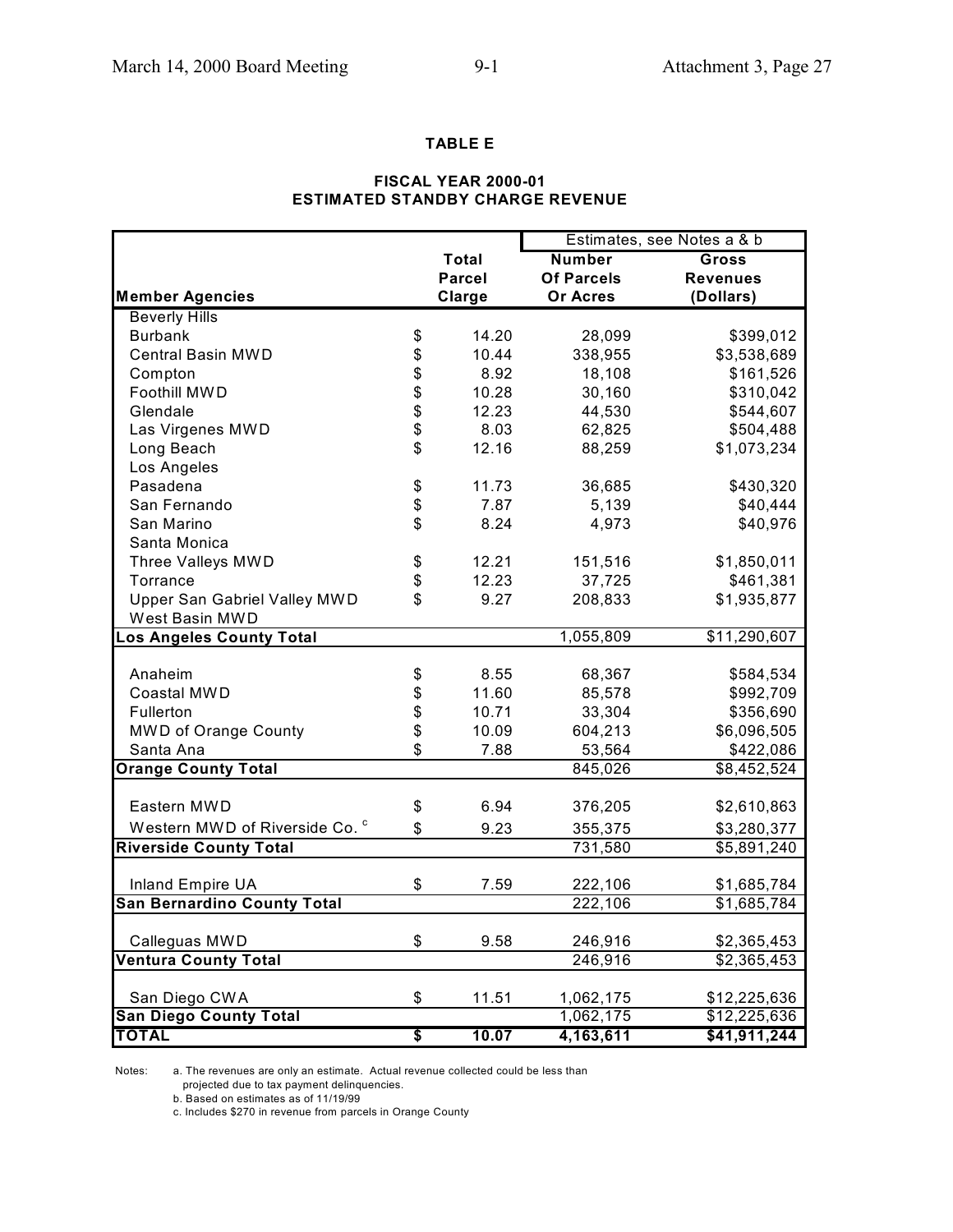#### **Table F**

#### **PARCELS ANNEXED OR TO BE ANNEXED FISCAL YEAR 1999-2000 TO METROPOLITAN AND ELECTING MEMBERS**

#### **Riverside County:**

|                       |                      |       | <b>Proposed Standby Charge</b> |
|-----------------------|----------------------|-------|--------------------------------|
| Annexation            | <b>Parcel Number</b> | Acres | (FY 00-01)                     |
| 38th Fringe           | 906-020-005          | 17.73 | 163.65                         |
|                       | 906-020-006          |       | 18.46                          |
|                       | 906-020-007          | 20.7  | 191.06                         |
|                       | 906-020-008          | 40.91 | 377.6                          |
|                       | 906-020-010          | 10.06 | 92.85                          |
|                       | 906-020-011          | 4.89  | 45.13                          |
| 39th Fringe (1)       | 359-210-026-4        | 13.73 | 126.72                         |
|                       | 359-210-027-5        | 34.31 | 316.68                         |
| 40th Fringe (1)       | 949-020-003          | 15.95 | 147.22                         |
|                       | 949-020-004          | 23.8  | 219.67                         |
|                       | 949-020-006          | 15    | 138.45                         |
| Annexation No. 70 (1) | 910-220-001          | 8.81  | 61.14                          |

### **Ventura County:**

|                  |                      |       | <b>Proposed Standby Charge</b> |
|------------------|----------------------|-------|--------------------------------|
| Annexation       | <b>Parcel Number</b> | Acres | (FY 00-01)                     |
| Calleguas 54     | 215-0-050-050        | 0.13  | 9.58                           |
|                  | 215-0-050-075        | 0.18  | 9.58                           |
|                  | 215-0-050-105        | 13.01 | 124.64                         |
|                  | 215-0-050-140        | 54.04 | 517.7                          |
| Calleguas 55     | 214-0-020-365        | 40.89 | 391.72                         |
|                  | 214-0-020-375        | 40.89 | 391.72                         |
| Calleguas 57 (1) | 216-0-192-085        | 0.62  | 9.58                           |
|                  | 216-0-195-015        | 6.39  | 61.21                          |
|                  | 231-0-040-275        | 14.96 | 143.32                         |
|                  | 231-0-080-050        | 4.26  | 40.81                          |
| Calleguas 58 (1) | 215-0-070-015        | 0.27  | 9.58                           |
|                  | 215-0-070-050        | 0.5   | 9.58                           |
|                  | 215-0-070-060        | 21.15 | 202.62                         |
|                  | 215-0-070-080        | 53.31 | 510.71                         |
| Calleguas 59 (1) | 183-0-070-090        | 107   | 1025.06                        |
| Calleguas 60     | 215-0-020-020        | 0.04  | 9.58                           |
|                  | 215-0-020-030        | 1.5   | $\overline{14.37}$             |
|                  | 215-0-020-040        | 19.55 | 187.29                         |
|                  | 215-0-020-060        | 30.56 | 292.77                         |
| Calleguas 61 (1) | 229-0-010-100        | 0.08  | 9.58                           |
|                  | 229-0-010-160        | 5.54  | 53.07                          |
|                  | 229-0-010-170        | 54.89 | 525.85                         |
| Calleguas 64(1)  | 220-0-030-025        | 14.00 | 134.12                         |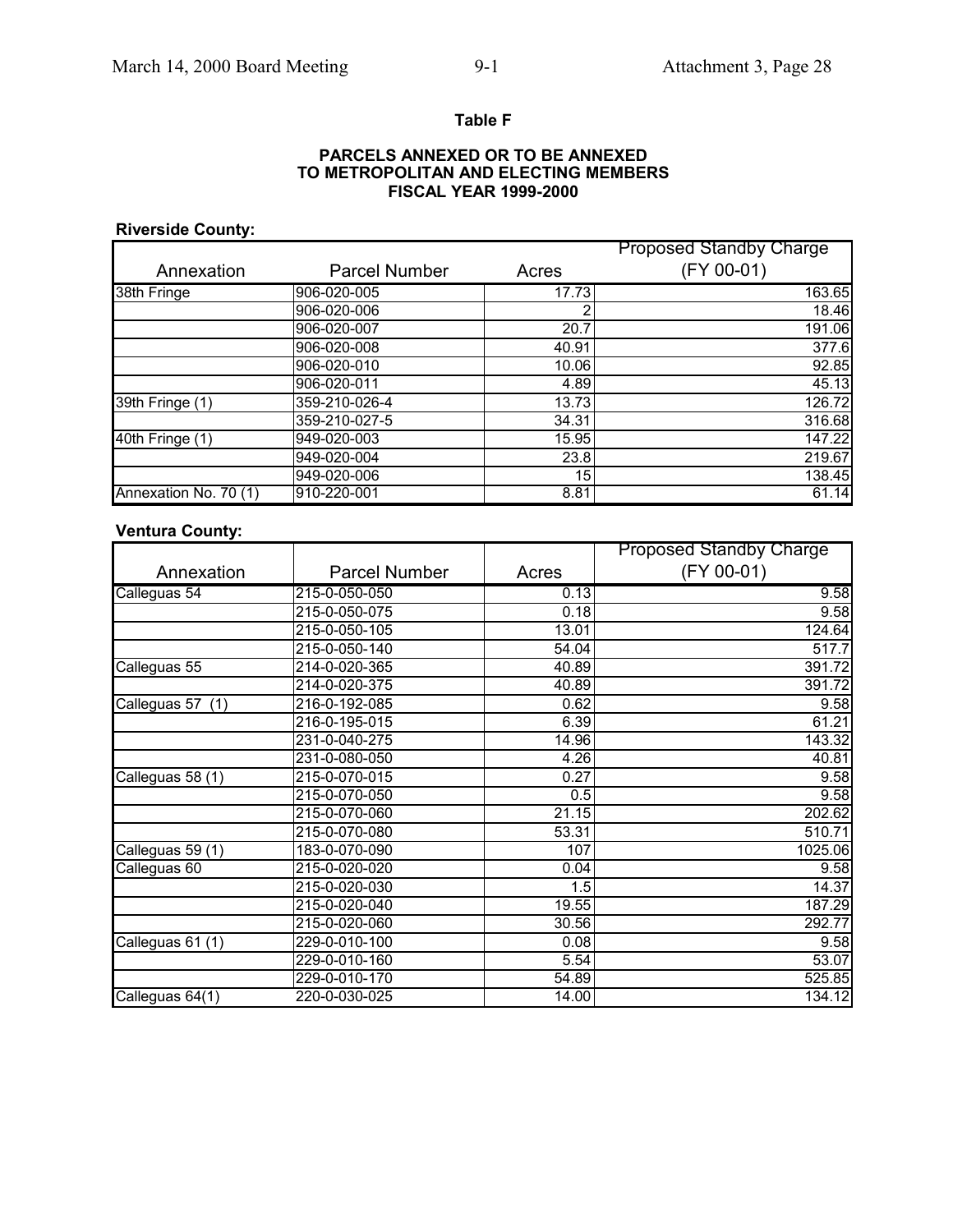l

 $\overline{a}$ 

#### THE METROPOLITAN WATER DISTRICT OF SOUTHERN CALIFORNIA

#### RESOLUTION \_\_\_\_

#### **RESOLUTION OF THE BOARD OF DIRECTORS OF THE METROPOLITAN WATER DISTRICT OF SOUTHERN CALIFORNIA ADOPTING AND SUSPENDING COLLECTION OF NEW DEMAND CHARGE FOR 2000-2001**

WHEREAS, at its meeting on December 14, 1993, the Board of Directors ("Board") of The Metropolitan Water District of Southern California ("Metropolitan") approved the rate structure and additional revenue sources described in the Board letter on the Financial Structure Study dated December 1, 1993, including a new demand charge, with implementation of these charges to begin in fiscal year 1995-96;

WHEREAS, providing firm revenue sources is a primary goal of such revenue structure;

WHEREAS, the amount of revenue to be raised by the new demand charge shall be as determined by the Board and allocation of such charge among member public agencies shall be in accordance with the method established by the Board;

WHEREAS, the new demand charge is a charge imposed by Metropolitan upon its member agencies, and is not a fee or charge imposed upon real property or upon persons as an incident of property ownership;

WHEREAS, Metropolitan has legal authority to impose such new demand charge as a water rate pursuant to Section 134 of the Metropolitan Water District Act (the "Act"), as a capital facilities fee pursuant to Section 54999.2 of the California Government Code and as an availability of service charge pursuant to Section 134.5 of the Act;

WHEREAS, under authority of Sections 133 and 134 of the Act, the Board has the authority to fix the rate or rates for water as will result in revenue which, together with other revenues, will pay Metropolitan's operating expenses and provide for the payment of other costs, including payment of the interest and principal of Metropolitan's non-tax funded debt;

WHEREAS, pursuant to Resolution 8329, adopted by the Board on July 9, 1991, proceeds of the readiness-to-serve charge, new demand charge and other revenues from the sale or availability of water are pledged to the payment of Metropolitan's outstanding revenue bonds issued and to be issued pursuant to Resolution 8329;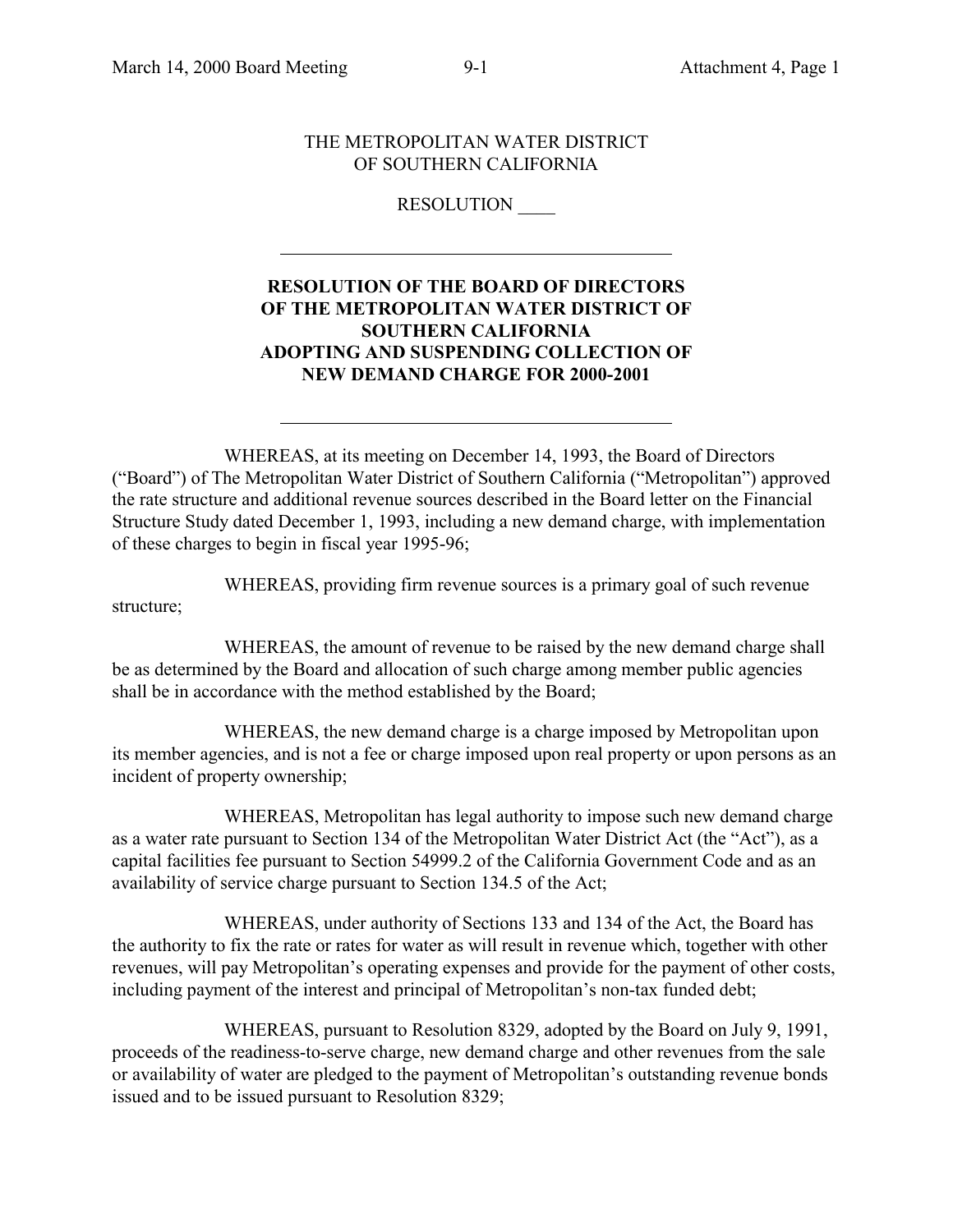WHEREAS, under authority of Government Code Section 54999.2, Metropolitan may impose a capital facilities fee to pay the capital cost of facilities for the provision of water service;

WHEREAS, the new demand charge is intended to recover the non-tax funded debt service of expenditures for projects needed to satisfy anticipated new demands on Metropolitan, as shown in the Nexus Study dated March 1996, prepared by Metropolitan in support of the new demand charge;

WHEREAS, under authority of Section 134.5 of the Metropolitan Water District Act, an availability of service charge may be collected from the member public agencies within Metropolitan;

WHEREAS, Metropolitan and its member agencies have engaged in a collaborative process (the "Rate Refinement Process") designed to further refine Metropolitan's rate structure and revenue sources;

WHEREAS, the Rate Refinement Process Phase I recommendations were approved by the Board on July 9, 1996;

WHEREAS, such Phase I recommendations included suspension of collection of the new demand charge while other alternatives are being pursued, with collection to resume if normal system demands exceed 2.2 million acre-feet per year and no alternative has been implemented, as further provided in this Resolution; and

WHEREAS, a work group comprised of Metropolitan and member agency representatives continue to study and evaluate alternatives to the new demand charge.

WHEREAS, by Resolution 8668, adopted at its meeting held January 11, 2000, Metropolitan's Board resolved and determined that the public interest and necessity require Metropolitan to develop firm net revenues, exclusive of ad valorem property taxes, through imposition of a new demand charge on all sales representing new demands on Metropolitan, as described below, to be collected from Metropolitan's member public agencies;

WHEREAS, notice was given by Resolution 8668 to the public and to each member public agency of The Metropolitan Water District of Southern California of the intention of Metropolitan's Board to consider and take action at its regular meeting to be held March 14, 2000, on the General Manager's recommendation to impose a new demand charge for fiscal year 2000-2001 in the amount of \$1,000 per acre foot for all new demands by a member agency on Metropolitan, as described in Resolution 8668;

WHEREAS, notice of the proposed new demand charge and of a public hearing on the date and at the time and location specified in Resolution 8668 was published prior to the hearings in various newspapers of general circulation within Metropolitan; and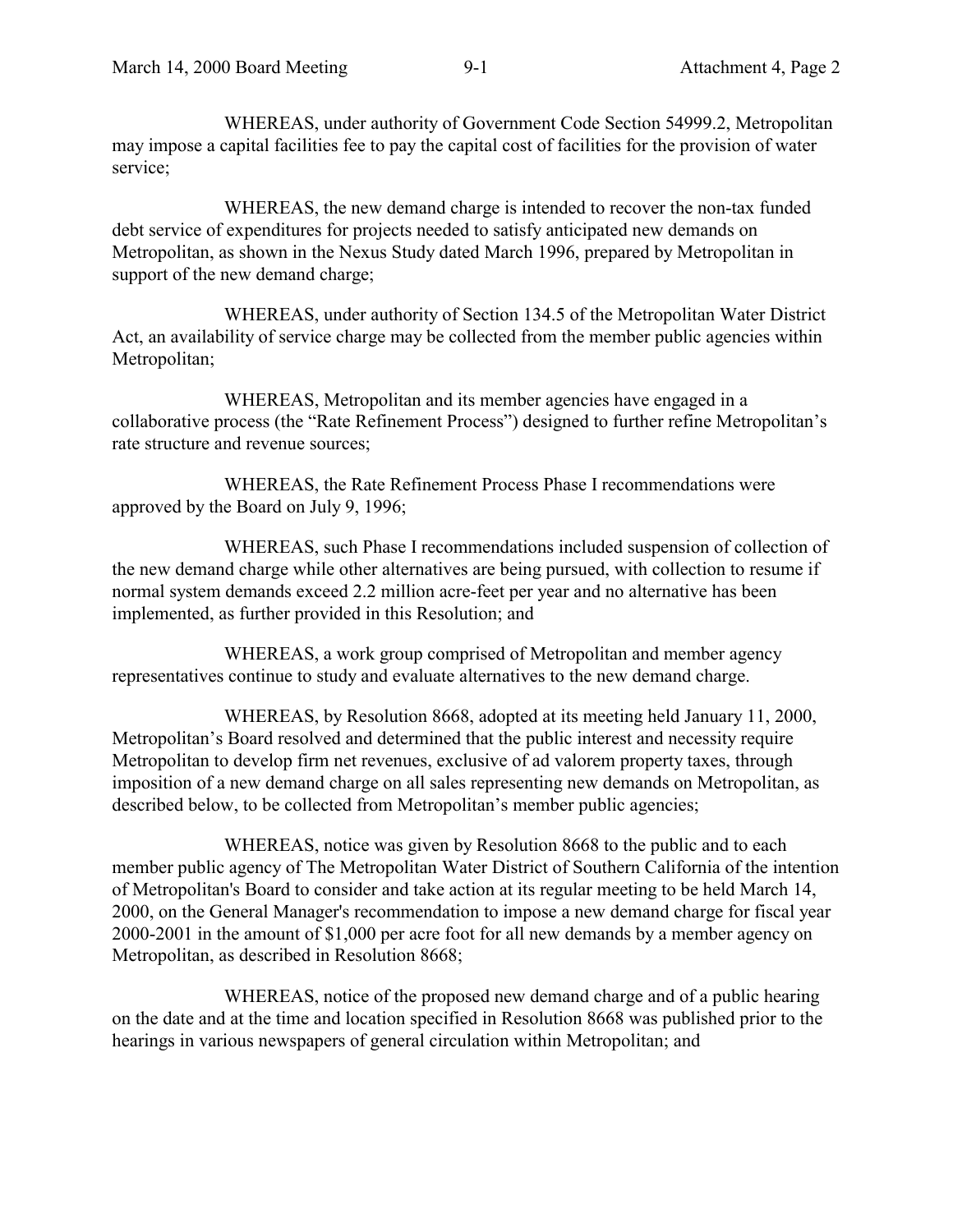WHEREAS, the Budget and Finance Committee of the Board conducted a public hearing at its regular meeting on February 7, 2000, at which interested parties were given the opportunity to present their views regarding the proposed new demand charge.

NOW, THEREFORE, the Board of Directors of The Metropolitan Water District of Southern California does hereby resolve, determine and order as follows:

**Section 1**. That the Board of Directors of Metropolitan hereby fixes and adopts a new demand charge for fiscal year 2000-2001, to be imposed on Metropolitan's member public agencies; provided, however, that collection of such charge shall be suspended until the occurrence of the events described in Section 14 below.

**Section 2.** That such new demand charge should be in an amount sufficient to provide for payment of the debt service, not paid from *ad valorem* property taxes, of capital expenditures for projects needed to serve anticipated increases in demands on Metropolitan.

**Section 3.** That such new demand charge for 2000-2001 shall be a water rate of \$1,000 per acre-foot for all new demands by a member agency on Metropolitan, determined as provided in Section 7 below.

**Section 4.** That in the alternative, and without duplication, the new demand charge shall be a capital facilities fee in the amount of \$1,000 per acre-foot of new demand on Metropolitan, determined as provided in Section 7 below.

**Section 5**. That this Board finds that the proposed new demand charge is necessary for the purpose of financing construction costs of public utility facilities furnished by Metropolitan, and does not exceed the proportionate share of the cost of the public utility facilities of benefit to each person or property being charged, based upon the proportionate share of use of those facilities.

**Section 6.** That in the alternative, and without duplication, the new demand charge shall be an availability service charge pursuant to Section 134.5 of the Act.

**Section 7.** That the new demand charge shall be incurred by a member public agency when the average of the member public agency's purchases (in acre feet) from Metropolitan in the four most recent years, including fiscal year 2000-2001, after adjustment for long-term storage water, exceed such member agency's new demand charge base. Long-term seasonal storage service water is defined as water that a member public agency leaves in storage past the end of the fiscal year through avoided production during a period of availability (normally October 1 through April 30). Long-term seasonal storage service, cyclic storage, Cooperative Storage Program, direct groundwater replenishment and contractual long-term storage water deliveries will be excluded from the new demand charge calculation during the year of delivery but will be included in the year of use. Member public agencies shall indicate the amount and year in which the long-term seasonal storage service and direct groundwater replenishment are used within seven years, including the year in which the water was delivered. Cyclic storage, Cooperative Storage Program and contractual long-term storage water deliveries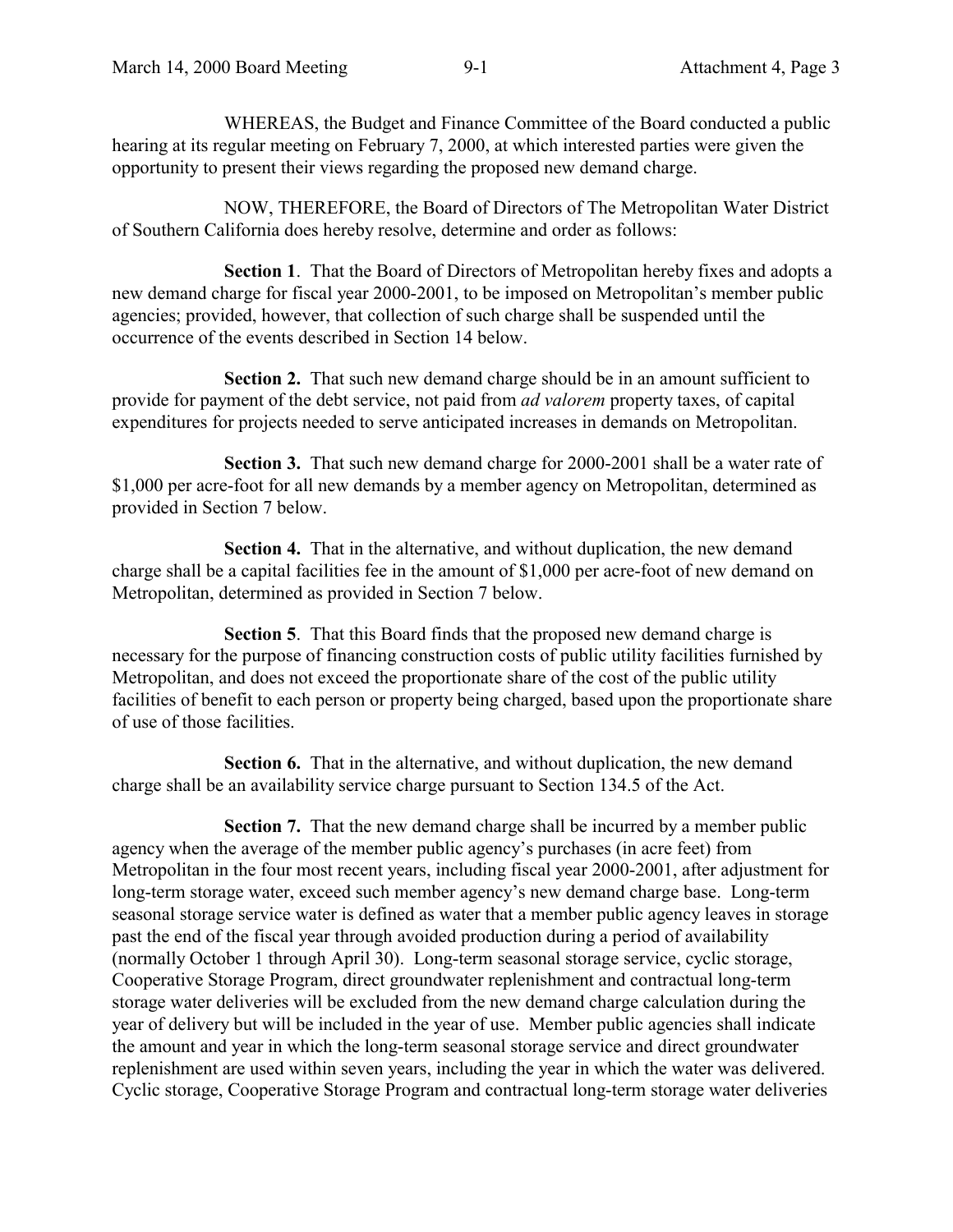are considered used in the year the water is sold. Member public agencies overlying a common groundwater basin shall be allowed to account for their purchases as a single, common purchaser; provided that member public agencies which elect to pool their purchases for purposes of the readiness-to-serve charge calculation must also pool their purchases for purposes of the new demand charge. Metropolitan sales of reclaimed water under the Local Projects Program and groundwater under the Groundwater Recovery Program shall not be included in the new demand charge calculation.

**Section 8.** That each member public agency's new demand charge base (in acrefeet) will be determined on the largest of three averages: 1) the average of its purchases from Metropolitan in the three fiscal years 1989-90 through 1991-92, excluding one-time drought storage sales; 2) the average of its purchases from Metropolitan in the four fiscal years 1989-90 through 1992-93, excluding one-time drought storage agreement sales and long-term seasonal storage deliveries attributable to May and June 1993; or 3) its readiness-to-serve charge allocation for fiscal year 1995-96. Each member public agency's new demand charge base is as follows:

| <b>Member Agency</b>              | <b>Base Amount (AF)</b> |
|-----------------------------------|-------------------------|
| Anaheim                           | 24,944                  |
| <b>Beverly Hills</b>              | 13,614                  |
| <b>Burbank</b>                    | 20,446                  |
| Calleguas MWD                     | 99,025                  |
| Central Basin MWD                 | 115,834                 |
| <b>Coastal MWD</b>                | 41,441                  |
| Compton                           | 5,026                   |
| Eastern MWD                       | 55,603                  |
| Foothill MWD                      | 9,610                   |
| Fullerton                         | 12,262                  |
| Glendale                          | 26,456                  |
| <b>Inland Empire Water Agency</b> | 76,265                  |
| Las Virgenes MWD                  | 18,525                  |
| Long Beach                        | 42,539                  |
| Los Angeles                       | 358,504                 |
| MWD of Orange Co.                 | 243,828                 |
| Pasadena                          | 22,638                  |
| San Diego CWA                     | 559,247                 |
| San Fernando                      | 903                     |
| San Marino                        | 1,327                   |
| Santa Ana                         | 15,840                  |
| Santa Monica                      | 8,889                   |
| Three Valleys MWD                 | 69,664                  |
| Torrance                          | 20,311                  |

#### **2000-2001 New Demand Charge Base**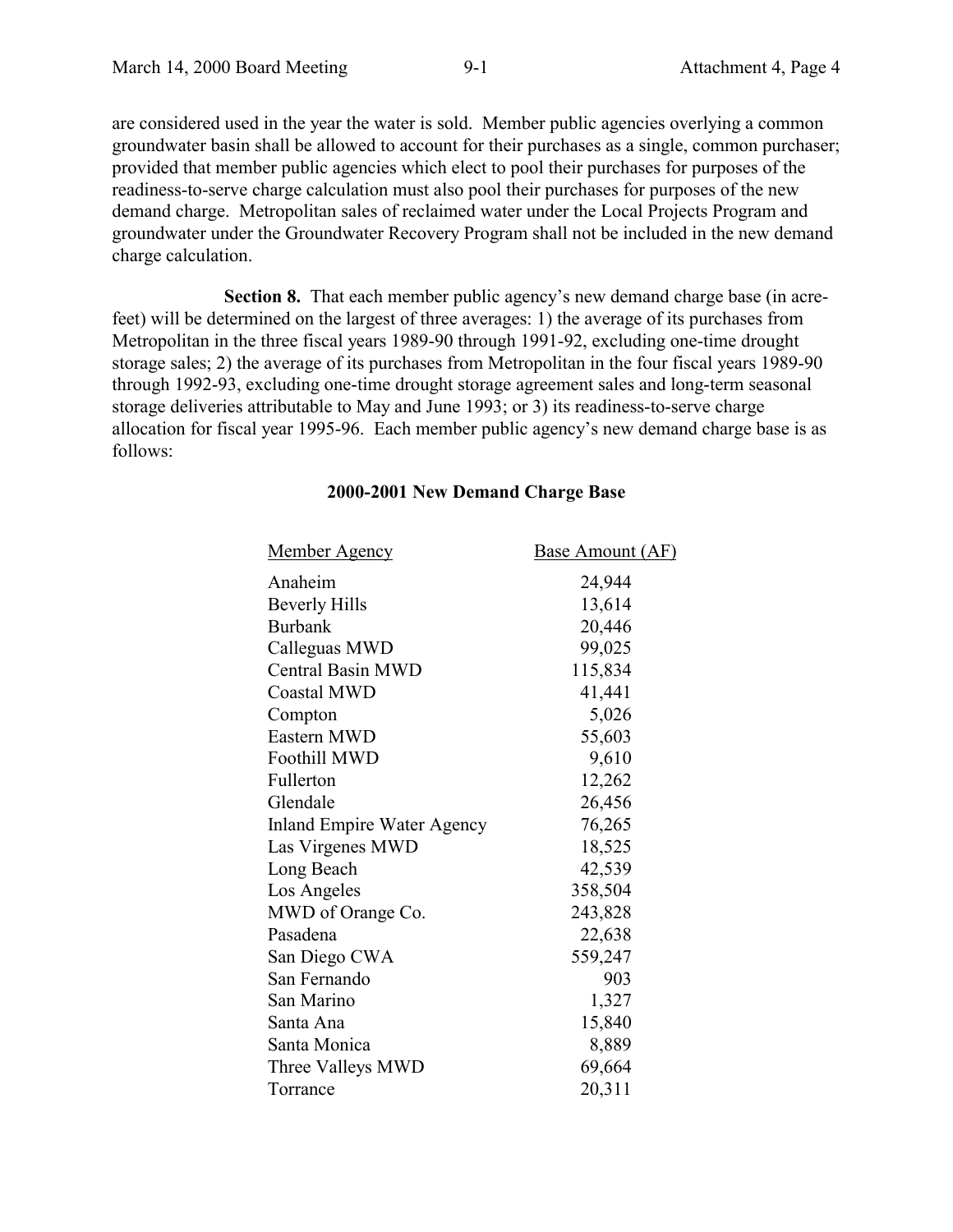| <b>TOTAL</b>                 | 2,180,451 |
|------------------------------|-----------|
| Western MWD of Riverside Co. | 78,177    |
| West Basin MWD               | 167,634   |
| <b>Upper San Gabriel MWD</b> | 71,899    |

**Section 9.** That this Board finds and determines that such new demand charge base is a reasonable approximation of each member agency's demands on Metropolitan's system in fiscal year 1995-96, when the new demand charge was initiated. The calculation of the new demand charge base is based on sales data recorded by Metropolitan and shall be conclusive in the absence of manifest error.

**Section 10.** That upon payment of any new demand charge by a member agency, that member agency's new demand charge base shall be increased by an amount equal to the quantity of water on which the new demand charge was paid.

**Section 11.** That the new demand charge shall be incurred upon Metropolitan's determination that a member agency's historic average deliveries of Metropolitan water in the immediately preceding four fiscal years have exceeded such member agency's new demand charge base. New demand charges are incurred on the basis of the amount of water purchased by the member agency and are not imposed upon real property or upon a person as an incident of property ownership. The determination of new demand charges for Metropolitan water delivered in 2000-2001 shall be made early in fiscal year 2001-2002. In no event shall a new demand charge be incurred for water delivered in any fiscal year *after 1994-95* if in such year the member agency has not purchased Metropolitan water in an amount at least equal to its initial new demand charge base.

**Section 12.** That such new demand charge shall be due and payable in the fiscal year following the year in which Metropolitan determines that the new demand charge has been incurred. Such new demand charge may be paid, without penalty, in equal monthly installments over a period of up to fifteen (15) years, provided that amounts subject to deferred payment shall bear interest at a rate determined by Metropolitan (which shall be equal to Metropolitan's weighted average cost of funds at the time of such determination), from the date due until payment is received by Metropolitan.

**Section 13.** That the new demand charge and the new demand charge base for each member public agency, the method of its calculation, and the project costs, cost allocations and other data used in its determination are as specified in the Nexus Study dated March 1996, which is on file and available for review by interested parties at Metropolitan's headquarters.

**Section 14**. That notwithstanding the foregoing, the Board hereby suspends collection of all new demand charges which may be incurred for fiscal year 2000-2001, pending imposition by Metropolitan of an area-wide fee based on new development or other alternative charge; provided, however, that if the General Manager shall determine and certify that normal system demands have reached levels in excess of 2.2 million acre-feet, collection of the new demand charge shall resume. It is the intent of the Board that if collection of the new demand charge resumes, a new Nexus Study will be prepared, including revised new demand charge base